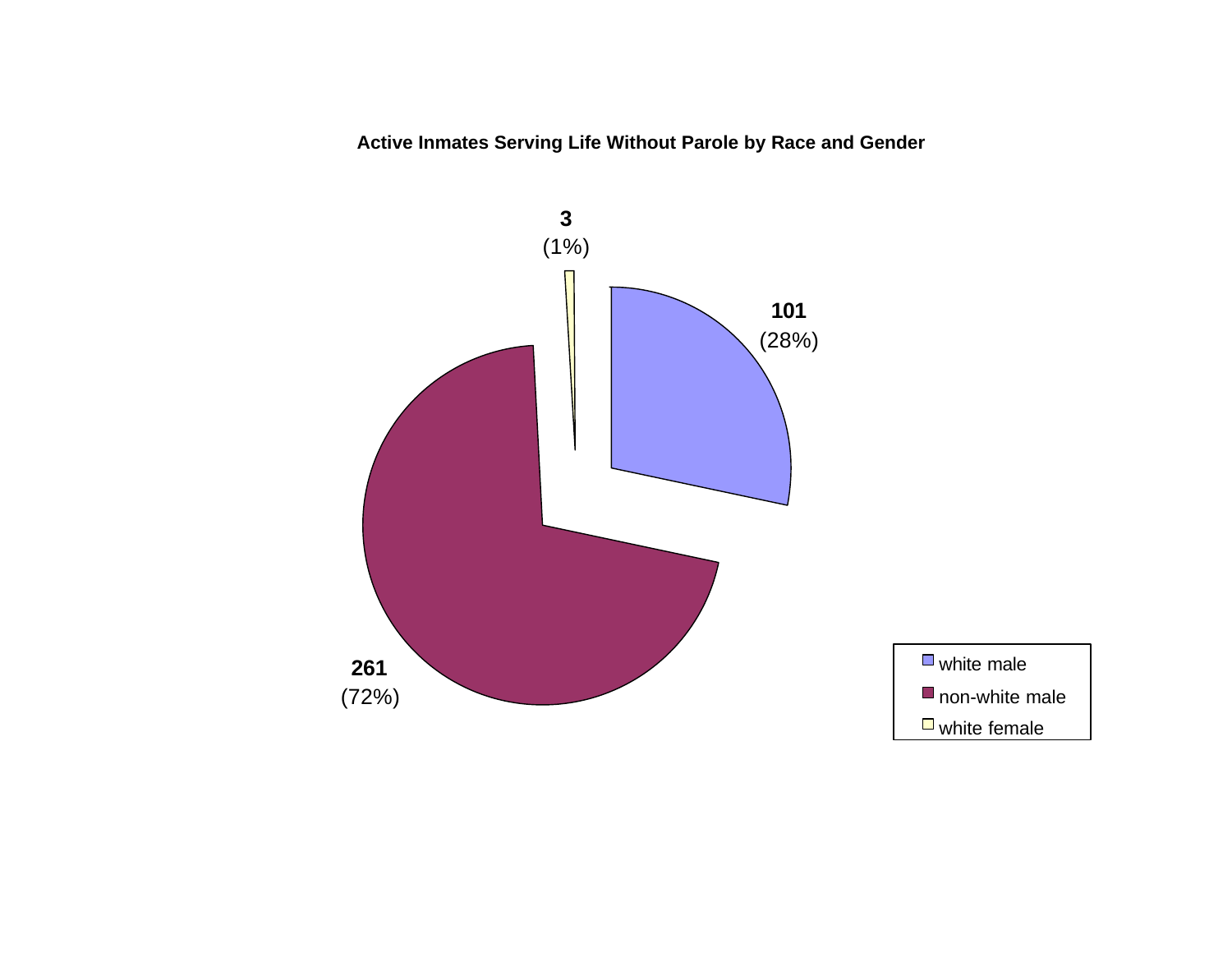### $(4%)$  (6%)  $(9%)$   $(11%)$   $(21%)$   $(49%)$  zero one two three four five or more

### **Active Inmates Serving Life Without Parole by Prior Incarcerations**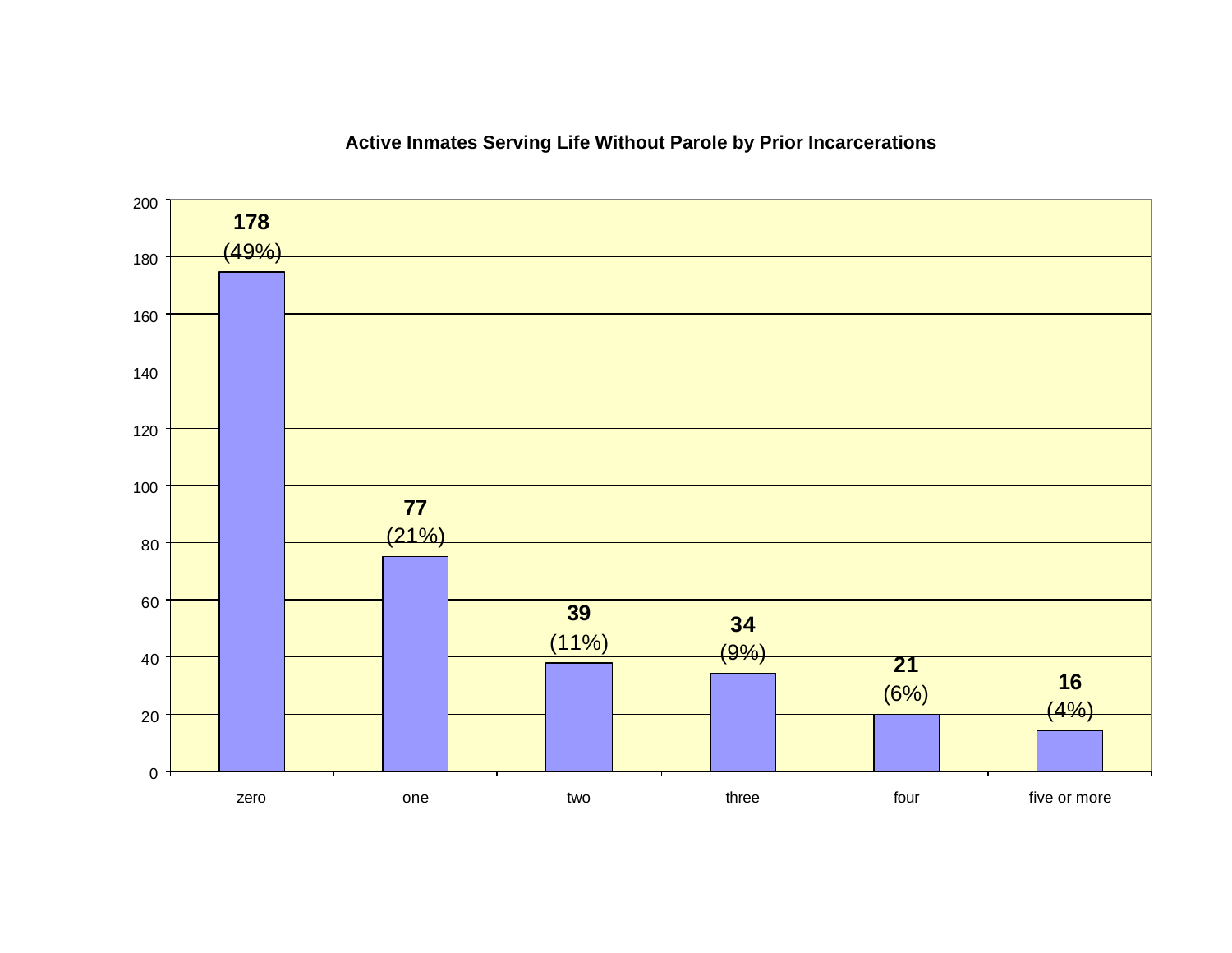### **Active Inmates Serving LWOP by Crime Type**

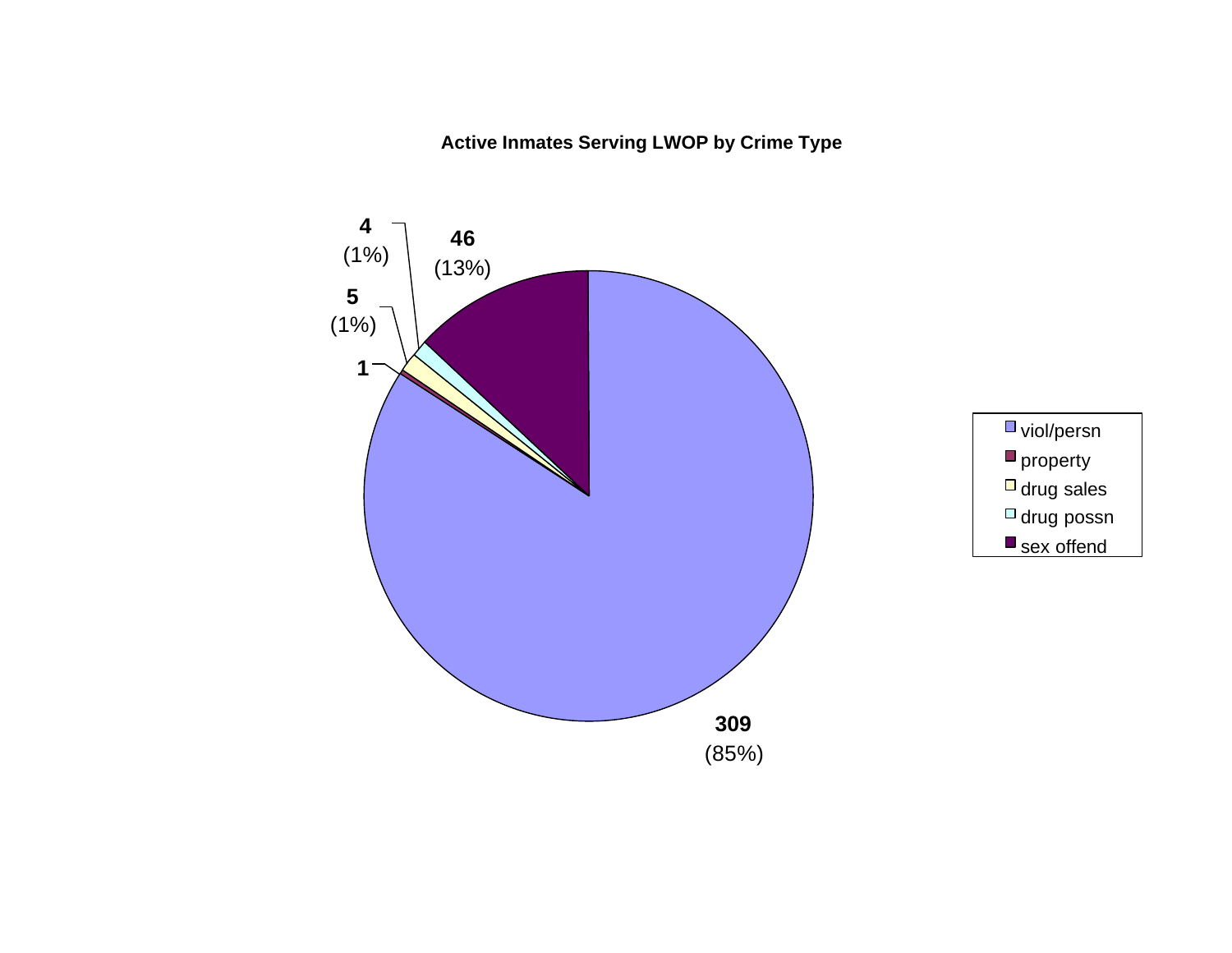Georgia Department of Corrections Page 1 Run 04/19/04 10:42 am Office of Planning and Analysis

#### Inmate statistical profile

TABLE OF CONTENTS FOR ACTIVE PRISONERS EXCLUDING JAIL

Title PAGE ----- ---- RACE AND SEX............................ 2 Culture Fair IQ Scores.................. 3 Self-Rpt Socioeconomic Class............ 4 Self-Rpt Environment To Age 16.......... 5 Self-Rpt Education Level................ 6 Functional Reading Level (WRAT Scores).. 7 Functional Math Level (WRAT Scores)..... 8 Functional Spelling Level (WRAT Scores). 9 Self-Rpt Guardian Status To Age 16......10 Self-Rpt Employment Status Before Prison11 Self-Rpt Marital Status At Admission....12 Self-Rpt Number Of Children At Admission13 Self-Rpt Religious Affiliation..........14 Self-Rpt Family Behavior Patterns \*.....15 Inmate Diagnostic Behavior Problem \*....16 Physical Profile (General Condition)....17 Security Status............................18 Number Of Sentences.....................19 Number Of Disciplinaries................20 Number Of Escapes.........................21 Number Of Prior Georgia Incarcerations \*22 Number Of Transfers.....................23 County Of Conviction....................24 Circ Of Conviction........................27 Home County.............................29 Prison Sentence In Years................32 Probation To Follow Prison..............33 Admission Type.............................34 Release Type................................35 Inst By Group..............................36 Institution.............................37 Misdemeanors And Felonies...............38 Crimes By Group.............................39 Most Serious Offense....................40 Most Serious Crime Type.................41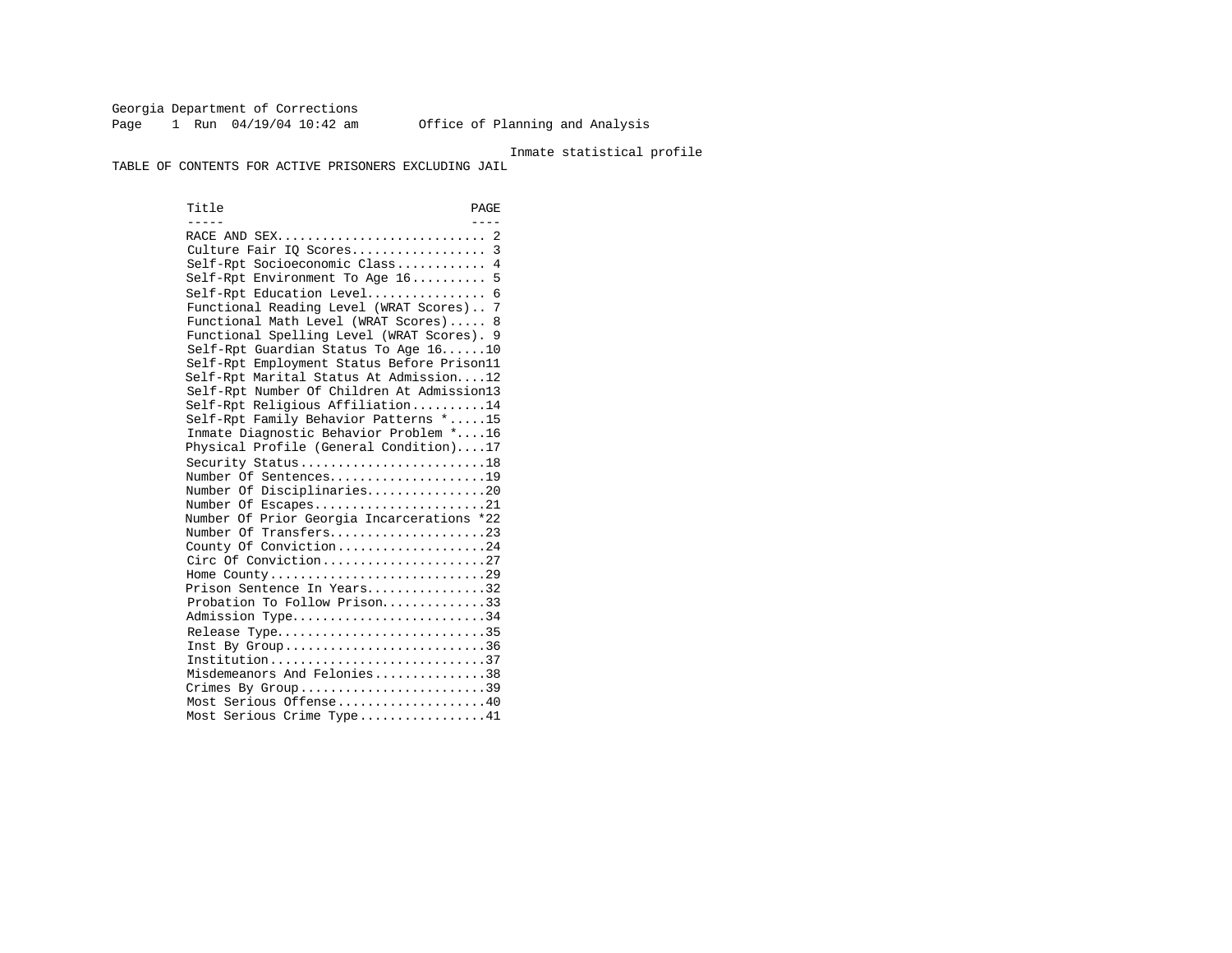Page 2 Run  $04/19/04$  10:42 am

### Inmate statistical profile

Sample: ACTIVE PRISONERS EXCLUDING JAIL Requestor: Statistics Active inmates 04/19/2004

RACE AND SEX by current age & sex

| RACE AND SEX                                                     | Age<br>$ 00-21 $                                         | Age<br>$ 22-39 $                                    | M E N<br>Age<br>$ 40-54 $                       | Age<br>$ 55-99 $                         | Men<br>% Total                             | Age<br>$8   00 - 21$                                                                            | Age<br>$ 22-39 $                                                     | <b>WOMEN</b><br>Age<br>$ 40-54 $                                  | Age<br>$ 55-99 $                                                      | Women<br>% Total<br>∻                                                           | Grand<br>Total<br>°≈                          |
|------------------------------------------------------------------|----------------------------------------------------------|-----------------------------------------------------|-------------------------------------------------|------------------------------------------|--------------------------------------------|-------------------------------------------------------------------------------------------------|----------------------------------------------------------------------|-------------------------------------------------------------------|-----------------------------------------------------------------------|---------------------------------------------------------------------------------|-----------------------------------------------|
| WHITE MALE<br>NON WHITE MALE<br>WHITE FEMALE<br>NON WHITE FEMALE | 25<br>75<br>3<br>$\mathbf 0$<br>0<br>0<br>0 <sup>1</sup> | 51<br>25<br>75<br>151<br>$\mathbf 0$<br>0<br>0<br>0 | 34<br>27<br>73<br>94<br>0<br>$\Omega$<br>0<br>0 | 15<br>54<br>13<br>46<br>0<br>0<br>0<br>0 | 101<br>28<br>261<br>72<br>0<br>0<br>0<br>0 | 0<br>0<br>$\mathbf 0$<br>$\circ$<br>$\mathbf 0$<br>$\mathbf 0$<br>$\mathbf 0$<br>$\overline{0}$ | 0<br>0<br>$\mathbf 0$<br>$\mathbf 0$<br>2 100<br>0<br>$\overline{0}$ | 0<br>0<br>$\Omega$<br>$\mathbf 0$<br>1 100<br>$\overline{0}$<br>0 | 0<br>$\mathbf 0$<br>$\overline{0}$<br>$\Omega$<br>0<br>$\overline{0}$ | $\Omega$<br>$\Omega$<br>$\Omega$<br>$\Omega$<br>3<br>100<br>0<br>$\overline{0}$ | 101<br>28<br>261<br>72<br>3<br>$\overline{0}$ |
| Total reported                                                   | 4 100                                                    | 202 100                                             | 128 100                                         | 28 100                                   | 362 100                                    | 0<br>0                                                                                          | 2 100                                                                | 1 100                                                             | 0<br>$\mathbf{0}$                                                     | 3 100                                                                           | 365 100                                       |
| Percent reported                                                 | 100.0                                                    | 100.0                                               | 100.0                                           | 100.0                                    | 100.0                                      | .0'                                                                                             | 100.0                                                                | 100.0                                                             | $\cdot$ 0                                                             | 100.0                                                                           | 100.0                                         |
| NOT REPORTED                                                     | 0                                                        | $\mathbf 0$                                         | 0                                               | $\mathbf 0$                              | $\mathbf 0$                                | 0                                                                                               | 0                                                                    | $\mathbf 0$                                                       | $\mathbf 0$                                                           | $\mathbf 0$                                                                     | $\Omega$                                      |
| Total                                                            | 4                                                        | 202                                                 | 128                                             | 28                                       | 362                                        | 0                                                                                               | 2                                                                    |                                                                   | $\mathbf 0$                                                           | 3                                                                               | 365                                           |
| AVERAGE AGE                                                      | 20.00                                                    | 31.17                                               | 45.81                                           | 60.32                                    | 38.48                                      | .00                                                                                             | 33.50                                                                | 48.00                                                             | .00                                                                   | 38.33                                                                           | 38.48                                         |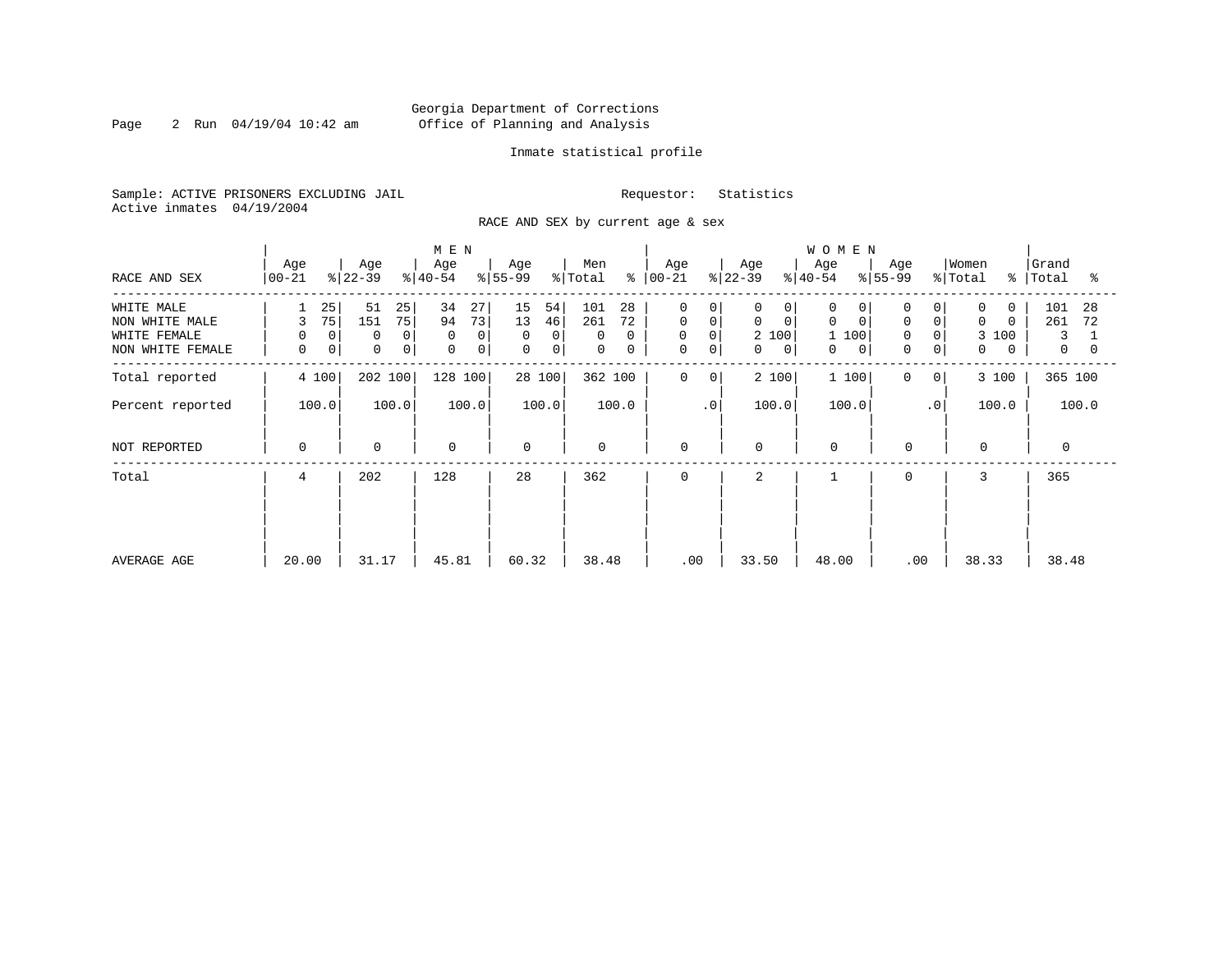Page 3 Run  $04/19/04$  10:42 am

### Inmate statistical profile

Sample: ACTIVE PRISONERS EXCLUDING JAIL Requestor: Statistics Active inmates 04/19/2004

Culture Fair IQ Scores by current age & sex

| IQ Score                  | Age<br>$00 - 21$             | Age<br>$ 22-39 $    | M E N<br>Age<br>$ 40-54 $ | Age<br>$8 55-99$           | Men<br>နွ<br>% Total | Age<br>$ 00 - 21 $                               | Age<br>$ 22-39 $ | <b>WOMEN</b><br>Age<br>$8 40-54$ | Age<br>$ 55-99$                    | Women<br>% Total  | Grand<br>%   Total<br>ႜ |
|---------------------------|------------------------------|---------------------|---------------------------|----------------------------|----------------------|--------------------------------------------------|------------------|----------------------------------|------------------------------------|-------------------|-------------------------|
| LESS THAN 70<br>70 AND UP | 0<br>$\overline{0}$<br>4 100 | 3<br>2<br>98<br>177 | 12<br>11<br>89<br>99      | $\mathbf 0$<br>0<br>24 100 | 15<br>5<br>304<br>95 | $\mathbf 0$<br>0<br>$\mathsf{O}$<br>$\mathsf{O}$ | 0<br>0<br>2 100  | $\mathbf 0$<br>0<br>1 100        | $\Omega$<br>0<br>$\mathsf{O}$<br>0 | $\Omega$<br>3 100 | 15<br>5<br>307<br>95    |
| Total reported            | 4 100                        | 180 100             | 100<br>111                | 24 100                     | 319<br>100           | $\mathbf 0$<br>0                                 | 2 100            | 1 100                            | 0<br>0                             | 3 100             | 322 100                 |
| Percent reported          | 100.0                        | 89.1                | 86.7                      | 85.7                       | 88.1                 | .0 <sup>1</sup>                                  | 100.0            | 100.0                            | $\cdot$ 0                          | 100.0             | 88.2                    |
| NOT REPORTED              | $\mathbf 0$                  | 22                  | 17                        | 4                          | 43                   | 0                                                | 0                | $\mathbf 0$                      | $\mathbf 0$                        | $\mathbf 0$       | 43                      |
| Total                     | 4                            | 202                 | 128                       | 28                         | 362                  | 0                                                | 2                |                                  | $\mathbf 0$                        | 3                 | 365                     |
| AVERAGE IO                | 93.00                        | 101.78              | 94.37                     | 99.50                      | 98.92                | .00                                              | 107.00           | 86.00                            | .00                                | 100.00            | 98.93                   |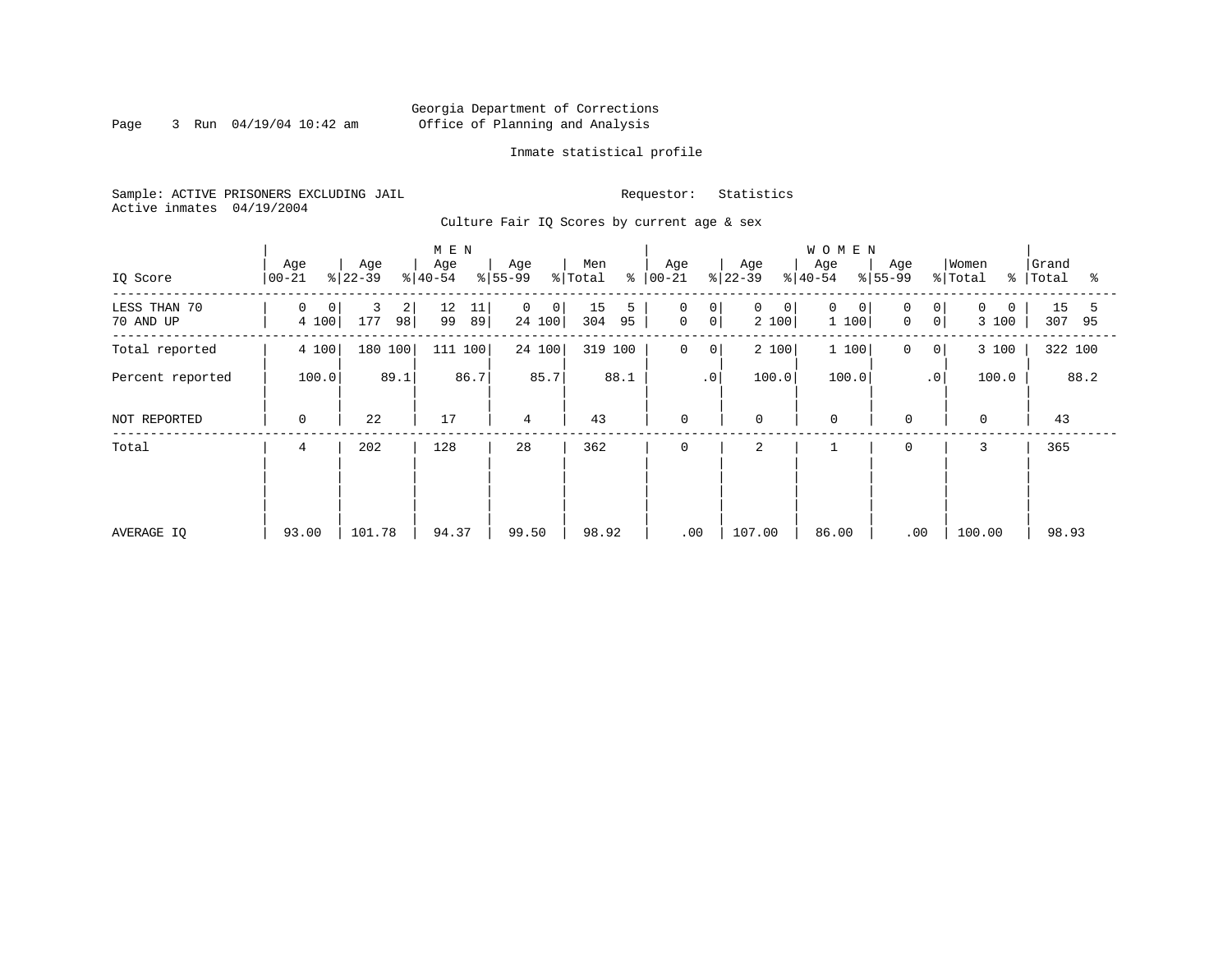### Georgia Department of Corrections Page 4 Run 04/19/04 10:42 am Office of Planning and Analysis

### Inmate statistical profile

Sample: ACTIVE PRISONERS EXCLUDING JAIL Requestor: Statistics Active inmates 04/19/2004

Self-Rpt Socioeconomic Class by current age & sex

|                     | M E N           |       |                  |                |                  |      |                  |                |                |      |                   |             |                  |       | <b>WOMEN</b>     |              |                    |                |                  |          |                |      |
|---------------------|-----------------|-------|------------------|----------------|------------------|------|------------------|----------------|----------------|------|-------------------|-------------|------------------|-------|------------------|--------------|--------------------|----------------|------------------|----------|----------------|------|
| Socioeconomic Class | Age<br>$ 00-21$ |       | Age<br>$ 22-39 $ |                | Age<br>$8 40-54$ |      | Age<br>$8 55-99$ |                | Men<br>% Total | နွ   | Age<br>$ 00 - 21$ |             | Age<br>$ 22-39 $ |       | Age<br>$8 40-54$ |              | Age<br>$8155 - 99$ |                | Women<br>% Total | % ၂      | Grand<br>Total | °≈   |
| WELFARE             |                 | 25    | 10               | 5              | 6                | 5    |                  | 4              | 18             |      | 0                 | 0           | 0                | 0     |                  |              |                    | 0              | 0                | 0        | 18             |      |
| OCC EMPLOY          |                 | 0     | 9                | 5 <sup>1</sup> | 6                | 5    | $\mathsf{O}$     | 0 <sup>1</sup> | 15             | 4    | $\mathbf 0$       | $\mathbf 0$ | 0                | 0     | $\mathbf 0$      |              | $\Omega$           | $\mathbf 0$    | $\mathbf 0$      | $\Omega$ | 15             |      |
| MINIMUM STD         | $\mathbf{2}$    | 50    | 107              | 55             | 64               | 51   | 13               | 48             | 186            | 53   | $\Omega$          | $\Omega$    | 0                | 0     | $\Omega$         |              | $\Omega$           | $\mathbf 0$    | $\Omega$         | $\Omega$ | 186            | 52   |
| MIDDLE              |                 | 25    | 68               | 35             | 46               | 37   | 12               | 44             | 127            | 36   | 0                 | $\mathbf 0$ |                  | 50    | 1 100            |              | 0                  | $\mathbf 0$    | $\overline{a}$   | 67       | 129            | -36  |
| OTHER               |                 | 0     | 2                |                | 4                | 3    |                  | 4              |                | 2    | 0                 | 0           |                  | 50    | 0                | $\mathbf{0}$ | 0                  | 0              |                  | 33       | 8              |      |
| Total reported      |                 | 4 100 | 196 100          |                | 126 100          |      |                  | 27 100         | 353 100        |      | 0                 | $\mathbf 0$ |                  | 2 100 | 1 100            |              | 0                  | 0 <sup>1</sup> |                  | 3 100    | 356 100        |      |
| Percent reported    |                 | 100.0 |                  | 97.0           |                  | 98.4 |                  | 96.4           |                | 97.5 |                   | $\cdot$ 0   |                  | 100.0 | 100.0            |              |                    | $\cdot$ 0      |                  | 100.0    |                | 97.5 |
| NOT RPTD            | 0               |       | 6                |                | 2                |      |                  |                | 9              |      | 0                 |             | $\mathbf 0$      |       | $\mathbf 0$      |              | $\mathbf 0$        |                | 0                |          | 9              |      |
| Total               | 4               |       | 202              |                | 128              |      | 28               |                | 362            |      | 0                 |             | 2                |       |                  |              | 0                  |                |                  |          | 365            |      |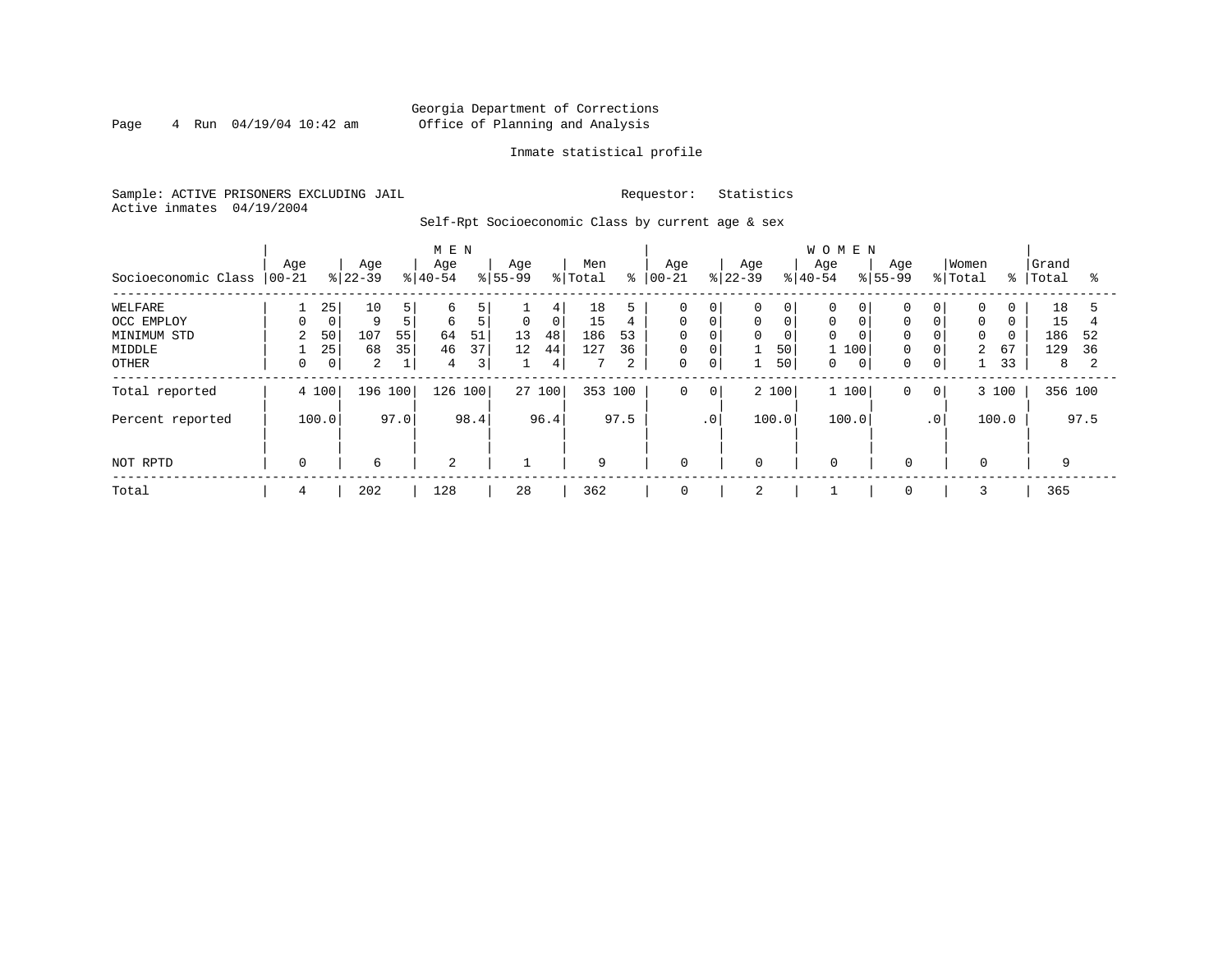Page 5 Run  $04/19/04$  10:42 am

### Inmate statistical profile

Sample: ACTIVE PRISONERS EXCLUDING JAIL Requestor: Statistics Active inmates 04/19/2004

Self-Rpt Environment To Age 16 by current age & sex

|                  |                  |             |                  |      | M E N            |              |                    |        |                |      |                   |             |                  |              | WOMEN            |   |                    |                 |                  |               |                |      |
|------------------|------------------|-------------|------------------|------|------------------|--------------|--------------------|--------|----------------|------|-------------------|-------------|------------------|--------------|------------------|---|--------------------|-----------------|------------------|---------------|----------------|------|
| Environment      | Age<br>$ 00-21 $ |             | Age<br>$ 22-39 $ |      | Age<br>$8 40-54$ |              | Age<br>$8155 - 99$ |        | Men<br>% Total | ి    | Age<br>$ 00 - 21$ |             | Age<br>$8 22-39$ |              | Age<br>$8 40-54$ |   | Age<br>$8155 - 99$ |                 | Women<br>% Total | $\frac{8}{6}$ | Grand<br>Total | ႜ    |
|                  |                  |             |                  |      |                  |              |                    |        |                |      |                   |             |                  |              |                  |   |                    |                 |                  |               |                |      |
| RURAL/FARM       | 0                | 0           |                  |      | 4                | 3            | 4                  | 14     | 9              | 3    | $\Omega$          | 0           | 0                | $\mathbf{0}$ | $\Omega$         | 0 | $\mathbf 0$        | 0               | 0                | 0             | 9              |      |
| RURAL/NFARM      |                  | $\mathbf 0$ | 8                | 4    | 8                | 6            | 3                  | 11     | 19             | 5    | $\Omega$          | $\mathbf 0$ |                  | 50           | 100              |   | 0                  | $\Omega$        | 2                | 67            | 21             | b    |
| S.M.S.A          | 2                | 50          | 88               | 45   | 43               | 34           | 8                  | 29     | 141            | 40   | $\mathbf 0$       | $\mathbf 0$ | 0                | 0            | $\Omega$         |   | $\mathbf 0$        | 0               | $\Omega$         | $\Omega$      | 141            | 39   |
| URBAN            |                  | $\mathbf 0$ | 37               | 19   | 24               | 19           | $\overline{a}$     | 7      | 63             | 18   | $\mathbf 0$       | $\mathbf 0$ | 0                | 0            | $\Omega$         |   | $\mathbf 0$        | 0               | $\mathbf 0$      | 0             | 63             | 18   |
| SMALL TOWN       | 2                | 50          | 61               | 31   | 46               | 37           | 11                 | 39     | 120            | 34   | $\mathbf 0$       | $\mathbf 0$ | 1                | 50           | $\Omega$         |   | 0                  | 0               |                  | 33            | 121            | 34   |
| <b>OTHER</b>     | $\Omega$         | 0           |                  |      |                  | $\mathbf{a}$ | $\Omega$           | 0      | $\overline{a}$ |      | $\Omega$          | $\mathbf 0$ | $\Omega$         | 0            | $\Omega$         | 0 | $\mathbf 0$        | 0               | 0                | 0             | 2              |      |
| Total reported   | 4 100            |             | 196 100          |      | 126 100          |              |                    | 28 100 | 354 100        |      | 0                 | $\mathbf 0$ |                  | 2 100        | 1 100            |   | $\mathbf 0$        | $\circ$         |                  | 3 100         | 357 100        |      |
| Percent reported | 100.0            |             |                  | 97.0 |                  | 98.4         |                    | 100.0  |                | 97.8 |                   | $\cdot$ 0   |                  | 100.0        | 100.0            |   |                    | .0 <sup>1</sup> |                  | 100.0         |                | 97.8 |
| NOT RPTD         | $\Omega$         |             | 6                |      | 2                |              | $\Omega$           |        | 8              |      | $\mathbf 0$       |             | $\Omega$         |              | $\Omega$         |   | 0                  |                 | $\Omega$         |               | 8              |      |
| Total            | 4                |             | 202              |      | 128              |              | 28                 |        | 362            |      | $\mathbf 0$       |             | 2                |              |                  |   | $\mathbf 0$        |                 |                  |               | 365            |      |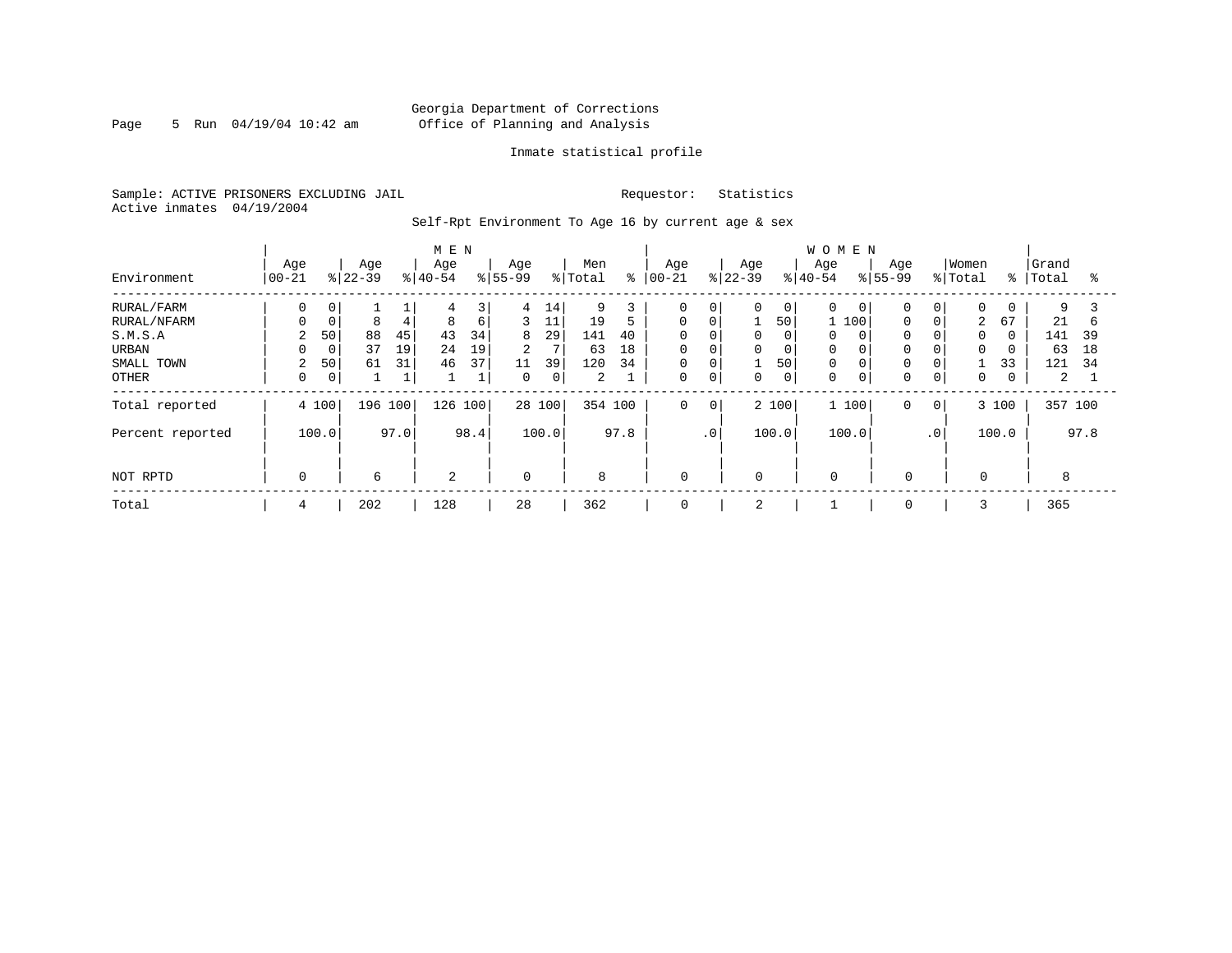Page 6 Run  $04/19/04$  10:42 am

### Inmate statistical profile

Sample: ACTIVE PRISONERS EXCLUDING JAIL Requestor: Statistics Active inmates 04/19/2004

Self-Rpt Education Level by current age & sex

|                     | M E N            |                |                  |      |                  |      |                  |        |                |      |                  |           |                  |                  | WOMEN             |                  |                 |                  |          |                    |      |
|---------------------|------------------|----------------|------------------|------|------------------|------|------------------|--------|----------------|------|------------------|-----------|------------------|------------------|-------------------|------------------|-----------------|------------------|----------|--------------------|------|
| Education Level     | Age<br>$ 00-21 $ |                | Age<br>$ 22-39 $ |      | Age<br>$ 40-54 $ |      | Age<br>$ 55-99 $ |        | Men<br>% Total | ႜ    | Age<br>$ 00-21 $ |           | Age<br>$ 22-39 $ | Age<br>$ 40-54 $ |                   | Age<br>$8 55-99$ |                 | Women<br>% Total |          | Grand<br>%   Total | ႜ    |
| LESS THAN GRADE 7   | 0                | $\Omega$       | 6                | 3    | 5                | 4    |                  | 11     | 14             | 4    | $\Omega$         | $\Omega$  | 0                | 0                | <sup>0</sup><br>0 | 0                |                 | $\Omega$         | 0        | 14                 | 4    |
| GRADE 7             | $\Omega$         | 0              | 6                | 3    | 8                | 6    | 2                | 7      | 16             | 4    | 0                | 0         | 0                | 0                | 0                 | 0                | 0               | 0                | 0        | 16                 |      |
| GRADE 8             | 2                | 50             | 22               | 11   | 8                | 6    | 4                | 14     | 36             | 10   |                  |           | $\Omega$         |                  |                   |                  |                 | $\Omega$         |          | 36                 | 10   |
| GRADE 9             | $\Omega$         | $\Omega$       | 28               | 14   | 15               | 12   | 3                | 11     | 46             | 13   | 0                |           | 0                |                  | $\Omega$          | 0                |                 | $\Omega$         |          | 46                 | 13   |
| GRADE 10            | 2                | 50             | 40               | 20   | 30               | 24   |                  | 4      | 73             | 20   | 0                | $\Omega$  | 0                |                  | $\mathbf 0$       | $\mathbf 0$      | 0               | 0                |          | 73                 | 20   |
| GRADE 11            | $\Omega$         | $\Omega$       | 35               | 18   | 11               | 9    | 4                | 14     | 50             | 14   | $\Omega$         | $\Omega$  | 2 100            |                  |                   | $\mathbf 0$      |                 | $\overline{2}$   | 67       | 52                 | 14   |
| GRADE 12            | $\Omega$         | 0              | 38               | 19   | 18               | 14   | 5                | 18     | 61             | 17   | 0                | 0         | 0                | 0                | 100               | $\mathbf 0$      | 0               |                  | 33       | 62                 | 17   |
| MORE THAN GRADE 12  | 0                | $\overline{0}$ | 24               | 12   | 31               | 25   | 6                | 21     | 61             | 17   | 0                | 0         | 0                | 0                | 0<br>0            | $\mathbf 0$      | 0               | 0                | $\Omega$ | 61                 | 17   |
| Total reported      |                  | 4 100          | 199 100          |      | 126 100          |      |                  | 28 100 | 357 100        |      | $\Omega$         | $\Omega$  | 2 100            |                  | 1 100             | $\Omega$         | 0 <sup>1</sup>  |                  | 3 100    | 360 100            |      |
| Percent reported    |                  | 100.0          |                  | 98.5 |                  | 98.4 |                  | 100.0  |                | 98.6 |                  | $\cdot$ 0 | 100.0            |                  | 100.0             |                  | .0 <sup>1</sup> |                  | 100.0    |                    | 98.6 |
| NOT REPORTED        | 0                |                | 3                |      | 2                |      | $\Omega$         |        | 5              |      | $\mathbf 0$      |           | $\Omega$         |                  | $\mathbf 0$       | 0                |                 | 0                |          | 5                  |      |
| Total               | 4                |                | 202              |      | 128              |      | 28               |        | 362            |      | $\Omega$         |           | 2                |                  |                   | $\Omega$         |                 | 3                |          | 365                |      |
|                     |                  |                |                  |      |                  |      |                  |        |                |      |                  |           |                  |                  |                   |                  |                 |                  |          |                    |      |
| AVG EDUCATION LEVEL | 9.00             |                | 11.26            |      | 11.83            |      | 11.18            |        | 11.43          |      | .00              |           | 11.00            |                  | 12.00             | .00              |                 | 11.33            |          | 11.43              |      |

\* NOTE: THE FIELD LABLED "LESS THAN GRADE 7" WAS CORRECTED IN MARCH 1989: MISSING DATA FOR INMATES STILL IN DIAGNOSTICS NOW HAS BEEN REMOVED FROM THIS FIELD AND IDENTIFIED AS "NOT REPORTED" INFORMATION.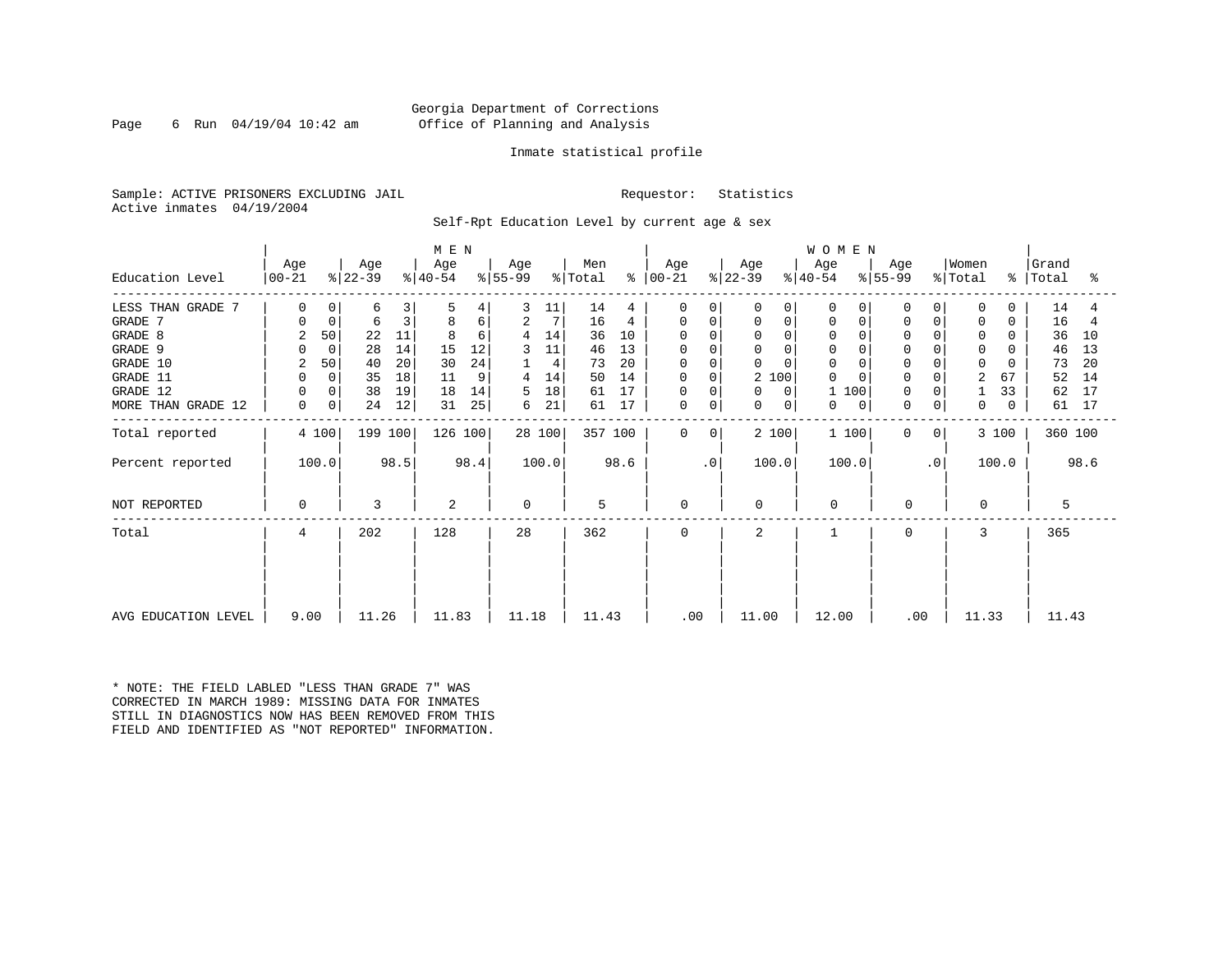Page 7 Run  $04/19/04$  10:42 am

### Inmate statistical profile

Sample: ACTIVE PRISONERS EXCLUDING JAIL Requestor: Statistics Active inmates 04/19/2004

Functional Reading Level (WRAT Scores) by current age & sex

|                    |                    |             |                 |      | M E N            |      |                  |        |                |      |                  |                |                  |              | WOMEN            |           |             |                |                  |             |                |      |
|--------------------|--------------------|-------------|-----------------|------|------------------|------|------------------|--------|----------------|------|------------------|----------------|------------------|--------------|------------------|-----------|-------------|----------------|------------------|-------------|----------------|------|
| WRAT Reading Score | Age<br>$ 00 - 21 $ |             | Age<br>$ 22-39$ |      | Age<br>$ 40-54 $ |      | Age<br>$ 55-99 $ |        | Men<br>% Total | ៖    | Age<br>$00 - 21$ |                | Age<br>$ 22-39 $ |              | Age<br>$ 40-54 $ | $ 55-99 $ | Age         |                | Women<br>% Total | $\approx$ 1 | Grand<br>Total | ႜ    |
| LESS THAN GRADE 6  | 2                  | 50          | 51              | 28   | 46               | 41   | 8                | 33     | 107            | 33   | $\Omega$         | $\Omega$       |                  | 50           | $\Omega$         |           | $\Omega$    | 0              |                  | 33          | 108            | 33   |
| 6TH THRU 8TH GRADE | $\overline{a}$     | 50          | 40              | 22   | 19               | 17   | 6                | 25     | 67             | 21   | 0                | 0              | 0                | $\mathsf{O}$ | $\Omega$         |           | 0           | $\Omega$       | $\Omega$         | $\Omega$    | 67             | 21   |
| GRADE 9            | 0                  | 0           | 16              | 9    | 15               | 13   | 2                | 8      | 33             | 10   |                  |                | 0                |              |                  |           | $\mathbf 0$ |                | 0                |             | 33             | 10   |
| GRADE 10           | 0                  | $\mathbf 0$ |                 | 3    |                  | 4    | 2                | 8      | 11             |      | 0                | 0              | 0                |              | $\mathbf 0$      |           | $\mathbf 0$ |                | 0                | 0           | 11             |      |
| GRADE 11           | $\mathbf 0$        |             | 11              | 6    | 6                | 5    |                  | 4      | 18             | 6    | <sup>0</sup>     |                | 0                |              |                  |           |             |                | $\mathbf 0$      |             | 18             | 6    |
| GRADE 12           | $\mathbf 0$        |             | 35              | 19   | 14               | 12   | 4                | 17     | 53             | 16   | 0                |                | 0                |              | $\Omega$         |           | $\mathbf 0$ |                | 0                |             | 53             | 16   |
| MORE THAN GRADE 12 | 0                  | 0           | 23              | 13   | 9                | 8    |                  | 4      | 33             | 10   | 0                | 0              |                  | 50           | 100              |           | $\mathbf 0$ | 0 <sup>1</sup> | 2                | 67          | 35             | 11   |
| Total reported     |                    | 4 100       | 181 100         |      | 113 100          |      |                  | 24 100 | 322 100        |      | $\mathbf 0$      | 0 <sup>1</sup> |                  | 2 100        | 1 100            |           | $\mathbf 0$ | 0 <sup>1</sup> |                  | 3 100       | 325 100        |      |
| Percent reported   |                    | 100.0       |                 | 89.6 |                  | 88.3 |                  | 85.7   |                | 89.0 |                  | $\cdot$ 0      | 100.0            |              | 100.0            |           |             | $\cdot$ 0      |                  | 100.0       |                | 89.0 |
| NOT REPORTED       | 0                  |             | 21              |      | 15               |      | 4                |        | 40             |      | $\mathbf 0$      |                | $\mathbf 0$      |              | $\Omega$         |           | $\mathbf 0$ |                | $\Omega$         |             | 40             |      |
| Total              | 4                  |             | 202             |      | 128              |      | 28               |        | 362            |      | $\Omega$         |                | 2                |              |                  |           | 0           |                | 3                |             | 365            |      |
|                    |                    |             |                 |      |                  |      |                  |        |                |      |                  |                |                  |              |                  |           |             |                |                  |             |                |      |
|                    |                    |             |                 |      |                  |      |                  |        |                |      |                  |                |                  |              |                  |           |             |                |                  |             |                |      |
| AVG READING SCORE  | 6.83               |             | 8.68            |      | 7.44             |      | 7.86             |        | 8.16           |      | .00              |                | 9.10             |              | 13.00            |           | .00         |                | 10.40            |             | 8.18           |      |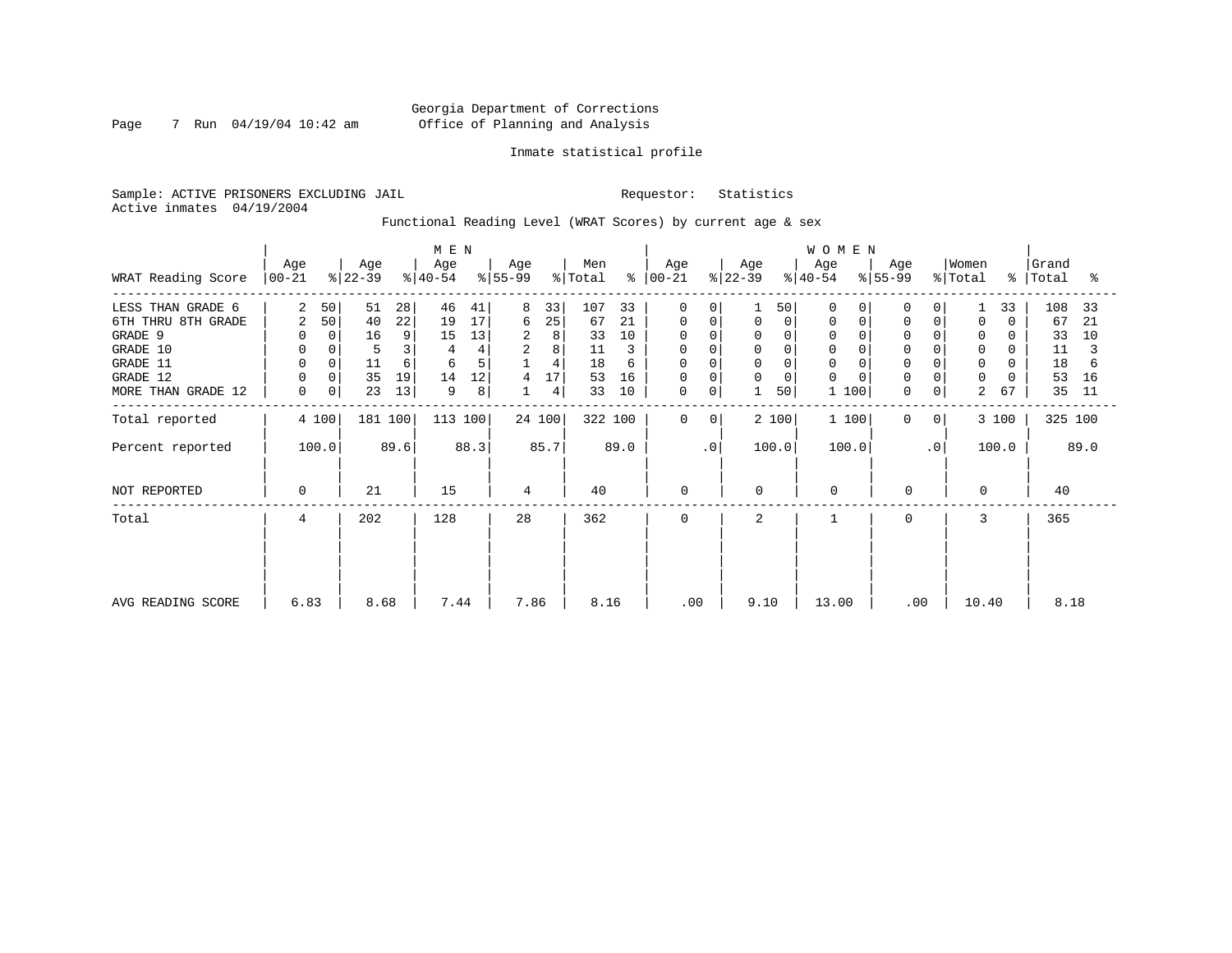Page 8 Run  $04/19/04$  10:42 am

### Inmate statistical profile

Sample: ACTIVE PRISONERS EXCLUDING JAIL Requestor: Statistics Active inmates 04/19/2004

Functional Math Level (WRAT Scores) by current age & sex

|                    | M E N<br>Men<br>Age<br>Age<br>Age<br>Age<br>$ 22-39 $<br>$8155 - 99$<br>$ 40-54 $<br>% Total<br>$ 00-21 $ |             |         |      |         |                |      |                |         |      |             |                | Age         |             | WOMEN<br>Age |       | Age                 |                | Women    |          | Grand     |      |
|--------------------|-----------------------------------------------------------------------------------------------------------|-------------|---------|------|---------|----------------|------|----------------|---------|------|-------------|----------------|-------------|-------------|--------------|-------|---------------------|----------------|----------|----------|-----------|------|
| WRAT Math Score    |                                                                                                           |             |         |      |         |                |      |                |         | ႜၟ   | $ 00-21 $   |                | $ 22-39 $   |             | $ 40-54 $    |       | $\frac{1}{6}$ 55-99 |                | % Total  |          | %   Total | ႜ    |
| LESS THAN GRADE 6  |                                                                                                           | 25          | 51      | 28   | 50      | 44             | 12   | 50             | 114     | 35   | $\Omega$    | $\Omega$       | 0           | $\Omega$    | $\Omega$     |       | $\Omega$            | 0              | $\Omega$ | 0        | 114       | 35   |
| 6TH THRU 8TH GRADE | 3                                                                                                         | 75          | 81      | 45   | 41      | 36             | 6    | 25             | 131     | 41   | 0           | 0              | $\Omega$    | $\mathbf 0$ | $\Omega$     |       | $\mathbf 0$         | 0              | $\Omega$ | $\Omega$ | 131       | 40   |
| GRADE 9            | 0                                                                                                         | $\mathbf 0$ | 23      | 13   | 10      | 9              |      | 4              | 34      | 11   | 0           | $\Omega$       |             | 50          |              | 100   | 0                   |                | 2        | 67       | 36        | 11   |
| GRADE 10           | 0                                                                                                         | 0           | 13      | 7    | 5       |                | 2    | 8              | 20      | 6    | 0           |                | 0           | 0           | 0            |       | $\mathbf 0$         |                | 0        | 0        | 20        | 6    |
| GRADE 11           | $\mathbf 0$                                                                                               |             | 9       | 5    |         | $\Omega$       |      | 4              | 10      |      | $\Omega$    |                | $\Omega$    |             |              |       |                     |                | $\Omega$ |          | 10        |      |
| GRADE 12           | $\mathbf 0$                                                                                               |             |         | 2    | 4       | 4              |      | $\overline{4}$ | 8       |      | 0           | $\Omega$       | 0           | 0           | $\Omega$     |       | $\mathbf 0$         | 0              | $\Omega$ | 0        | 8         |      |
| MORE THAN GRADE 12 | 0                                                                                                         | 0           |         | 1    | 3       | $\overline{3}$ |      | 4              | 5       | 2    | 0           | 0              | 1           | 50          | $\mathbf 0$  | 0     | 0                   | 0              |          | 33       | 6         |      |
| Total reported     |                                                                                                           | 4 100       | 181 100 |      | 113 100 |                |      | 24 100         | 322 100 |      | $\mathbf 0$ | 0 <sup>1</sup> |             | 2 100       |              | 1 100 | $\mathbf 0$         | 0 <sup>1</sup> |          | 3 100    | 325 100   |      |
| Percent reported   |                                                                                                           | 100.0       |         | 89.6 |         | 88.3           |      | 85.7           |         | 89.0 |             | $\cdot$ 0      |             | 100.0       |              | 100.0 |                     | $\cdot$ 0      |          | 100.0    |           | 89.0 |
| NOT REPORTED       | 0                                                                                                         |             | 21      |      | 15      |                | 4    |                | 40      |      | $\mathbf 0$ |                | $\mathbf 0$ |             | $\mathbf 0$  |       | 0                   |                | $\Omega$ |          | 40        |      |
| Total              | 4                                                                                                         |             | 202     |      | 128     |                | 28   |                | 362     |      | $\Omega$    |                | 2           |             |              |       | 0                   |                | 3        |          | 365       |      |
|                    |                                                                                                           |             |         |      |         |                |      |                |         |      |             |                |             |             |              |       |                     |                |          |          |           |      |
|                    |                                                                                                           |             |         |      |         |                |      |                |         |      |             |                |             |             |              |       |                     |                |          |          |           |      |
| AVG MATH SCORE     | 6.08                                                                                                      |             | 7.33    |      | 6.53    |                | 6.60 |                | 6.98    |      | .00         |                | 11.40       |             | 9.20         |       | .00                 |                | 10.67    |          | 7.01      |      |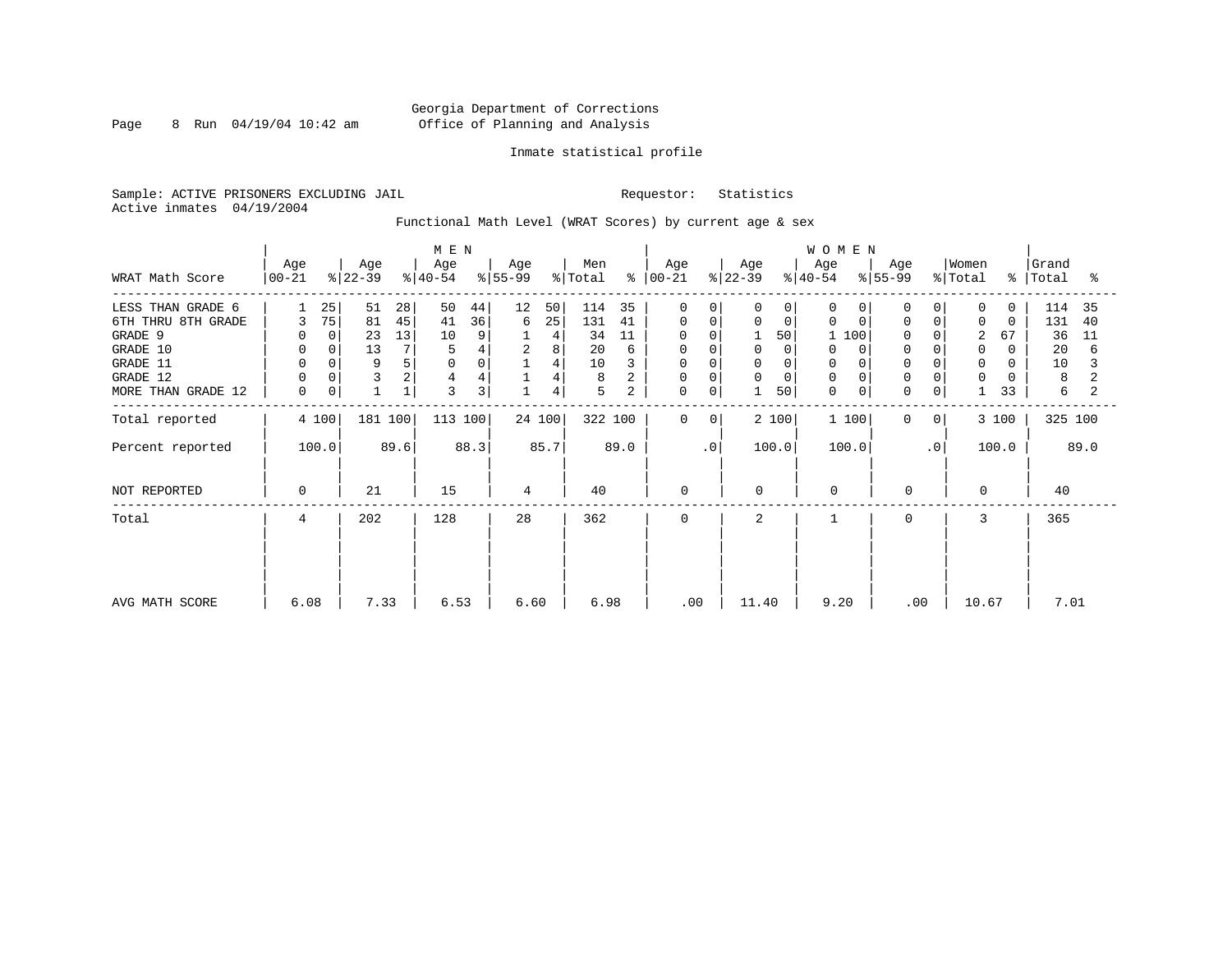Page 9 Run 04/19/04 10:42 am

### Inmate statistical profile

Sample: ACTIVE PRISONERS EXCLUDING JAIL Requestor: Statistics Active inmates 04/19/2004

Functional Spelling Level (WRAT Scores) by current age & sex

|                     |                 |          |                  |      | M E N            |      |                  |             |                |               |                  |                |                  |          | WOMEN            |     |                  |                |                              |          |                    |      |
|---------------------|-----------------|----------|------------------|------|------------------|------|------------------|-------------|----------------|---------------|------------------|----------------|------------------|----------|------------------|-----|------------------|----------------|------------------------------|----------|--------------------|------|
| WRAT Spelling Score | Age<br>$ 00-21$ |          | Age<br>$ 22-39 $ |      | Age<br>$ 40-54 $ |      | Age<br>$ 55-99 $ |             | Men<br>% Total | $\frac{6}{6}$ | Age<br>$ 00-21 $ |                | Age<br>$ 22-39 $ |          | Age<br>$ 40-54 $ |     | Age<br>$ 55-99 $ |                | Women<br>$\frac{1}{2}$ Total |          | Grand<br>%   Total | ႜ    |
| LESS THAN GRADE 6   |                 | 25       | 53               | 29   | 54               | 48   | 12               | 50          | 120            | 37            | $\Omega$         | 0              | 0                | 0        | $\Omega$         |     | $\Omega$         | 0              | $\Omega$                     | $\Omega$ | 120                | 37   |
| 6TH THRU 8TH GRADE  | 3               | 75       | 54               | 30   | 31               | 27   |                  | 29          | 95             | 30            | 0                | 0              |                  | 50       | 0                |     | $\mathbf 0$      | 0              |                              | 33       | 96                 | 30   |
| GRADE 9             | $\Omega$        | $\Omega$ | 22               | 12   | 6                | 5    |                  | 4           | 29             |               |                  | $\Omega$       | $\Omega$         | $\Omega$ | $\Omega$         |     |                  |                | 0                            | 0        | 29                 | 9    |
| GRADE 10            | 0               | 0        | 15               | 8    | 5                |      | 0                | $\mathsf 0$ | 20             |               | 0                |                | 0                |          | $\mathbf 0$      |     | $\mathbf 0$      |                | 0                            | 0        | 20                 |      |
| GRADE 11            | $\mathbf 0$     |          | 9                | 5    |                  |      |                  | 4           | 15             |               | $\Omega$         |                | $\mathbf 0$      |          | $\Omega$         |     | $\Omega$         |                | $\Omega$                     |          | 15                 |      |
| GRADE 12            | $\mathbf 0$     | 0        | 16               | 9    |                  | 6    | 2                | 8           | 25             |               | 0                | $\Omega$       | 0                | $\Omega$ |                  | 100 | 0                | 0              |                              | 33       | 26                 |      |
| MORE THAN GRADE 12  | 0               | 0        | 12               | 7    | 5                | 4    |                  | 4           | 18             | 6             | 0                | 0              |                  | 50       | 0                | 0   | 0                | $\overline{0}$ |                              | 33       | 19                 | 6    |
| Total reported      |                 | 4 100    | 181 100          |      | 113 100          |      |                  | 24 100      | 322 100        |               | $\mathbf 0$      | 0 <sup>1</sup> |                  | 2 100    | 1 100            |     | $\mathbf 0$      | 0 <sup>1</sup> |                              | 3 100    | 325 100            |      |
| Percent reported    |                 | 100.0    |                  | 89.6 |                  | 88.3 |                  | 85.7        |                | 89.0          |                  | $\cdot$ 0      |                  | 100.0    | 100.0            |     |                  | $\cdot$ 0      |                              | 100.0    |                    | 89.0 |
| NOT REPORTED        | 0               |          | 21               |      | 15               |      | 4                |             | 40             |               | 0                |                | $\mathbf 0$      |          | $\mathbf 0$      |     | 0                |                | $\Omega$                     |          | 40                 |      |
| Total               | 4               |          | 202              |      | 128              |      | 28               |             | 362            |               | 0                |                | 2                |          |                  |     | 0                |                | 3                            |          | 365                |      |
|                     |                 |          |                  |      |                  |      |                  |             |                |               |                  |                |                  |          |                  |     |                  |                |                              |          |                    |      |
| AVG SPELLING SCORE  | 6.55            |          | 7.96             |      | 6.42             |      | 6.59             |             | 7.30           |               | .00              |                | 9.70             |          | 12.30            |     | .00              |                | 10.57                        |          | 7.33               |      |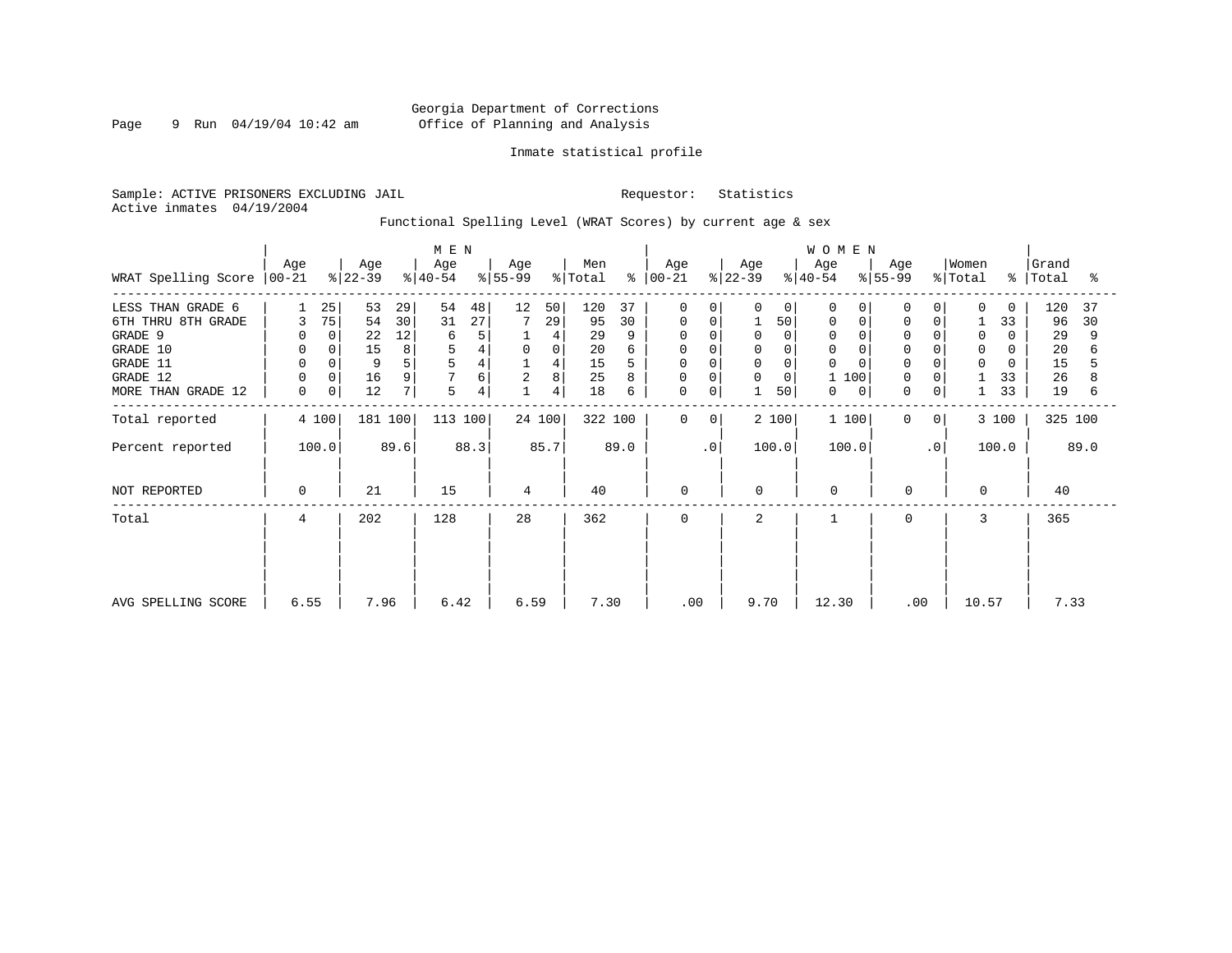Page 10 Run  $04/19/04$  10:42 am

### Inmate statistical profile

Sample: ACTIVE PRISONERS EXCLUDING JAIL Requestor: Statistics Active inmates 04/19/2004

Self-Rpt Guardian Status To Age 16 by current age & sex

|                  |                   |             |                  |      | M E N            |      |                 |          |                |                |                   |           |                  |          | WOMEN            |       |                 |           |                  |           |                |         |
|------------------|-------------------|-------------|------------------|------|------------------|------|-----------------|----------|----------------|----------------|-------------------|-----------|------------------|----------|------------------|-------|-----------------|-----------|------------------|-----------|----------------|---------|
| Guardian Status  | Age<br>$ 00 - 21$ |             | Age<br>$ 22-39 $ |      | Age<br>$ 40-54 $ |      | Age<br>$ 55-99$ |          | Men<br>% Total | န္             | Age<br>$ 00 - 21$ |           | Age<br>$ 22-39 $ |          | Age<br>$ 40-54 $ |       | Age<br>$ 55-99$ |           | Women<br>% Total | $\approx$ | Grand<br>Total | ႜ       |
| ORPHANAGE        |                   | 4 100       | 202 102          |      | 128 101          |      |                 | 28 100   | 362 101        |                | $\Omega$          | ∩         |                  | 2 100    |                  | 1 100 | <sup>0</sup>    | $\Omega$  |                  | 3 100     | 365 101        |         |
| FATHER ONLY      |                   | 0           | 8                | 4    |                  | 2    | $\Omega$        | $\Omega$ | 10             | 3              | U                 | 0         | U                | $\Omega$ | O                |       |                 |           | <sup>0</sup>     |           | 10             |         |
| FTR MTR HD       |                   |             | 17               | 9    |                  | 6    | 2               |          | 26             |                | $\Omega$          |           | 0                |          | 0                |       |                 |           |                  |           | 26             |         |
| MOTHER ONLY      |                   | 25          | 76               | 38   | 50               | 39   |                 | 18       | 132            | 37             | 0                 |           |                  |          | $\Omega$         |       |                 |           | $\Omega$         |           | 132            | 37      |
| MTR FTR HD       |                   | 25          | 58               | 29   | 49               | 39   | 14              | 50       | 122            | 34             | $\Omega$          |           |                  | 2 100    |                  | 100   |                 |           | 3                | 100       | 125            | 35      |
| OTH FEMALE       |                   | 0           | 6                | 3    |                  | 3    | 2               |          | 12             | 3              | 0                 |           |                  | $\Omega$ | 0                |       |                 |           |                  |           | 12             |         |
| OTH MALE         |                   |             |                  |      |                  |      | 0               | 0        | 2              |                | 0                 |           |                  |          | 0                |       |                 |           | $\Omega$         |           | 2              |         |
| STEP-PARNTS      |                   | 25          |                  | 4    |                  |      | $\overline{2}$  | 7        | 11             |                | 0                 |           |                  | $\Omega$ | 0                |       |                 |           | $\Omega$         |           | 11             |         |
| FOSTER HOME      |                   | $\mathbf 0$ | 6                | 3    |                  |      |                 | 4        | 7              | $\overline{2}$ | 0                 |           |                  |          | 0                |       |                 |           | 0                |           |                |         |
| GRAND PRNTS      |                   | 25          | 11               | 6    | 10               | 8    |                 | 4        | 23             | 6              | 0                 | 0         |                  | $\Omega$ | 0                |       |                 |           | 0                |           | 23             | 6       |
| <b>OTHER</b>     |                   | 0           | 8                | 4    | 4                | 3    |                 | 4        | 13             | 4              | 0                 | $\Omega$  |                  | $\Omega$ | 0                |       |                 |           | $\Omega$         |           | 13             |         |
| Total reported   |                   | 8 100       | 401 100          |      | 255 100          |      |                 | 56 100   |                | 720 100        | $\Omega$          | $\Omega$  |                  | 4 100    |                  | 2 100 | $\Omega$        | 0         |                  | 6 100     |                | 726 100 |
| Percent reported |                   | 100.0       |                  | 98.5 |                  | 99.2 |                 | 100.0    |                | 98.9           |                   | $\cdot$ 0 |                  | 100.0    |                  | 100.0 |                 | $\cdot$ 0 |                  | 100.0     |                | 98.9    |
| NOT RPTD         | $\Omega$          |             | 3                |      |                  |      | $\Omega$        |          | 4              |                | 0                 |           | $\Omega$         |          | 0                |       | $\mathbf 0$     |           | $\Omega$         |           |                |         |
| Total            |                   |             | 202              |      | 128              |      | 28              |          | 362            |                | 0                 |           | 2                |          |                  |       | $\Omega$        |           |                  |           | 365            |         |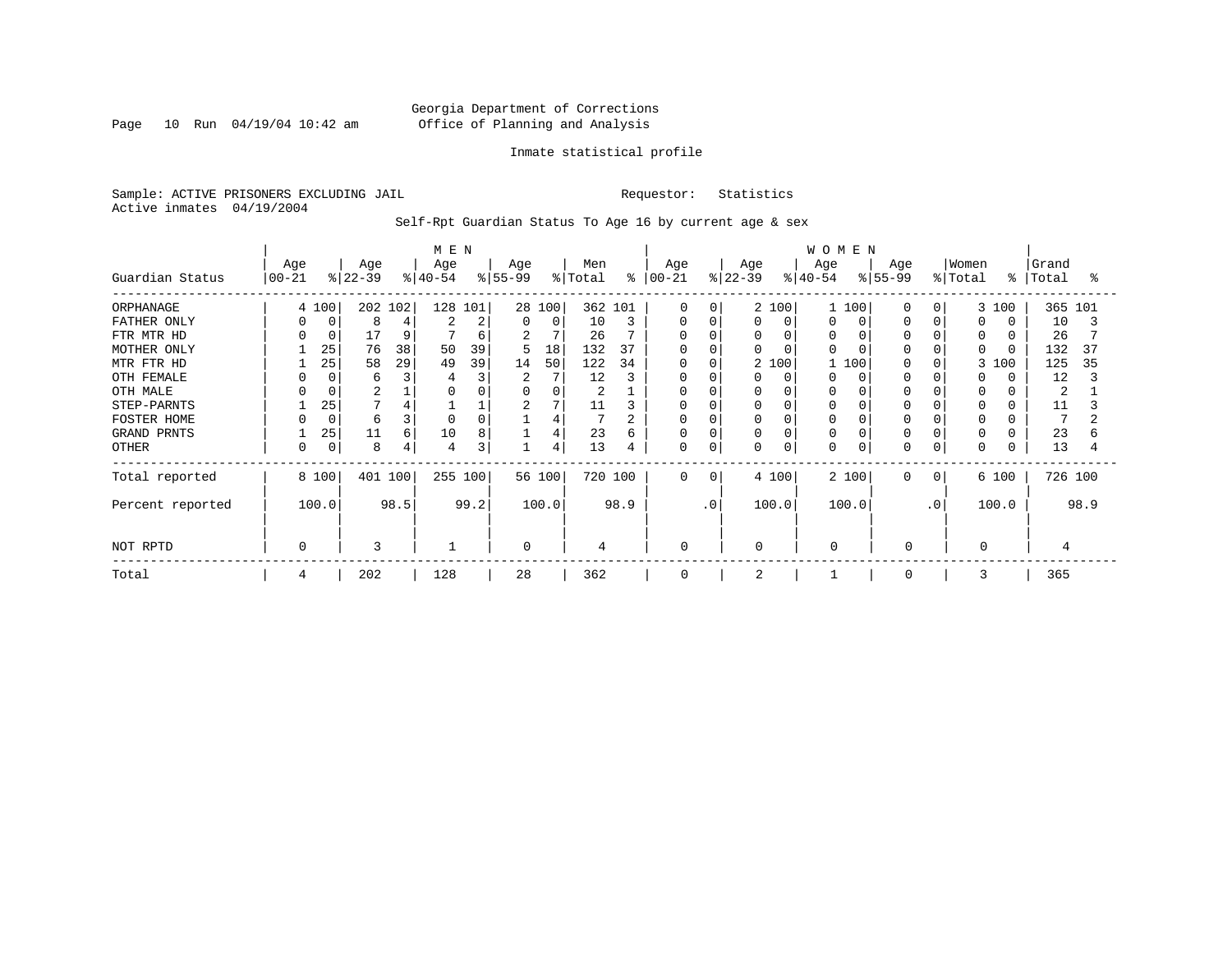### Georgia Department of Corrections Page 11 Run 04/19/04 10:42 am Office of Planning and Analysis

### Inmate statistical profile

Sample: ACTIVE PRISONERS EXCLUDING JAIL Requestor: Statistics Active inmates 04/19/2004

### Self-Rpt Employment Status Before Prison by current age & sex

|                  |                   |             |                 |      | M E N            |      |                  |        |                |      |                      |                 |                  |             | <b>WOMEN</b>     |           |                  |           |                  |          |                |      |
|------------------|-------------------|-------------|-----------------|------|------------------|------|------------------|--------|----------------|------|----------------------|-----------------|------------------|-------------|------------------|-----------|------------------|-----------|------------------|----------|----------------|------|
| Employment       | Age<br>$ 00 - 21$ |             | Age<br>$ 22-39$ |      | Age<br>$ 40-54 $ |      | Age<br>$8 55-99$ |        | Men<br>% Total |      | Age<br>$8   00 - 21$ |                 | Age<br>$ 22-39 $ |             | Age<br>$8 40-54$ |           | Age<br>$8 55-99$ |           | Women<br>% Total | ိ        | Grand<br>Total | °    |
| FULL TIME        |                   | 25          | 92              | 49   | 76               | 67   | 19               | 70     | 188            | 57   | 0                    | 0 <sup>1</sup>  |                  | 2 100       | $\mathbf 0$      |           | $\Omega$         | $\Omega$  |                  | 2 100    | 190            | 57   |
| PART TIME        | 0                 | $\mathbf 0$ | 12              | 6    | 4                | 4    | $\Omega$         | 0      | 16             | 5    | 0                    | 0               | 0                | 0           | 0                |           | $\Omega$         | $\Omega$  | $\Omega$         | $\Omega$ | 16             | 5    |
| UNEMPL < 6M      |                   |             | 23              | 12   | 10               | 9    |                  | 4      | 34             | 10   | $\mathbf 0$          |                 | 0                | $\Omega$    | 0                |           |                  |           |                  |          | 34             | 10   |
| UNEMPL > 6M      |                   |             | 35              | 19   | 17               | 15   |                  | 4      | 53             | 16   | $\mathbf 0$          |                 | 0                |             | 0                |           |                  |           |                  |          | 53             | 16   |
| NEVER WORKD      | 3                 | 75          | 21              | 11   | 2                | 2    |                  | 4      | 27             | 8    | $\mathbf 0$          |                 | 0                |             | 0                |           |                  |           | $\Omega$         |          | 27             | 8    |
| <b>STUDENT</b>   | 0                 |             |                 |      | $\Omega$         |      |                  | 0      | 1              | 0    | 0                    |                 | 0                | 0           | 0                |           |                  |           | 0                |          |                |      |
| INCAPABLE        |                   |             |                 |      | 4                | 4    | 5                | 19'    | 13             | 4    | $\mathbf 0$          |                 | 0                | $\Omega$    | 0                |           | $\Omega$         |           | $\Omega$         |          | 13             |      |
| OTHER            | 0                 | 0           | $\Omega$        |      | 0                | 0    | 0                | 0      | 0              | 0    | 0                    | 0               | 0                | $\mathbf 0$ | 0                |           | $\Omega$         | 0         | 0                |          | 0              | 0    |
| Total reported   |                   | 4 100       | 188             | 100  | 113 100          |      |                  | 27 100 | 332 100        |      | 0                    | 0               |                  | 2 100       | $\mathbf 0$      | 0         | 0                | 0         |                  | 2 100    | 334 100        |      |
| Percent reported |                   | 100.0       |                 | 93.1 |                  | 88.3 |                  | 96.4   |                | 91.7 |                      | .0 <sup>1</sup> |                  | 100.0       |                  | $\cdot$ 0 |                  | $\cdot$ 0 |                  | 66.7     |                | 91.5 |
| NOT RPTD         | 0                 |             | 14              |      | 15               |      | $\mathbf{1}$     |        | 30             |      | $\mathbf 0$          |                 | $\Omega$         |             |                  |           | $\mathbf 0$      |           |                  |          | 31             |      |
| Total            | 4                 |             | 202             |      | 128              |      | 28               |        | 362            |      | 0                    |                 | 2                |             |                  |           | 0                |           | 3                |          | 365            |      |

\* NOTE: THE FIELD LABELD "OTHER" WAS CORRECTED IN APRIL 1989; INMATES CODED "PRE-OTIS NOT REPORTED" NOW HAVE BEEN REMOVED FROM THIS FIELD AND IDENTIFIED AS "NOT REPORTED".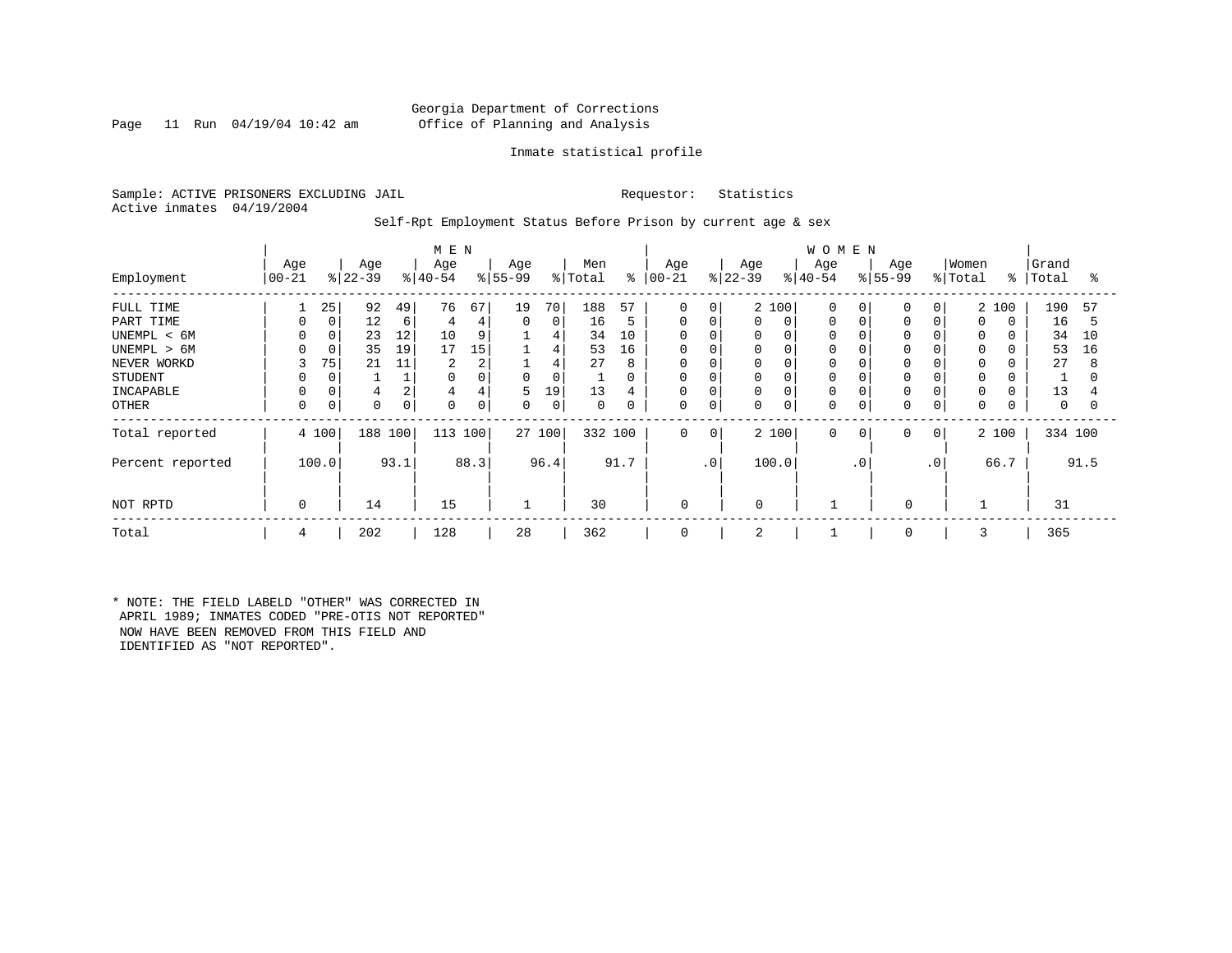Page 12 Run  $04/19/04$  10:42 am

### Inmate statistical profile

Sample: ACTIVE PRISONERS EXCLUDING JAIL Requestor: Statistics Active inmates 04/19/2004

Self-Rpt Marital Status At Admission by current age & sex

|                  | M E N     |          |                |      |           |             |             |       |             |      |             |                 |             |       | <b>WOMEN</b> |       |                   |              |             |       |         |          |
|------------------|-----------|----------|----------------|------|-----------|-------------|-------------|-------|-------------|------|-------------|-----------------|-------------|-------|--------------|-------|-------------------|--------------|-------------|-------|---------|----------|
|                  | Age       |          | Age            |      | Age       |             | Age         |       | Men         | ွေ   | Age         |                 | Age         |       | Age          |       | Age               |              | Women       | ွေ    | Grand   |          |
| Marital Status   | $00 - 21$ |          | $ 22-39 $      |      | $ 40-54 $ |             | $ 55-99$    |       | % Total     |      | $ 00 - 21$  |                 | $ 22-39 $   |       | $8 40-54$    |       | $\frac{8}{55-99}$ |              | % Total     |       | Total   | °        |
| SINGLE           |           | 4 100    | 143            | 72   | 55        | 43          | 3           | 11    | 205         | 57   | $\mathbf 0$ | 0               |             | 50    | $\Omega$     | 0     |                   | 0            |             | 33    | 206     | 57       |
| MARRIED          | $\Omega$  | $\Omega$ | 20             | 10   | 16        | 13          | 13          | 46    | 49          | 14   | 0           | 0               |             | 0     | 0            |       | $\Omega$          |              | 0           |       | 49      | 14       |
| SEPARATED        |           |          | 2              |      | 10        | 8           | 0           | 0     | 12          | 3    | 0           |                 | 0           | 0     | 0            |       | $\Omega$          |              | $\Omega$    |       | 12      | 3        |
| DIVORCED         |           | 0        | 13             |      | 26        | 20          | 6           | 21    | 45          | 13   | 0           | 0               | $\Omega$    | 0     |              | 100   | $\Omega$          |              |             | 33    | 46      | 13       |
| WIDOWED          |           |          | $\overline{2}$ |      |           | 6           |             | 4     | 10          | 3    | 0           |                 |             | 50    | 0            |       |                   |              |             | 33    | 11      |          |
| COMMON LAW       |           |          | 20             | 10   | 13        | 10          | 5           | 18    | 38          | 11   | $\mathbf 0$ |                 |             | 0     | 0            |       |                   | 0            | $\Omega$    |       | 38      | 10       |
| OTHER            | $\Omega$  | 0        | $\mathbf 0$    | 0    | $\Omega$  | $\mathbf 0$ | 0           | 0     | $\mathbf 0$ | 0    | 0           | 0               | 0           | 0     | 0            |       | $\Omega$          | 0            | 0           |       | 0       | $\Omega$ |
| Total reported   |           | 4 100    | 200 100        |      | 127       | 100         | 28 100      |       | 359         | 100  | 0           | $\mathbf 0$     |             | 2 100 |              | 1 100 | $\Omega$          | $\mathbf{0}$ |             | 3 100 | 362 100 |          |
| Percent reported |           | 100.0    |                | 99.0 |           | 99.2        |             | 100.0 |             | 99.2 |             | .0 <sup>1</sup> |             | 100.0 |              | 100.0 |                   | $\cdot$ 0    |             | 100.0 |         | 99.2     |
|                  |           |          |                |      |           |             |             |       |             |      |             |                 |             |       |              |       |                   |              |             |       |         |          |
| NOT RPTD         | $\Omega$  |          | $\overline{2}$ |      |           |             | $\mathbf 0$ |       | 3           |      | 0           |                 | $\mathbf 0$ |       | $\mathbf 0$  |       | $\mathbf 0$       |              | $\mathbf 0$ |       |         |          |
| Total            | 4         |          | 202            |      | 128       |             | 28          |       | 362         |      | 0           |                 | 2           |       |              |       | 0                 |              | 3           |       | 365     |          |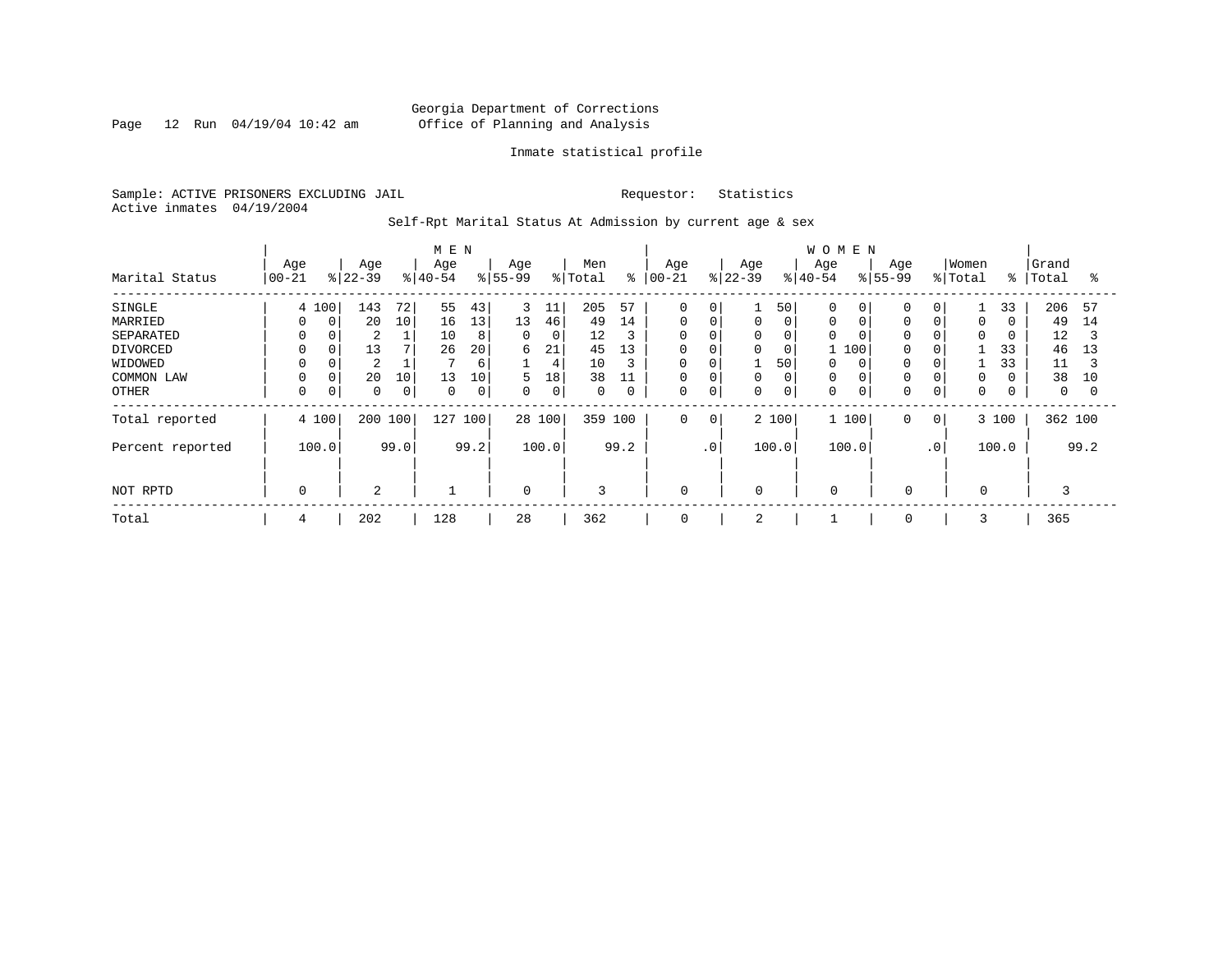### Georgia Department of Corrections Page 13 Run 04/19/04 10:42 am Office of Planning and Analysis

### Inmate statistical profile

Sample: ACTIVE PRISONERS EXCLUDING JAIL Requestor: Statistics Active inmates 04/19/2004

### Self-Rpt Number Of Children At Admission by current age & sex

|                      |                    |             |                  | M E N |                  |        |                  |        |                            |               |                    |             | WOMEN            |                  |             |                  |                |                  |           |                |      |
|----------------------|--------------------|-------------|------------------|-------|------------------|--------|------------------|--------|----------------------------|---------------|--------------------|-------------|------------------|------------------|-------------|------------------|----------------|------------------|-----------|----------------|------|
| Number Of Children   | Age<br>$ 00 - 21 $ |             | Age<br>$ 22-39 $ |       | Age<br>$ 40-54 $ |        | Age<br>$ 55-99 $ |        | Men<br>$\frac{1}{2}$ Total | $\frac{6}{6}$ | Age<br>$ 00 - 21 $ |             | Age<br>$ 22-39 $ | Age<br>$ 40-54 $ |             | Age<br>$ 55-99 $ |                | Women<br>% Total | $\approx$ | Grand<br>Total | °    |
|                      |                    |             |                  |       |                  |        |                  |        |                            |               |                    |             |                  |                  |             |                  |                |                  |           |                |      |
| NO CHILDREN          | $\Omega$           | 0           |                  |       | $\Omega$         | 0      | $\Omega$         | 0      |                            | $\Omega$      | $\Omega$           | $\Omega$    | 0<br>$\Omega$    | $\Omega$         | $\Omega$    | $\Omega$         | $\Omega$       | $\Omega$         | $\Omega$  |                | 0    |
| ONE CHILD            | 2                  | 67          | 53               | 45    | 31               | 36     | 8                | 31     | 94                         | 41            | $\Omega$           | $\Omega$    | $\mathbf 0$<br>0 | 1                | 100         | $\Omega$         | $\Omega$       |                  | 50        | 95             | 41   |
| TWO CHILDREN         |                    | 33          | 33               | 28    | 23               | 27     | 6                | 23     | 63                         | 27            | $\Omega$           | $\Omega$    | 1 100            | $\Omega$         | $\Omega$    |                  |                |                  | 50        | 64             | 27   |
| THREE CHILDREN       | 0                  | $\mathbf 0$ | 16               | 14    | 20               | 24     | 6                | 23     | 42                         | 18            | 0                  | 0           | 0<br>$\Omega$    | 0                | 0           | $\Omega$         |                | $\mathbf 0$      |           | 42             | 18   |
| FOUR CHILDREN        | 0                  |             | 9                | 8     | 3                | 4      | 2                | 8      | 14                         | 6             | 0                  | 0           | 0                | 0                |             |                  |                | $\Omega$         |           | 14             | 6    |
| FIVE CHILDREN        | $\mathbf 0$        | $\mathbf 0$ | 5                | 4     |                  | 5      | $\overline{2}$   | 8      | 11                         |               | 0                  | $\Omega$    | 0<br>$\Omega$    | 0                |             | $\Omega$         |                | 0                |           | 11             |      |
| MORE THAN 5 CHILDREN | 0                  | 0           |                  |       | 4                | 5      | 2                | 8      | $7\phantom{.0}$            | 3             | 0                  | $\mathbf 0$ | 0<br>$\mathbf 0$ | 0                | $\mathbf 0$ | $\Omega$         | 0              | $\mathbf 0$      |           | 7              | 3    |
| Total reported       |                    | 3 100       | 118 100          |       |                  | 85 100 |                  | 26 100 | 232 100                    |               | 0                  | 0           | 1 100            |                  | 1 100       | $\Omega$         | $\overline{0}$ |                  | 2 100     | 234 100        |      |
| Percent reported     |                    | 75.0        |                  | 58.4  |                  | 66.4   |                  | 92.9   |                            | 64.1          |                    | . 0         | 50.0             |                  | 100.0       |                  | $\cdot$ 0      |                  | 66.7      |                | 64.1 |
| NOT REPORTED         |                    |             | 84               |       | 43               |        | 2                |        | 130                        |               | 0                  |             |                  | $\mathbf 0$      |             | 0                |                | -1               |           | 131            |      |
| Total                | 4                  |             | 202              |       | 128              |        | 28               |        | 362                        |               | 0                  |             | 2                | $\mathbf{1}$     |             | $\Omega$         |                | 3                |           | 365            |      |
|                      |                    |             |                  |       |                  |        |                  |        |                            |               |                    |             |                  |                  |             |                  |                |                  |           |                |      |
|                      |                    |             |                  |       |                  |        |                  |        |                            |               |                    |             |                  |                  |             |                  |                |                  |           |                |      |
| AVG NUM CHILDREN     | 1.33               |             | 1.98             |       | 2.41             |        | 2.92             |        | 2.24                       |               | .00                |             | 2.00             | 1.00             |             | .00              |                | 1.50             |           | 2.23           |      |

\* NOTE: THE FIELD LABLED "NO CHILDREN" WAS CORRECTED IN MARCH 1989: MISSING DATA FOR INMATES STILL IN DIAGNOSTICS NOW HAS BEEN REMOVED FROM THIS FIELD AND IDENTIFIED AS "NOT REPORTED" INFORMATION.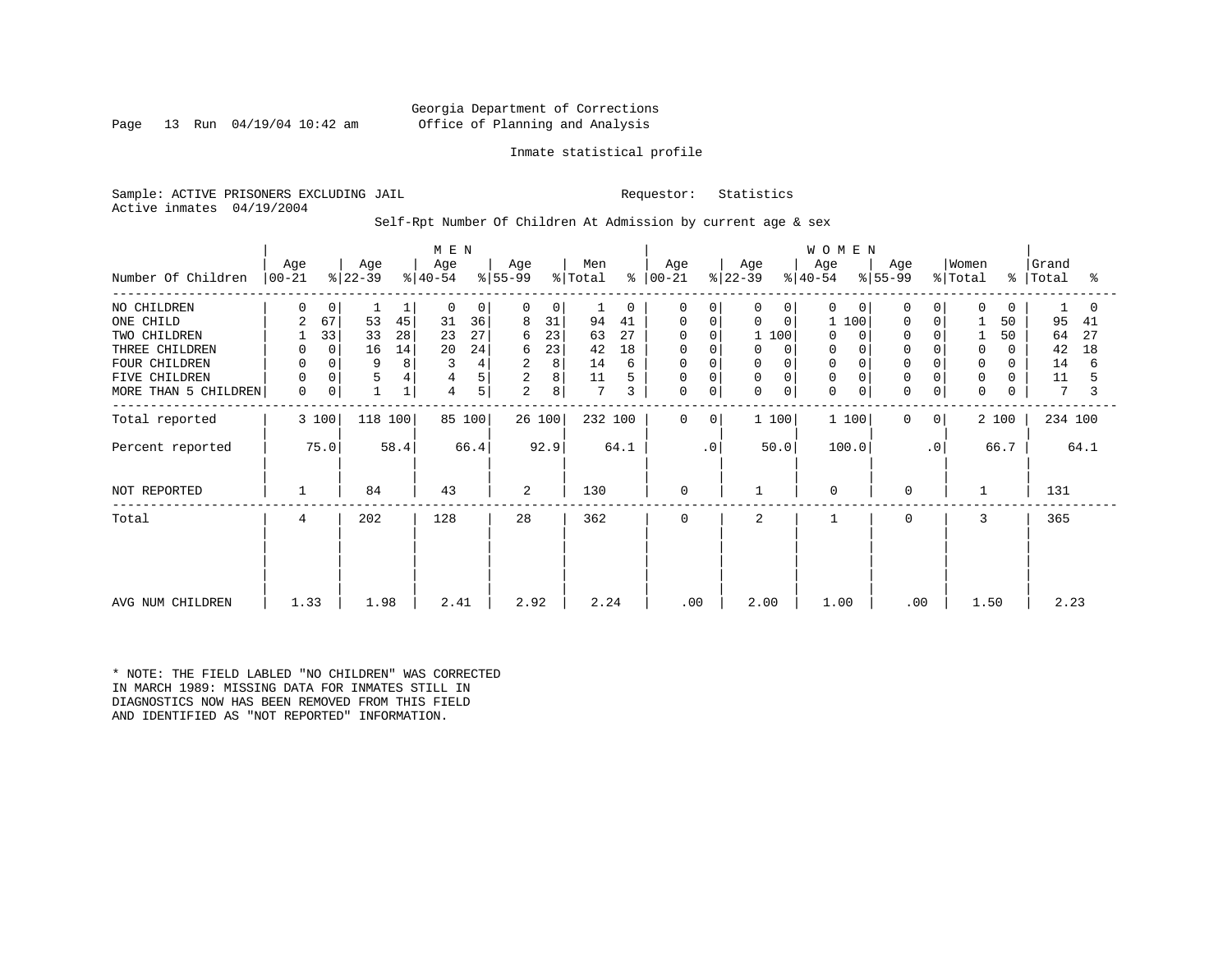Page 14 Run  $04/19/04$  10:42 am

### Inmate statistical profile

Sample: ACTIVE PRISONERS EXCLUDING JAIL Requestor: Statistics Active inmates 04/19/2004

### Self-Rpt Religious Affiliation by current age & sex

|                  |           |              |          |                | MEN            |              |                |          |              |                |             |             |          |             | <b>WOMEN</b> |             |          |           |              |          |         |      |
|------------------|-----------|--------------|----------|----------------|----------------|--------------|----------------|----------|--------------|----------------|-------------|-------------|----------|-------------|--------------|-------------|----------|-----------|--------------|----------|---------|------|
|                  | Age       |              | Age      |                | Age            |              | Age            |          | Men          |                | Age         |             | Age      |             | Age          |             | Age      |           | Women        |          | Grand   |      |
| Religion         | $00 - 21$ |              | $ 22-39$ |                | $ 40-54$       |              | $ 55-99$       |          | % Total      | $\frac{1}{6}$  | $ 00 - 21$  |             | $ 22-39$ |             | $ 40-54 $    |             | $ 55-99$ |           | % Total      | ಕಿ       | Total   | °    |
| <b>ISLAM</b>     | O         | 0            | 17       | 9              | 8              | 6            | 2              | 7        | 27           | 8              | 0           | 0           | 0        | 0           | 0            | 0           | 0        | 0         | 0            | 0        | 27      |      |
| CATHOLIC         |           | 25           | 4        | 2              | $\overline{2}$ | 2            | 0              | 0        | 7            | $\overline{2}$ | $\Omega$    | $\mathbf 0$ | 0        | $\mathbf 0$ | 0            | 0           | 0        | $\Omega$  | 0            | 0        | 7       | 2    |
| <b>BAPTIST</b>   |           | 25           | 63       | 32             | 68             | 54           | 12             | 43       | 144          | 41             | $\Omega$    | 0           |          | 50          | $\mathbf{1}$ | 100         | U        | $\Omega$  | 2            | 67       | 146     | 41   |
| METHODIST        |           | $\Omega$     | 3        | $\overline{2}$ |                | $\mathbf{1}$ | $\overline{2}$ | 7        | 6            | $\overline{2}$ |             | $\Omega$    | $\Omega$ | $\Omega$    | 0            | 0           | 0        | $\Omega$  | $\mathbf 0$  | $\Omega$ | 6       | 2    |
| EPISCOPLN        |           |              | $\Omega$ | $\Omega$       |                | $\Omega$     | $\Omega$       | 0        | 0            | 0              |             | $\Omega$    | 0        | $\Omega$    | Ω            | 0           |          | $\Omega$  | 0            | U        |         |      |
| PRESBYTRN        |           | <sup>0</sup> | 0        | $\Omega$       |                | O            | O              | 0        | O            | $\Omega$       |             | $\Omega$    | $\Omega$ | $\Omega$    | O            | $\Omega$    | U        | $\Omega$  | 0            | O        | U       |      |
| CHC OF GOD       |           | U            |          |                |                |              | $\Omega$       | 0        | 2            | 1              |             | $\Omega$    | 0        | $\cap$      | 0            | $\Omega$    | 0        | $\Omega$  | $\Omega$     | U        | 2       |      |
| HOLINESS         |           |              | 3        |                | 2              | 2            | 3              | 11       | 8            | 2              | U           | $\Omega$    |          | 50          | 0            | 0           | U        | $\Omega$  | $\mathbf{1}$ | 33       | 9       |      |
| <b>JEWISH</b>    |           | $\Omega$     |          |                | O              | O            | $\Omega$       | $\Omega$ | $\mathbf{1}$ | 0              | U           | $\Omega$    | $\Omega$ | $\mathbf 0$ | O            | 0           | U        | $\Omega$  | $\mathbf 0$  | $\Omega$ |         |      |
| ANGLICAN         |           | $\Omega$     | 0        | O              | O              | 0            | $\Omega$       | 0        | 0            | 0              | 0           | $\Omega$    | 0        | $\mathbf 0$ | 0            | $\Omega$    | O        | 0         | $\Omega$     |          | n       |      |
| GRK ORTHDX       |           | 0            | $\Omega$ | 0              | n              | 0            | O              | 0        | $\Omega$     | 0              | O           | 0           | 0        | $\Omega$    | 0            | 0           | U        | $\Omega$  | $\Omega$     | U        |         |      |
| <b>HINDU</b>     |           |              | $\Omega$ | $\Omega$       |                | 0            | $\Omega$       | 0        | 0            | $\Omega$       |             | $\Omega$    | 0        | $\Omega$    | N            | 0           |          | $\Omega$  | $\Omega$     |          |         |      |
| <b>BUDDHIST</b>  |           |              | $\Omega$ | $\Omega$       |                | 0            | 0              | 0        | 0            | $\Omega$       |             | $\Omega$    | 0        | $\Omega$    | Ω            | 0           |          | $\Omega$  | $\Omega$     |          |         |      |
| TAOIST           |           |              | $\Omega$ | O              | C              | O            | O              | 0        | 0            | 0              |             | $\Omega$    | 0        | $\cap$      | 0            | 0           |          | $\Omega$  | $\Omega$     | U        |         |      |
| SHINTOIST        |           |              | $\Omega$ |                | O              | O            | $\Omega$       | 0        | O            | $\Omega$       |             | $\Omega$    | O        | ∩           | O            | $\Omega$    | U        | $\Omega$  | $\Omega$     | ∩        |         |      |
| SEVEN D AD       |           |              |          |                |                | 2            | $\Omega$       | $\Omega$ | 4            | 1              | n           | $\Omega$    | $\Omega$ | $\Omega$    | 0            | 0           | 0        | $\Omega$  | 0            |          |         |      |
| JEHOVAH WT       |           | O            | 3        | ∠              |                |              |                | 4        | 5            | 1              | U           | $\mathbf 0$ | 0        | $\Omega$    | 0            | 0           | U        | n         | 0            |          |         |      |
| LATR DAY S       |           |              | $\Omega$ | $\Omega$       | C              | O            | $\Omega$       | 0        | 0            | 0              |             | $\Omega$    | 0        | $\Omega$    | 0            | 0           |          | O         | 0            |          |         |      |
| <b>OUAKER</b>    |           | $\Omega$     | $\Omega$ | $\Omega$       | $\Omega$       | $\Omega$     | $\Omega$       | 0        | $\Omega$     | $\Omega$       | U           | 0           | 0        | $\Omega$    | 0            | 0           | 0        | $\Omega$  | 0            | 0        |         |      |
| OTHER PROD       |           | 25           | 31       | 16             | 12             | 9            | 1              | 4        | 45           | 13             | $\Omega$    | $\Omega$    | $\Omega$ | $\Omega$    | 0            | $\Omega$    | U        | $\Omega$  | $\mathbf 0$  | $\Omega$ | 45      | 13   |
| <b>NONE</b>      | $\Omega$  | $\mathbf 0$  | 43       | 22             | 20             | 16           | 7              | 25       | 70           | 20             | $\Omega$    | $\mathbf 0$ | 0        | $\mathbf 0$ | 0            | $\mathbf 0$ | 0        | 0         | $\mathbf 0$  | 0        | 70      | 20   |
| <b>OTHER</b>     |           | 25           | 24       | 12             | 9              | 7            | $\Omega$       | 0        | 34           | 10             | $\mathbf 0$ | 0           | $\Omega$ | 0           | 0            | 0           | 0        | 0         | $\mathbf 0$  | 0        | 34      | 10   |
| Total reported   |           | 4 100        | 194 100  |                | 127 100        |              |                | 28 100   | 353 100      |                | 0           | 0           |          | 2 100       | 1 100        |             | 0        | 0         |              | 3 100    | 356 100 |      |
| Percent reported |           | 100.0        |          | 96.0           |                | 99.2         |                | 100.0    |              | 97.5           |             | $\cdot$ 0   |          | 100.0       | 100.0        |             |          | $\cdot$ 0 |              | 100.0    |         | 97.5 |
| NOT RPTD         | $\Omega$  |              | 8        |                |                |              | 0              |          | 9            |                | $\Omega$    |             | 0        |             | $\mathbf 0$  |             | $\Omega$ |           | 0            |          | 9       |      |
| Total            | 4         |              | 202      |                | 128            |              | 28             |          | 362          |                | 0           |             | 2        |             | 1            |             | 0        |           | 3            |          | 365     |      |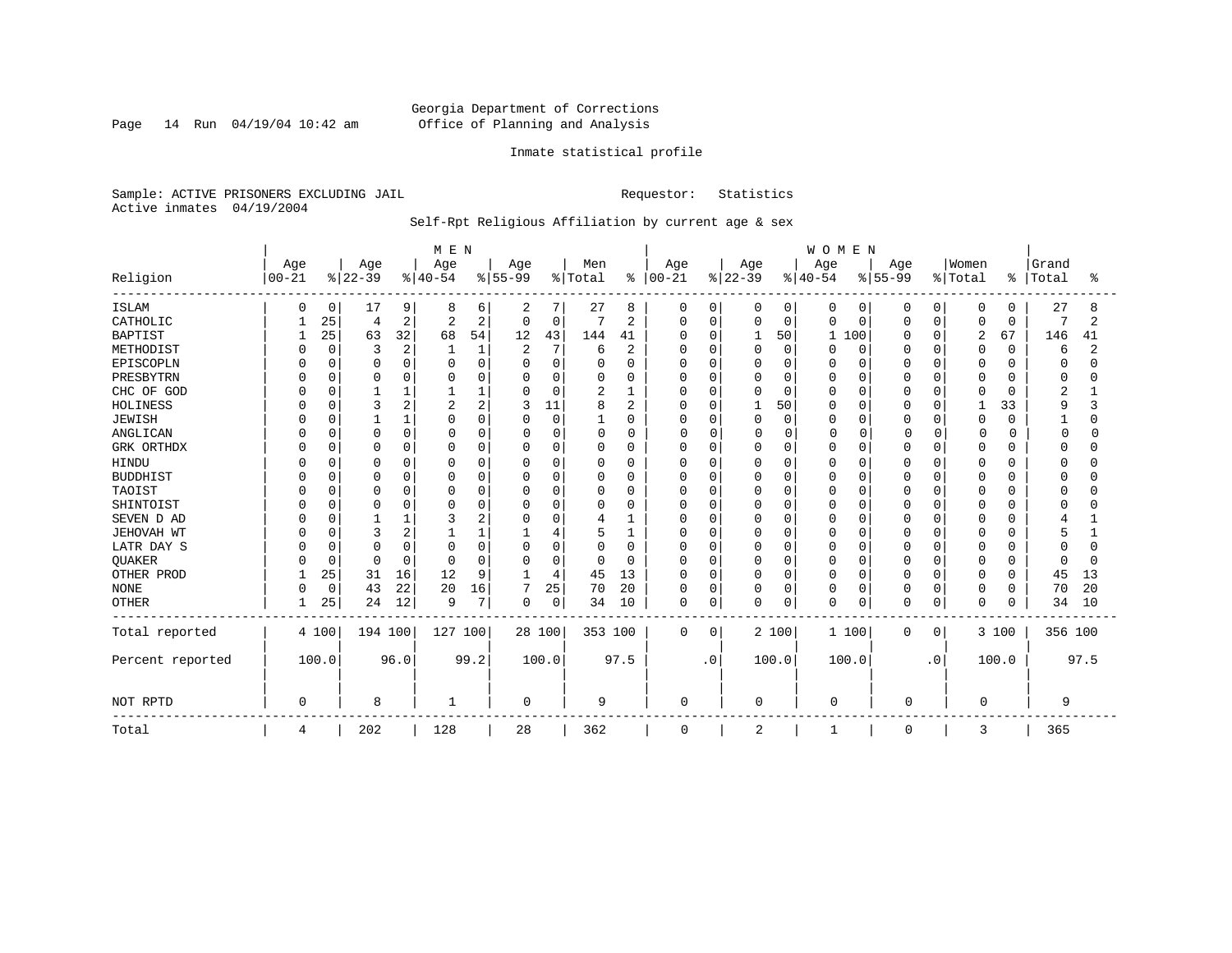### Georgia Department of Corrections Page 15 Run 04/19/04 10:42 am Office of Planning and Analysis

#### Inmate statistical profile

Sample: ACTIVE PRISONERS EXCLUDING JAIL **Requestor:** Statistics Active inmates 04/19/2004

Self-Rpt Family Behavior Patterns \* by current age & sex

|                  |           |             |           |      | M E N     |      |                |        |         |          |              |             |           |       | <b>WOMEN</b> |             |           |          |          |          |         |      |
|------------------|-----------|-------------|-----------|------|-----------|------|----------------|--------|---------|----------|--------------|-------------|-----------|-------|--------------|-------------|-----------|----------|----------|----------|---------|------|
|                  | Age       |             | Age       |      | Age       |      | Age            |        | Men     |          | Age          |             | Age       |       | Age          |             | Age       |          | Women    |          | Grand   |      |
| Family Behavior  | $00 - 21$ |             | $ 22-39 $ |      | $ 40-54 $ |      | $ 55-99$       |        | % Total | ៖        | $00 - 21$    |             | $ 22-39 $ |       | $ 40-54$     |             | $ 55-99 $ |          | % Total  | ိ        | Total   | ႜ    |
| CRIMINLTY        | 2         | 22          | 61        | 20   | 41        | 23   | 6              | 22     | 110     | 22       | $\Omega$     | $\Omega$    |           | 17    | $\Omega$     | $\Omega$    | $\Omega$  | $\Omega$ |          | 17       | 111     | 22   |
| ALCOHOLISM       | 2         | 22          | 42        | 14   | 28        | 16   | 4              | 15     | 76      | 15       | $\Omega$     | 0           |           | 17    | $\Omega$     |             | 0         | 0        |          | 17       | 77      | 15   |
| DRUG ABUSE       |           | 11          | 26        | 9    | 15        | 9    |                | 4      | 43      | 8        | 0            |             |           | 17    |              |             |           |          |          | 17       | 44      | 9    |
| DOMINERING       |           | $\Omega$    |           |      |           |      | 0              | 0      |         | $\Omega$ | <sup>0</sup> |             |           | 17    |              |             |           |          |          |          | 2       | O    |
| MIGRANT          |           |             |           |      |           | 2    | 0              | 0      | 6       |          | 0            |             | 0         |       |              |             | $\Omega$  |          | $\Omega$ | O        | 6       |      |
| INFL BTGS        |           |             | 14        |      |           |      | $\overline{2}$ | 7      | 23      |          | 0            | 0           | 0         |       |              |             |           |          | $\Omega$ |          | 23      |      |
| PERMISSIVE       |           |             |           |      |           | 0    | $\Omega$       | 0      |         | 0        | 0            | $\mathbf C$ |           | 17    | $\Omega$     |             | $\Omega$  |          |          | 17       | 2       |      |
| FATH ABSNT       |           | 33          | 111       | 37   | 62        | 35   | 11             | 41     | 187     | 37       | $\Omega$     | $\Omega$    | $\Omega$  |       |              |             | 0         |          | $\Omega$ | $\Omega$ | 187     | 36   |
| MOTH ABSNT       |           | 11          | 34        | 11   | 17        | 10   | 3              | 11     | 55      | 11       | 0            | $\mathbf 0$ | $\Omega$  |       | $\Omega$     |             | $\Omega$  |          | $\Omega$ |          | 55      | 11   |
| NONE             | 0         | $\mathbf 0$ | 5         | 2    | 3         | 2    | 0              | 0      | 8       |          | 0            | 0           |           | 17    | $\Omega$     |             | $\Omega$  | $\cap$   |          | 17       | 9       |      |
| Total reported   |           | 9 100       | 298 100   |      | 176 100   |      |                | 27 100 | 510 100 |          | $\mathbf 0$  | 0           |           | 6 100 | $\mathbf 0$  | $\mathbf 0$ | 0         | 0        |          | 6 100    | 516 100 |      |
| Percent reported |           | 100.0       |           | 76.2 |           | 75.0 |                | 64.3   |         | 75.1     |              | $\cdot$ 0   |           | 100.0 |              | $\cdot$ 0   |           | .0       |          | 66.7     |         | 75.1 |
| <b>OTHER</b>     | $\Omega$  |             | 48        |      | 32        |      | 10             |        | 90      |          | $\mathbf 0$  |             | $\Omega$  |       |              |             | 0         |          |          |          | 91      |      |
| Total            | 4         |             | 202       |      | 128       |      | 28             |        | 362     |          | 0            |             | 2         |       |              |             | 0         |          | 3        |          | 365     |      |

\* NOTE: SINCE THERE CAN BE UP TO FIVE BEHAVIOR CODES PER INMATE, THE NUMBER OF CASES REPORTED IN THE DETAIL LINES AND THE TOTAL REPORTED LINE MAY EXCEED THE TOTAL NUMBER OF CASES. IN SHORT, THIS TABLE COUNTS THE NUMBER OF BEHAVIOR PROBLEMS, NOT INMATES.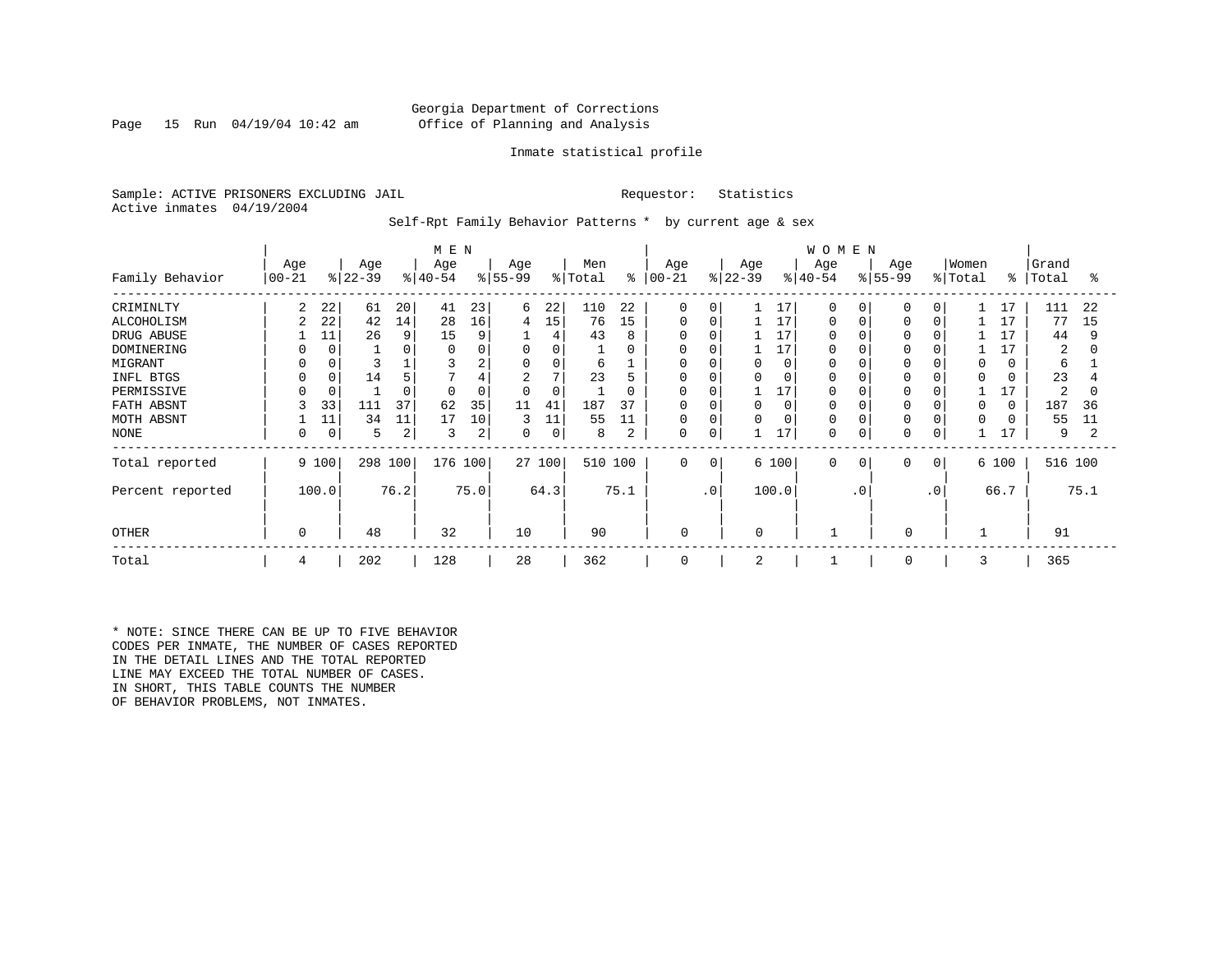### Georgia Department of Corrections Page 16 Run 04/19/04 10:42 am Office of Planning and Analysis

### Inmate statistical profile

Sample: ACTIVE PRISONERS EXCLUDING JAIL **Requestor:** Statistics Active inmates 04/19/2004

### Inmate Diagnostic Behavior Problem \* by current age & sex

|                    | M E N      |          |                |      |           |                |                |             |         |      |               |             |                |             | WOMEN        |             |              |           |          |             |         |      |
|--------------------|------------|----------|----------------|------|-----------|----------------|----------------|-------------|---------|------|---------------|-------------|----------------|-------------|--------------|-------------|--------------|-----------|----------|-------------|---------|------|
|                    | Age        |          | Age            |      | Age       |                | Age            |             | Men     |      | Age           |             | Age            |             | Age          |             | Age          |           | Women    |             | Grand   |      |
| Diagnostic Problem | $ 00 - 21$ |          | $ 22-39 $      |      | $ 40-54 $ |                | $ 55-99$       |             | % Total |      | $8   00 - 21$ |             | $ 22-39 $      |             | $ 40-54 $    |             | $ 55-99 $    |           | % Total  | ႜ           | Total   | °≈   |
| <b>ALCOHOLIC</b>   |            | 10       | 10             | 2    | 10        | 3              | 3              | 5.          | 24      | 3    | 0             | 0           |                | 25          | $\Omega$     | 0           | 0            | 0         | 1        | 14          | 25      | 3    |
| <b>ALCOH ABSE</b>  |            | 10       | 45             | 9    | 32        | 11             | 4              | 7           | 82      | 10   | 0             | $\mathbf 0$ | $\Omega$       | $\mathbf 0$ |              | $\mathbf 0$ | $\Omega$     | $\Omega$  | 0        | $\mathbf 0$ | 82      | 10   |
| DRUG EXP           | 2          | 20       | 64             | 13   | 35        | 12             | 7              | 13          | 108     | 13   | 0             | O           |                | 0           |              | 0           | $\Omega$     | $\Omega$  | $\Omega$ | $\mathbf 0$ | 108     | 13   |
| DRUG ABSE          |            | 10       | 77             | 16   | 48        | 16             | 4              |             | 130     | 15   | O             | O           |                | 25          |              | $\Omega$    |              | $\Omega$  |          | 14          | 131     | 15   |
| NARC ADDCT         |            | $\Omega$ | 6              |      |           | $\overline{2}$ | $\Omega$       | 0           | 11      |      | 0             | 0           |                | $\mathbf 0$ |              | $\Omega$    |              | $\Omega$  | 0        | $\Omega$    | 11      |      |
| EPILEPTIC          |            | $\Omega$ |                |      | κ         |                | $\Omega$       | $\mathbf 0$ |         |      | O             | $\Omega$    |                | $\Omega$    |              | $\Omega$    |              | $\Omega$  | 0        | O           |         |      |
| MANIPULTVE         |            | 10       | 49             | 10   | 24        | 8              | 4              | 7           | 78      | 9    | $\Omega$      | O           |                | $\Omega$    |              | $\Omega$    |              | $\Omega$  | 0        | $\Omega$    | 78      |      |
| <b>ASSAULTIVE</b>  |            | 40       | 165            | 34   | 99        | 33             | 22             | 39          | 290     | 34   | $\Omega$      | O           | $\overline{2}$ | 50          |              | 33          | $\Omega$     | $\Omega$  | 3        | 43          | 293     | 34   |
| ESCPE TEND         |            | $\Omega$ | 21             |      | 16        | 5              | 6              | 11          | 43      | 5    | 0             | $\Omega$    |                | $\mathbf 0$ |              | $\Omega$    | 0            | $\Omega$  | 0        | $\Omega$    | 43      |      |
| SUICIDAL           |            | 0        | 18             |      |           | 2              | $\overline{2}$ | 4           | 25      | 3    | <sup>0</sup>  | O           |                | 0           |              | 33          |              | $\Omega$  |          | 14          | 26      |      |
| WITHDRAWN          |            |          | $\overline{2}$ |      |           |                | $\Omega$       | $\Omega$    | 3       | U    | <sup>0</sup>  | U           |                | $\Omega$    |              | 33          |              | $\Omega$  |          | 14          | 4       |      |
| PR RLTY CT         |            |          | 5              |      |           |                | 0              | $\Omega$    | 9       |      | <sup>0</sup>  | 0           |                | 0           |              | $\Omega$    | $\Omega$     | $\Omega$  | O        | O           | 9       |      |
| HOMOSEXUAL         |            |          |                |      |           | $\cap$         | $\Omega$       | 0           | 2       | O    | 0             | $\Omega$    |                | $\Omega$    |              | $\Omega$    | $\Omega$     | $\cap$    | 0        | U           |         |      |
| <b>NONE</b>        |            |          | 3              |      |           |                |                | 2           | 5       |      | 0             | 0           |                | $\Omega$    |              | $\Omega$    | 0            | $\cap$    | $\Omega$ | O           | 5       |      |
| <b>OTHER</b>       |            |          |                |      | 9         |                |                | 2           | 17      | 2    | 0             | 0           |                | 0           |              | $\mathbf 0$ | 0            | ∩         | 0        | 0           | 17      |      |
| NOT RPTD           | 0          | 0        | 6              |      | 4         |                | $\overline{2}$ | 4           | 12      |      | 0             | 0           |                | 0           | <sup>0</sup> | $\mathbf 0$ |              | 0         | 0        | 0           | 12      |      |
| Total reported     | 10 100     |          | 484 100        |      | 297 100   |                |                | 56 100      | 847 100 |      | $\Omega$      | 0           |                | 4 100       |              | 3 100       | $\Omega$     | 0         |          | 7 100       | 854 100 |      |
| Percent reported   |            | 100.0    |                | 99.5 |           | 100.0          |                | 100.0       |         | 99.7 |               | $\cdot$ 0   |                | 100.0       |              | 100.0       |              | $\cdot$ 0 |          | 100.0       |         | 99.7 |
| UNKNOWN            | $\Omega$   |          |                |      | 0         |                | $\mathbf 0$    |             | 1       |      | $\Omega$      |             | 0              |             | 0            |             | O            |           | 0        |             |         |      |
| Total              | 4          |          | 202            |      | 128       |                | 28             |             | 362     |      | $\mathbf 0$   |             | 2              |             |              |             | <sup>0</sup> |           | 3        |             | 365     |      |

\* NOTE: SINCE THERE CAN BE UP TO FIVE BEHAVIOR CODES PER INMATE, THE NUMBER OF CASES REPORTED IN THE DETAIL LINES AND THE TOTAL REPORTED LINE MAY EXCEED THE TOTAL NUMBER OF CASES. IN SHORT, THIS TABLE COUNTS THE NUMBER OF BEHAVIOR PROBLEMS, NOT INMATES.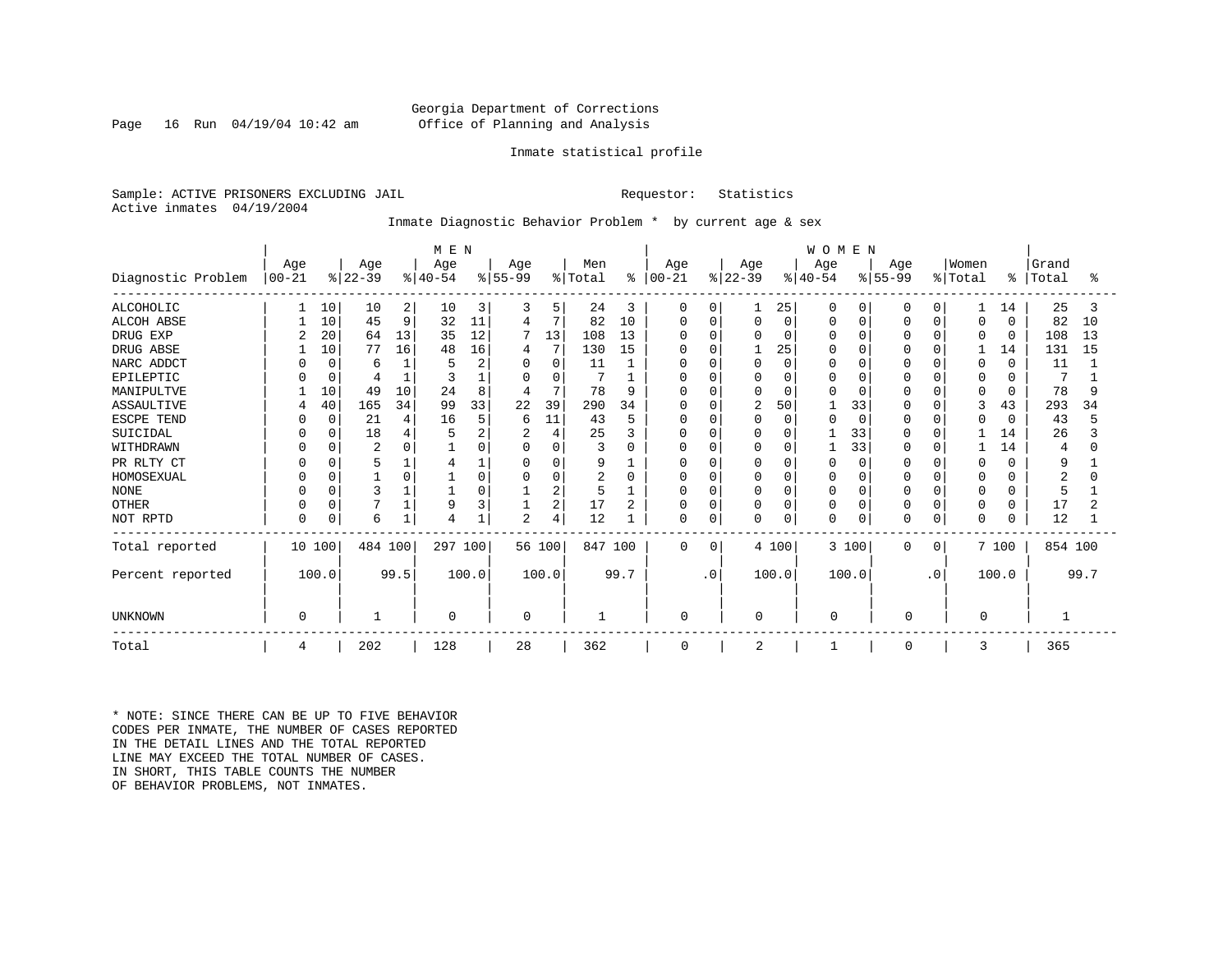Page 17 Run 04/19/04 10:42 am

### Inmate statistical profile

Sample: ACTIVE PRISONERS EXCLUDING JAIL Requestor: Statistics Active inmates 04/19/2004

Physical Profile (General Condition) by current age & sex

| Physical Profile                                                                 | Age<br>$00 - 21$                                                | Age<br>$ 22-39 $                 | M E N<br>Age<br>$8 40-54$                        | Age<br>$ 55-99 $                                               | Men<br>% Total<br>$\approx$            | Age<br>$ 00-21$                                          | Age<br>$ 22-39 $                                                                                                         | <b>WOMEN</b><br>Age<br>Age<br>$8 40-54$<br>$8155 - 99$                                                        | Women<br>% Total<br>ႜႜ                                                                                  | Grand<br>Total<br>°≈                    |
|----------------------------------------------------------------------------------|-----------------------------------------------------------------|----------------------------------|--------------------------------------------------|----------------------------------------------------------------|----------------------------------------|----------------------------------------------------------|--------------------------------------------------------------------------------------------------------------------------|---------------------------------------------------------------------------------------------------------------|---------------------------------------------------------------------------------------------------------|-----------------------------------------|
| NO LIMITATION<br>DEFECT NO MAJOR LIMT<br>DEFECT MAJOR LIMIT<br>VERY MAJOR DEFECT | 4 100<br>$\Omega$<br>$\Omega$<br>0<br>$\Omega$<br>$\Omega$<br>0 | 153<br>77<br>29<br>15<br>17<br>9 | 48<br>61<br>37<br>47<br>14<br>18<br>$\mathbf{1}$ | 25<br>39<br>11<br>29<br>8<br>$7\overline{ }$<br>$\overline{2}$ | 225<br>63<br>24<br>87<br>43<br>12<br>4 | $\mathbf 0$<br>$\mathbf 0$<br>$\mathbf 0$<br>$\mathbf 0$ | 2 100<br>$\overline{0}$<br>0<br>$\Omega$<br>$\Omega$<br>0<br>0<br>$\mathbf 0$<br>$\mathbf{0}$<br>$\mathbf 0$<br>$\Omega$ | 0<br>$\Omega$<br>$\overline{0}$<br>$\Omega$<br>100<br>$\Omega$<br>0<br>$\Omega$<br>$\Omega$<br>$\overline{0}$ | 2<br>67<br>0 <sup>1</sup><br>$\Omega$<br>33<br>$\mathbf 0$<br>$\Omega$<br>$\overline{0}$<br>$\mathbf 0$ | 227<br>63<br>88<br>-24<br>43<br>12<br>4 |
| Total reported                                                                   | 4 100                                                           | 200 100                          | 127<br>100                                       | 28 100                                                         | 359<br>100                             | 0                                                        | 2 100<br>$\mathbf 0$                                                                                                     | 1 100<br>0                                                                                                    | 3 100<br>$\mathbf{0}$                                                                                   | 362 100                                 |
| Percent reported                                                                 | 100.0                                                           | 99.0                             | 99.2                                             | 100.0                                                          | 99.2                                   |                                                          | .0 <sup>1</sup><br>100.0                                                                                                 | 100.0                                                                                                         | 100.0<br>$\cdot$ 0                                                                                      | 99.2                                    |
| NOT REPORTED                                                                     | 0                                                               | 2                                |                                                  | $\overline{0}$                                                 | 3                                      | $\mathbf 0$                                              | $\mathbf 0$                                                                                                              | $\mathbf 0$<br>$\mathbf 0$                                                                                    | $\mathbf{0}$                                                                                            |                                         |
| Total                                                                            | 4                                                               | 202                              | 128                                              | 28                                                             | 362                                    | 0                                                        | 2                                                                                                                        | 0                                                                                                             |                                                                                                         | 365                                     |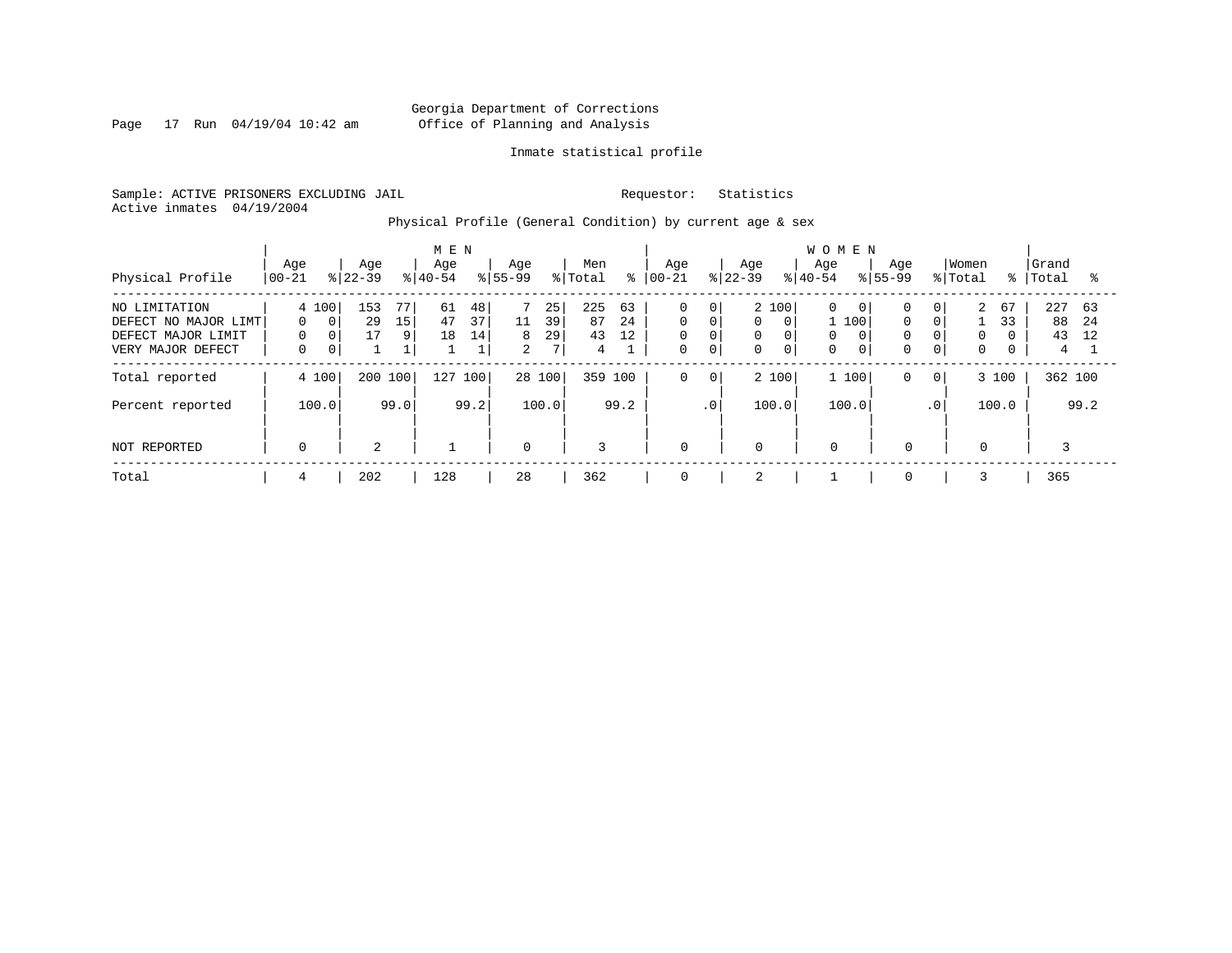### Georgia Department of Corrections Page 18 Run 04/19/04 10:42 am Office of Planning and Analysis

### Inmate statistical profile

Sample: ACTIVE PRISONERS EXCLUDING JAIL Requestor: Statistics Active inmates 04/19/2004

Security Status by current age & sex

|                   |                |   |                  |       | M E N            |             |                 |        |                |       |                      |             |                  |             | <b>WOMEN</b>     |       |                  |                 |                  |       |                |          |
|-------------------|----------------|---|------------------|-------|------------------|-------------|-----------------|--------|----------------|-------|----------------------|-------------|------------------|-------------|------------------|-------|------------------|-----------------|------------------|-------|----------------|----------|
| Security          | Age<br>  00-21 |   | Age<br>$8 22-39$ |       | Age<br>$ 40-54 $ |             | Age<br>$ 55-99$ |        | Men<br>% Total |       | Age<br>$8   00 - 21$ |             | Age<br>$ 22-39 $ |             | Age<br>$8 40-54$ |       | Age<br>$ 55-99 $ |                 | Women<br>% Total | ిం    | Grand<br>Total | °        |
|                   |                |   |                  |       |                  |             |                 |        |                |       |                      |             |                  |             |                  |       |                  |                 |                  |       |                |          |
| DIAG INCOM        | $\Omega$       | 0 | $\mathbf 0$      | 0     | $\Omega$         | $\mathbf 0$ | $\mathbf 0$     | 0      | $\mathbf 0$    | 0     | 0                    | 0           | 0                | 0           | 0                |       | $\Omega$         | $\Omega$        | $\mathbf 0$      |       | $\mathbf 0$    | $\Omega$ |
| <b>WRK RELEAS</b> |                | 0 | $\mathbf 0$      | 0     | $\Omega$         | $\mathbf 0$ | 0               | 0      | $\mathbf 0$    | 0     | 0                    | $\mathbf 0$ | 0                | $\mathsf 0$ | 0                |       | $\Omega$         | $\Omega$        | 0                |       | 0              | $\Omega$ |
| TRUSTY            |                |   |                  |       | $\Omega$         |             | 0               | 0      | $\Omega$       | 0     | 0                    |             | 0                | 0           | 0                |       |                  |                 | $\Omega$         |       | $\Omega$       | 0        |
| MINIMUM           |                |   |                  |       | 3                | 2           |                 | 4      | 5              |       | 0                    |             |                  | 50          | 0                |       | $\Omega$         |                 |                  | 33    | 6              | 2        |
| MEDIUM            |                |   | 61               | 30    | 50               | 39          | 16              | 57     | 127            | 35    | $\Omega$             |             |                  | 0           | $\Omega$         |       |                  |                 |                  |       | 127            | 35       |
| CLOSE             | 4 100          |   | 120              | 59    | 68               | 53          | 9               | 32     | 201            | 56    | 0                    | 0           | 0                | 0           |                  | 100   | $\Omega$         |                 |                  | 33    | 202            | 55       |
| MAXIMUM           |                | 0 | 15               |       | 4                | 3           | 2               | 7      | 21             | 6     | 0                    | $\mathbf 0$ |                  | 50          | 0                |       | $\Omega$         |                 |                  | 33    | 22             | 6        |
| DIAGNOSTIC        | $\mathbf 0$    | 0 | 5                | 2     | 3                | 2           | 0               | 0      | 8              | 2     | 0                    | 0           | 0                | $\mathbf 0$ | 0                | 0     | $\Omega$         | $\mathbf 0$     | 0                |       | 8              |          |
| Total reported    | 4 100          |   | 202 100          |       | 128              | 100         |                 | 28 100 | 362 100        |       | 0                    | 0           |                  | 2 100       |                  | 1 100 | 0                | 0               |                  | 3 100 | 365 100        |          |
| Percent reported  | 100.0          |   |                  | 100.0 |                  | 100.0       |                 | 100.0  |                | 100.0 |                      | $\cdot$ 0   |                  | 100.0       |                  | 100.0 |                  | .0 <sup>′</sup> |                  | 100.0 |                | 100.0    |
| NOT RPTD          | $\Omega$       |   | $\mathbf 0$      |       | $\mathbf 0$      |             | $\mathbf 0$     |        | $\mathbf 0$    |       | 0                    |             | $\Omega$         |             | $\Omega$         |       | $\mathbf 0$      |                 | 0                |       |                |          |
| Total             | 4              |   | 202              |       | 128              |             | 28              |        | 362            |       | 0                    |             | 2                |             |                  |       | 0                |                 | 3                |       | 365            |          |

\* NOTE: BEGINNING IN JULY 1987, THE FACILITIES DIVISION NO LONGER CODED INMATES AS BEING WORK RELEASE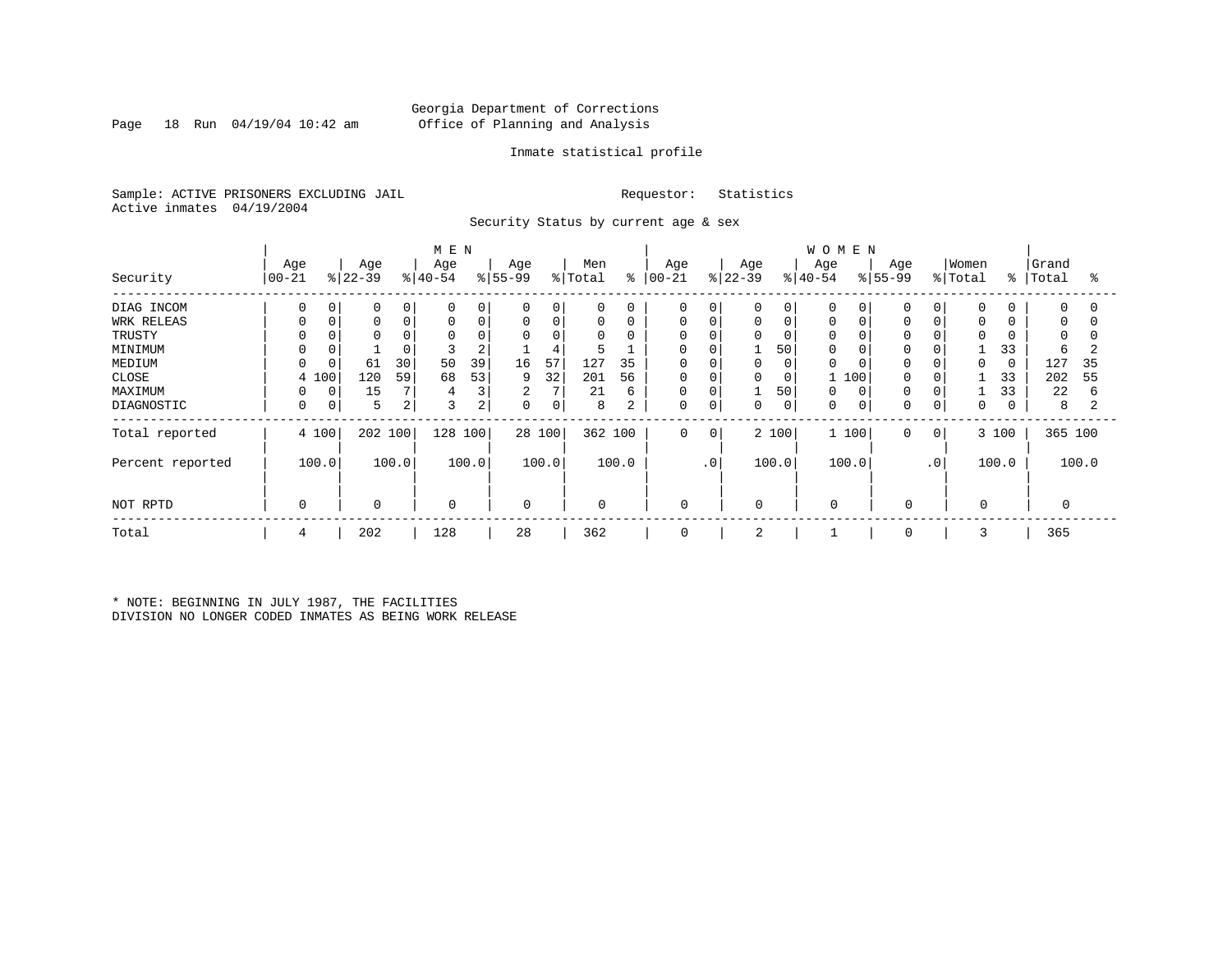Page 19 Run 04/19/04 10:42 am

### Inmate statistical profile

Sample: ACTIVE PRISONERS EXCLUDING JAIL Requestor: Statistics Active inmates 04/19/2004

Number Of Sentences by current age & sex

|                             | M E N |    |             |       |             |       |           |        |             |       |             |           |           |             | WOMEN            |             |                |          |       |           |       |
|-----------------------------|-------|----|-------------|-------|-------------|-------|-----------|--------|-------------|-------|-------------|-----------|-----------|-------------|------------------|-------------|----------------|----------|-------|-----------|-------|
|                             | Age   |    | Age         |       | Age         |       | Age       |        | Men         |       | Age         |           | Age       |             | Age              | Age         |                | Women    |       | Grand     |       |
| Number Of Sentences   00-21 |       |    | $ 22-39 $   |       | $ 40-54 $   |       | $8 55-99$ |        | % Total     | ᡷ     | $ 00-21$    |           | $ 22-39 $ |             | $ 40-54 $        | $8 55-99$   |                | % Total  |       | %   Total | ್ಠಿ   |
| $_{\rm ONE}$                | 0     | 0  | 19          | 9     | 23          | 18    | 5         | 18     | 47          | 13    | 0           | 0         | 0         | 0           | 100              | 0           | 0              |          | 33    | 48        | 13    |
| TWO                         |       | 25 | 34          | 17    | 27          | 21    | 6         | 21     | 68          | 19    | 0           | 0         |           | 50          | 0<br>0           | $\mathbf 0$ | 0              |          | 33    | 69        | 19    |
| THREE                       | 2     | 50 | 37          | 18    | 22          | 17    | 5         | 18     | 66          | 18    | 0           |           | 0         |             | 0                | 0           |                | 0        | 0     | 66        | 18    |
| <b>FOUR</b>                 | 0     | 0  | 28          | 14    | 18          | 14    |           | 4      | 47          | 13    | 0           |           | $\Omega$  |             | $\mathbf 0$      | $\mathbf 0$ |                | $\Omega$ | 0     | 47        | 13    |
| FIVE                        | 0     | 0  | 19          | 9     | 9           | 7     | 4         | 14     | 32          | 9     | 0           | 0         | 1         | 50          | $\mathbf 0$      | $\mathbf 0$ |                |          | 33    | 33        | 9     |
| MORE THAN FIVE              |       | 25 | 65          | 32    | 29          | 23    |           | 25     | 102         | 28    | 0           | 0         | 0         | $\mathbf 0$ | $\mathbf 0$<br>0 | $\mathbf 0$ | 0              | 0        | 0     | 102       | 28    |
| Total reported              | 4 100 |    | 202 100     |       | 128 100     |       |           | 28 100 | 362 100     |       | $\Omega$    | 0         | 2 100     |             | 1 100            | $\Omega$    | 0 <sup>1</sup> |          | 3 100 | 365 100   |       |
| Percent reported            | 100.0 |    |             | 100.0 |             | 100.0 |           | 100.0  |             | 100.0 |             | $\cdot$ 0 | 100.0     |             | 100.0            |             | $\cdot$ 0      |          | 100.0 |           | 100.0 |
| NOT REPORTED                | 0     |    | $\mathbf 0$ |       | $\mathbf 0$ |       | $\Omega$  |        | $\mathbf 0$ |       | $\mathbf 0$ |           | $\Omega$  |             | $\Omega$         | 0           |                | $\Omega$ |       | 0         |       |
| Total                       | 4     |    | 202         |       | 128         |       | 28        |        | 362         |       | $\mathbf 0$ |           | 2         |             |                  | $\Omega$    |                | 3        |       | 365       |       |
|                             |       |    |             |       |             |       |           |        |             |       |             |           |           |             |                  |             |                |          |       |           |       |
|                             |       |    |             |       |             |       |           |        |             |       |             |           |           |             |                  |             |                |          |       |           |       |
| AVG NUM SENTENCES           | 4.00  |    | 4.96        |       | 4.23        |       | 4.46      |        | 4.65        |       | .00         |           | 3.50      |             | 1.00             |             | .00            | 2.67     |       | 4.64      |       |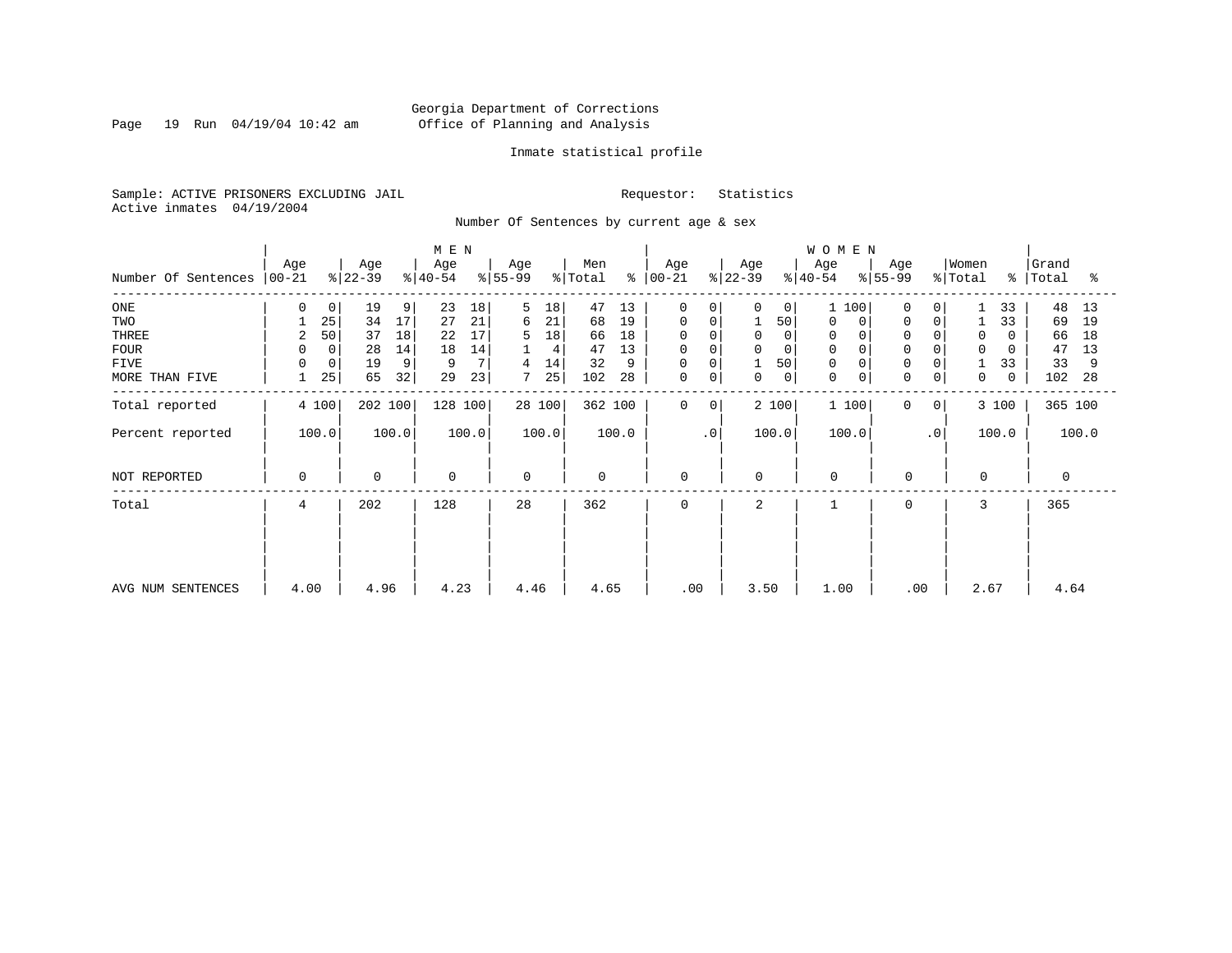Page 20 Run  $04/19/04$  10:42 am

### Inmate statistical profile

Sample: ACTIVE PRISONERS EXCLUDING JAIL Requestor: Statistics Active inmates 04/19/2004

Number Of Disciplinaries by current age & sex

|                  |                         |                  | M E N            |                 |                     |                         |                  | WOMEN                   |                         |                                   |                     |
|------------------|-------------------------|------------------|------------------|-----------------|---------------------|-------------------------|------------------|-------------------------|-------------------------|-----------------------------------|---------------------|
| Disciplinaries   | Age<br>$ 00-21 $        | Age<br>$ 22-39 $ | Age<br>$ 40-54 $ | Age<br>$ 55-99$ | Men<br>% Total<br>ႜ | Age<br>$ 00-21 $        | Age<br>$ 22-39 $ | Age<br>$ 40-54 $        | Age<br>$ 55-99$         | Women<br>% Total<br>$\frac{8}{6}$ | Grand<br>Total<br>ఄ |
| ZERO             | 25                      | 37<br>18         | 38<br>30         | 9<br>32         | 85<br>23            | $\mathbf 0$<br>$\Omega$ | 0<br>$\Omega$    | 100                     | $\Omega$<br>$\Omega$    | 33                                | 86<br>24            |
| ONE              | 25                      | 13<br>26         | 13<br>16         | 21<br>6         | 14<br>49            | 0<br>0                  | 0<br>0           | $\Omega$<br>$\mathbf 0$ | $\mathbf 0$<br>$\Omega$ | $\mathbf 0$<br>$\Omega$           | 49<br>13            |
| TWO              | $\mathbf 0$             | 12<br>6          | 10<br>8          | 21<br>6         | 28                  | $\Omega$<br>$\Omega$    | 0<br>0           | 0                       |                         | 0<br>0                            | 28<br>8             |
| THREE            | 25                      | 7<br>14          | 13<br>10         | 7<br>2          | 30                  | $\Omega$<br>$\Omega$    | 0<br>$\Omega$    | $\mathbf 0$             |                         | $\mathbf 0$<br>$\Omega$           | 30                  |
| <b>FOUR</b>      | $\mathbf 0$<br>$\Omega$ | 15               | 12<br>15         | 4               | 31<br>9             | $\Omega$<br>$\Omega$    | 50               | $\Omega$                |                         | 33                                | 32                  |
| <b>FIVE</b>      | 0<br>$\Omega$           | 11<br>5          | 5<br>6           | 4               | 18                  | $\Omega$<br>0           | 0<br>0           | $\mathbf 0$             | 0                       | 0<br>0                            | 18                  |
| MORE THAN FIVE   | 25                      | 87<br>43         | 23<br>30         | 11<br>3         | 121<br>33           | $\mathbf 0$<br>0        | 50               | $\mathbf 0$<br>0        | $\Omega$<br>$\mathbf 0$ | 33<br>$\mathbf{1}$                | 122<br>33           |
| Total reported   | 4 100                   | 202 100          | 128 100          | 28 100          | 362 100             | 0<br>$\mathbf{0}$       | 2 100            | 1 100                   | 0<br>0                  | 3 100                             | 365 100             |
| Percent reported | 100.0                   | 100.0            | 100.0            | 100.0           | 100.0               | $\cdot$ 0               | 100.0            | 100.0                   | $\cdot$ 0               | 100.0                             | 100.0               |
| NOT REPORTED     | 0                       | $\Omega$         | $\mathbf 0$      | $\Omega$        | $\mathbf 0$         | $\mathbf 0$             | $\Omega$         | $\mathbf 0$             | $\Omega$                | $\Omega$                          | $\Omega$            |
| Total            | 4                       | 202              | 128              | 28              | 362                 | 0                       | $\overline{a}$   | 1                       | 0                       | 3                                 | 365                 |
|                  |                         |                  |                  |                 |                     |                         |                  |                         |                         |                                   |                     |
| AVG NUM DISCIP   | 4.25                    | 8.64             | 4.37             | 2.25            | 6.59                | .00                     | 16.00            | .00                     | .00                     | 10.67                             | 6.62                |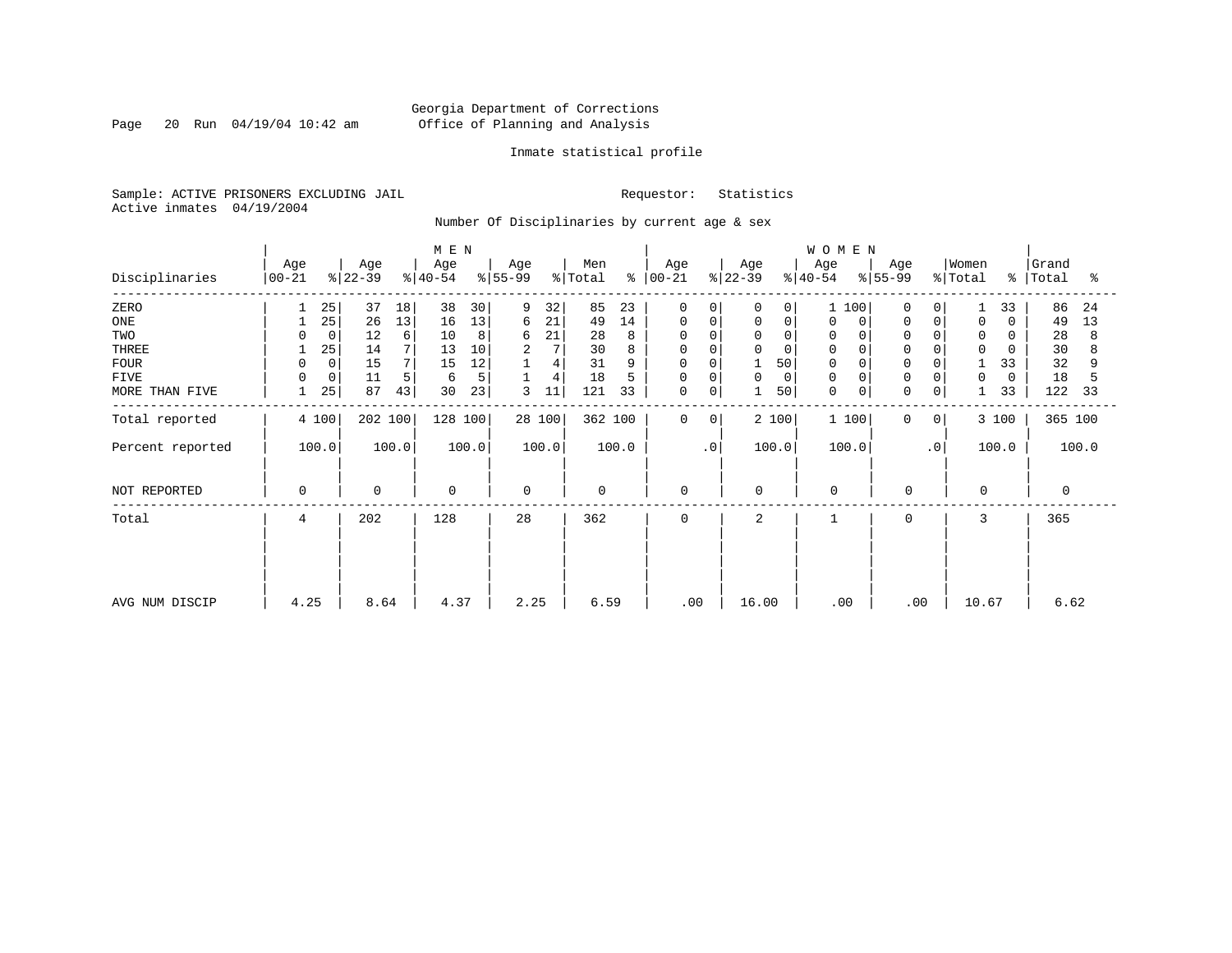Page 21 Run  $04/19/04$  10:42 am

### Inmate statistical profile

Sample: ACTIVE PRISONERS EXCLUDING JAIL Requestor: Statistics Active inmates 04/19/2004

Number Of Escapes by current age & sex

|                  |                  |                      | M E N                      |                         |                     |                            |                  | WOMEN            |                   |                                   |                     |
|------------------|------------------|----------------------|----------------------------|-------------------------|---------------------|----------------------------|------------------|------------------|-------------------|-----------------------------------|---------------------|
| Escapes          | Age<br>$00 - 21$ | Age<br>$ 22-39 $     | Age<br>$ 40-54 $           | Age<br>$ 55-99 $        | Men<br>% Total<br>ະ | Age<br>$ 00 - 21 $         | Age<br>$ 22-39 $ | Age<br>$ 40-54 $ | Age<br>$ 55-99 $  | Women<br>% Total<br>$\frac{1}{6}$ | Grand<br>Total<br>ႜ |
| ZERO             | 4 100            | 201 100              | 128 100                    | 28 100                  | 361 100             | $\Omega$<br>$\Omega$       | 2 100            | 100              | 0<br>$\Omega$     | 3 100                             | 364 100             |
| ONE              | 0<br>$\Omega$    | $\Omega$             | $\mathbf 0$<br>$\Omega$    | 0<br>$\mathbf 0$        | 0                   | 0<br>0                     | 0<br>0           | 0<br>0           | 0<br>0            | $\Omega$<br>0                     | 0                   |
| TWO              | 0<br>$\Omega$    | 0                    | $\Omega$                   | 0<br>$\Omega$           | 0<br>$\Omega$       | 0<br>$\Omega$              | 0<br>$\Omega$    | 0                | $\mathbf 0$       | 0                                 | 0                   |
| THREE            | $\mathbf 0$      | $\mathbf 0$          | $\Omega$                   | 0<br>0                  | $\mathbf 0$<br>0    | 0<br>$\Omega$              | 0                | $\mathbf 0$      | $\mathbf 0$       | 0                                 | 0                   |
| <b>FOUR</b>      | $\Omega$         |                      | $\Omega$                   | $\mathbf 0$<br>$\Omega$ | 0<br>$\Omega$       | 0                          | 0                | $\Omega$         | $\Omega$          | $\Omega$                          |                     |
| FIVE             | 0<br>0           | $\mathbf 0$          | 0<br>$\Omega$              | $\mathbf 0$<br>0        | 0<br>0              | 0<br>$\Omega$              | 0<br>$\Omega$    | 0                | $\Omega$          | 0                                 | 0                   |
| MORE THAN FIVE   | $\mathbf 0$<br>0 | $\Omega$<br>$\Omega$ | $\mathbf 0$<br>$\mathbf 0$ | 0<br>$\Omega$           | $\mathbf 0$<br>0    | $\mathbf 0$<br>$\mathbf 0$ | 0<br>0           | $\mathbf 0$<br>0 | 0<br>0            | $\mathbf 0$                       | $\Omega$            |
| Total reported   | 4 100            | 202 100              | 128 100                    | 28 100                  | 362 100             | 0<br>$\mathbf{0}$          | 2 100            | 1 100            | $\mathbf{0}$<br>0 | 3 100                             | 365 100             |
| Percent reported | 100.0            | 100.0                | 100.0                      | 100.0                   | 100.0               | $\cdot$ 0                  | 100.0            | 100.0            | $\cdot$ 0         | 100.0                             | 100.0               |
| NOT REPORTED     | $\Omega$         | $\mathbf 0$          | $\mathbf 0$                | $\Omega$                | $\mathbf 0$         | 0                          | $\Omega$         | $\mathbf 0$      | $\mathbf 0$       | $\Omega$                          | 0                   |
| Total            | 4                | 202                  | 128                        | 28                      | 362                 | $\mathbf 0$                | 2                |                  | 0                 | 3                                 | 365                 |
|                  |                  |                      |                            |                         |                     |                            |                  |                  |                   |                                   |                     |
|                  |                  |                      |                            |                         |                     |                            |                  |                  |                   |                                   |                     |
| AVG NUM ESCAPES  | .00              | .00                  | .00                        | .00                     | .00                 | .00                        | .00              | .00              | .00               | .00                               | .00                 |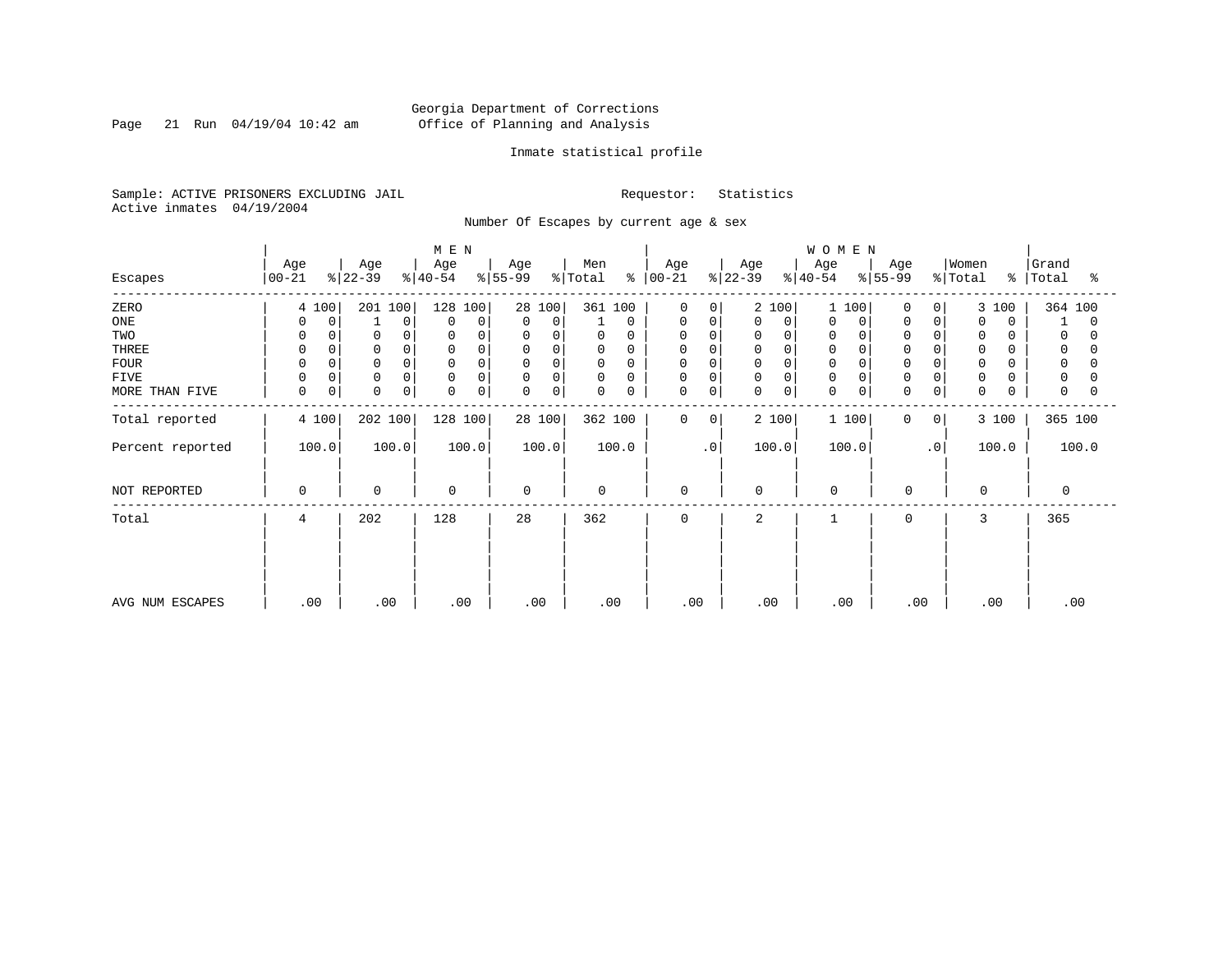### Georgia Department of Corrections Page 22 Run 04/19/04 10:42 am Office of Planning and Analysis

#### Inmate statistical profile

Sample: ACTIVE PRISONERS EXCLUDING JAIL **Requestor:** Statistics Active inmates 04/19/2004

Number Of Prior Georgia Incarcerations \* by current age & sex

| Prior Incarcerations 00-21                                           | Age                                                              | Age<br>$ 22-39 $                                                | M E N<br>Age<br>$ 40-54 $                                               | Age<br>$ 55-99 $                                                                       | Men<br>% Total<br>៖                                                                      | Age<br>$ 00-21$                                                        | Age<br>$ 22-39 $                                                                          | WOMEN<br>Age<br>Age<br>$ 55-99 $<br>$ 40-54 $                                                                                                                                        | Women<br>% Total<br>$\approx$ 1                                                                                                                      | Grand<br>Total<br>ႜ                                               |
|----------------------------------------------------------------------|------------------------------------------------------------------|-----------------------------------------------------------------|-------------------------------------------------------------------------|----------------------------------------------------------------------------------------|------------------------------------------------------------------------------------------|------------------------------------------------------------------------|-------------------------------------------------------------------------------------------|--------------------------------------------------------------------------------------------------------------------------------------------------------------------------------------|------------------------------------------------------------------------------------------------------------------------------------------------------|-------------------------------------------------------------------|
| ZERO<br>ONE<br>TWO<br>THREE<br><b>FOUR</b><br>FIVE<br>MORE THAN FIVE | 4 100<br>0<br>0<br>0<br>0<br>$\Omega$<br>0<br>$\Omega$<br>0<br>0 | 57<br>116<br>43<br>21<br>18<br>9<br>8<br>17<br>3<br>6<br>0<br>0 | 42<br>33<br>22<br>28<br>15<br>19<br>14<br>11<br>10<br>13<br>5<br>5<br>4 | 13<br>46<br>21<br>6<br>2<br>7<br>3<br>11<br>7<br>$\overline{a}$<br>4<br>$\overline{4}$ | 175<br>48<br>77<br>21<br>39<br>11<br>34<br>9<br>21<br>6<br>9<br>$\overline{2}$<br>7<br>2 | 0<br>0<br>0<br>0<br>0<br>$\mathbf 0$<br>0<br>0<br>$\Omega$<br>$\Omega$ | 2 100<br>$\Omega$<br>0<br>0<br>$\mathsf 0$<br>$\mathbf 0$<br>$\mathbf 0$<br>$\Omega$<br>0 | 1 100<br>$\Omega$<br>$\Omega$<br>$\Omega$<br>0<br>0<br>$\Omega$<br>$\mathbf 0$<br>$\Omega$<br>$\mathbf 0$<br>$\Omega$<br>$\mathbf 0$<br>$\Omega$<br>$\Omega$<br>$\Omega$<br>$\Omega$ | 3 100<br>$\overline{0}$<br>0<br>$\Omega$<br>$\Omega$<br>$\Omega$<br>0<br>$\Omega$<br>O<br>$\mathbf 0$<br>0<br>0<br>$\mathbf 0$<br>0<br>$\Omega$<br>O | 178<br>49<br>77<br>21<br>39<br>11<br>34<br>9<br>21<br>6<br>9<br>7 |
| Total reported<br>Percent reported                                   | 4 100<br>100.0                                                   | 202 100<br>100.0                                                | 128 100<br>100.0                                                        | 28 100<br>100.0                                                                        | 362 100<br>100.0                                                                         | $\mathbf 0$<br>$\Omega$<br>$\cdot$ 0                                   | 2 100<br>100.0                                                                            | 1 100<br>$\Omega$<br>100.0                                                                                                                                                           | 3 100<br>0 <sup>1</sup><br>$\cdot$ 0<br>100.0                                                                                                        | 365 100<br>100.0                                                  |
| NOT REPORTED                                                         | 0                                                                | $\Omega$                                                        | $\mathbf 0$                                                             | $\mathbf 0$                                                                            | $\mathbf 0$                                                                              | $\mathbf 0$                                                            | $\mathbf 0$                                                                               | $\Omega$<br>$\mathbf 0$                                                                                                                                                              | $\Omega$                                                                                                                                             | $\Omega$                                                          |
| Total                                                                | 4                                                                | 202                                                             | 128                                                                     | 28                                                                                     | 362                                                                                      | $\mathbf 0$                                                            | 2                                                                                         | 0                                                                                                                                                                                    | 3                                                                                                                                                    | 365                                                               |
| AVG # INCARCERATIONS                                                 | .00                                                              | .82                                                             | 1.80                                                                    | 1.36                                                                                   | 1.20                                                                                     | .00                                                                    | .00                                                                                       | .00<br>.00                                                                                                                                                                           | .00                                                                                                                                                  | 1.19                                                              |

\* This data counts a parole revocation on an existing sentenCE AS A prior incarceration. Also, this data counts, for any cohort of inmates, the total number of Georgia incarcerations the inmate has had during his entire criminal career. For example, if an inmate was admitted to prison first in FY72, and then re-admitted in FY79 and FY85, he had two prior incarcerations before the FY85 admission. This inmate's records show two prior incarcerations in all three of his records since he has had two prior incarcerations in his criminal career. If the cohort of FY72 admissions is selected for analysis, two prior incarcerations will be listed for this inmate even though in FY72, he had no prior incarcerations.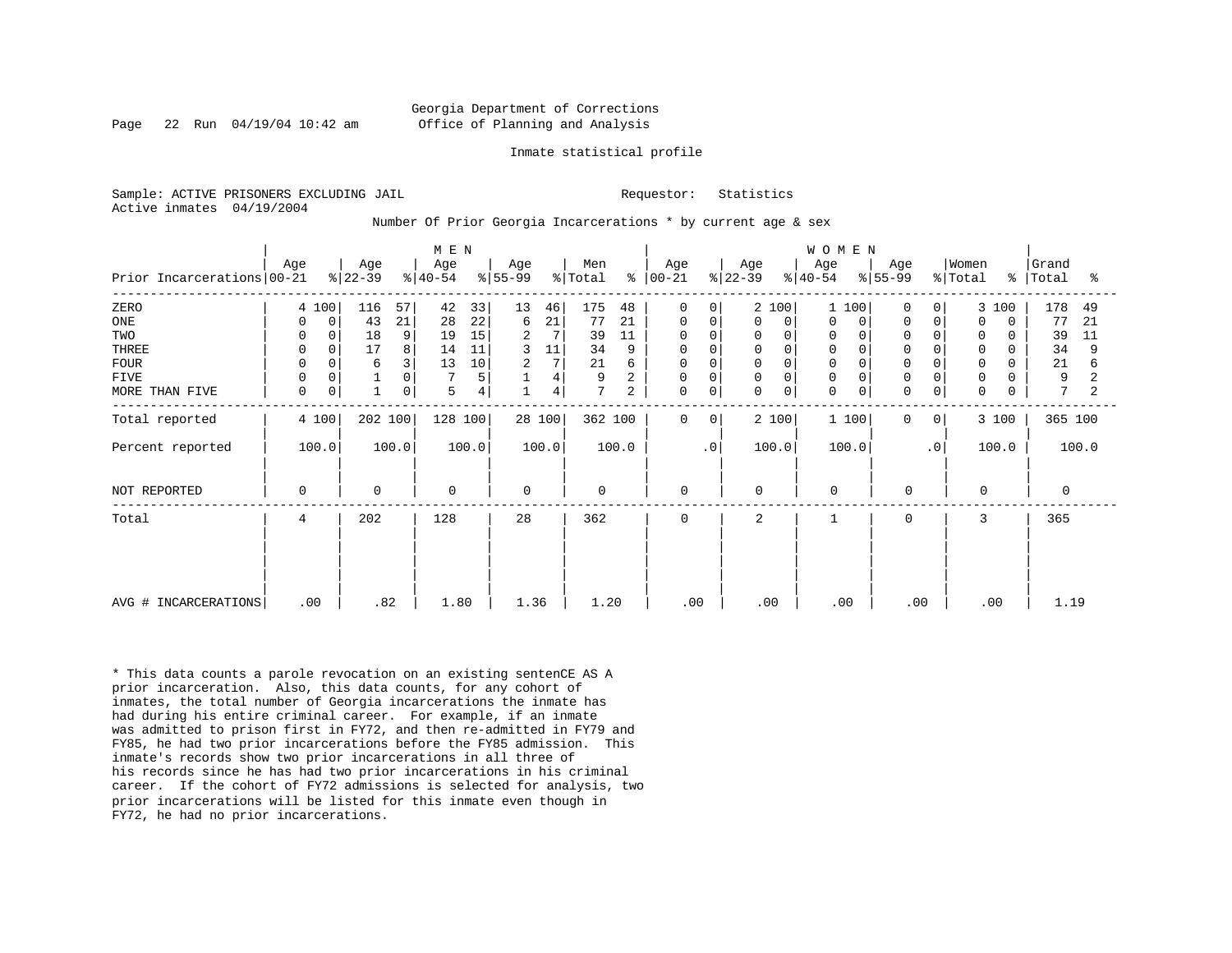Page 23 Run 04/19/04 10:42 am

### Inmate statistical profile

Sample: ACTIVE PRISONERS EXCLUDING JAIL Requestor: Statistics Active inmates 04/19/2004

Number Of Transfers by current age & sex

|                   |                     |                      | M E N            |                   |                                 |                             |                  | <b>WOMEN</b>                              |                              |                         |
|-------------------|---------------------|----------------------|------------------|-------------------|---------------------------------|-----------------------------|------------------|-------------------------------------------|------------------------------|-------------------------|
| Transfers         | Age<br>$ 00-21 $    | Age<br>$ 22-39 $     | Age<br>$ 40-54 $ | Age<br>$ 55-99 $  | Men<br>% Total<br>$\frac{8}{6}$ | Age<br>$ 00-21 $            | Age<br>$8 22-39$ | Age<br>Age<br>$ 55-99 $<br>$8 40-54$      | Women<br>$\frac{1}{2}$ Total | Grand<br>%   Total<br>ႜ |
| ZERO              | 0                   | $\overline{2}$<br>4  | 5<br>4           | $\mathbf{0}$<br>0 | 9<br>2                          | 0<br>0                      | 50               | 0<br>$\Omega$<br>0                        | 33<br>0                      | 10<br>3                 |
| ONE               | 75                  | 42<br>84             | 51<br>40         | 12<br>43          | 150<br>41                       | 0<br>0                      | 50               | 100<br>$\Omega$                           | 2<br>67<br>0                 | 152<br>42               |
| TWO               | 25                  | 25<br>51             | 25<br>32         | 7<br>25           | 91<br>25                        | $\Omega$<br>0               | $\Omega$         | 0<br>0                                    | $\mathbf 0$<br>0<br>$\Omega$ | 91<br>25                |
| THREE             | 0                   | 15<br>30             | 16<br>20         | 18<br>5           | 55<br>15                        | 0<br>$\Omega$               | 0                | 0                                         | 0                            | 55<br>15                |
| <b>FOUR</b>       |                     | 9                    | 9                | 14<br>4           | 22<br>6                         | 0<br>$\Omega$               | $\Omega$         | 0                                         | $\mathbf 0$                  | 22<br>6                 |
| <b>FIVE</b>       | 0                   | 10<br>5              | 2                | 0<br>0            | 13<br>4                         | 0<br>0                      | 0<br>$\Omega$    | $\mathbf 0$                               | $\mathbf 0$<br>0             | 13                      |
| MORE THAN FIVE    | 0 <sup>1</sup><br>0 | 7 <sup>1</sup><br>14 | 6<br>8           | $\mathbf 0$<br>0  | 22<br>6                         | 0<br>0                      | 0<br>$\mathbf 0$ | $\mathbf 0$<br>$\mathbf 0$<br>$\mathbf 0$ | 0<br>$\mathbf 0$             | 22<br>6                 |
| Total reported    | 4 100               | 202 100              | 128 100          | 28 100            | 362 100                         | $\mathbf 0$<br>$\mathbf{0}$ | 2 100            | 1 100<br>$\mathbf{0}$                     | 3 100<br>0                   | 365 100                 |
| Percent reported  | 100.0               | 100.0                | 100.0            | 100.0             | 100.0                           | $\cdot$ 0                   | 100.0            | 100.0                                     | $\cdot$ 0<br>100.0           | 100.0                   |
| NOT REPORTED      | 0                   | $\mathbf 0$          | 0                | $\mathbf 0$       | $\mathbf 0$                     | $\mathbf 0$                 | $\mathbf 0$      | $\mathbf 0$<br>$\mathbf 0$                | $\mathbf 0$                  | $\mathbf 0$             |
| Total             | 4                   | 202                  | 128              | 28                | 362                             | 0                           | 2                | 0<br>1                                    | 3                            | 365                     |
|                   |                     |                      |                  |                   |                                 |                             |                  |                                           |                              |                         |
|                   |                     |                      |                  |                   |                                 |                             |                  |                                           |                              |                         |
| AVG NUM TRANSFERS | 1.25                | 2.28                 | 2.19             | 2.04              | 2.22                            | .00                         | .50              | 1.00                                      | .67<br>.00                   | 2.21                    |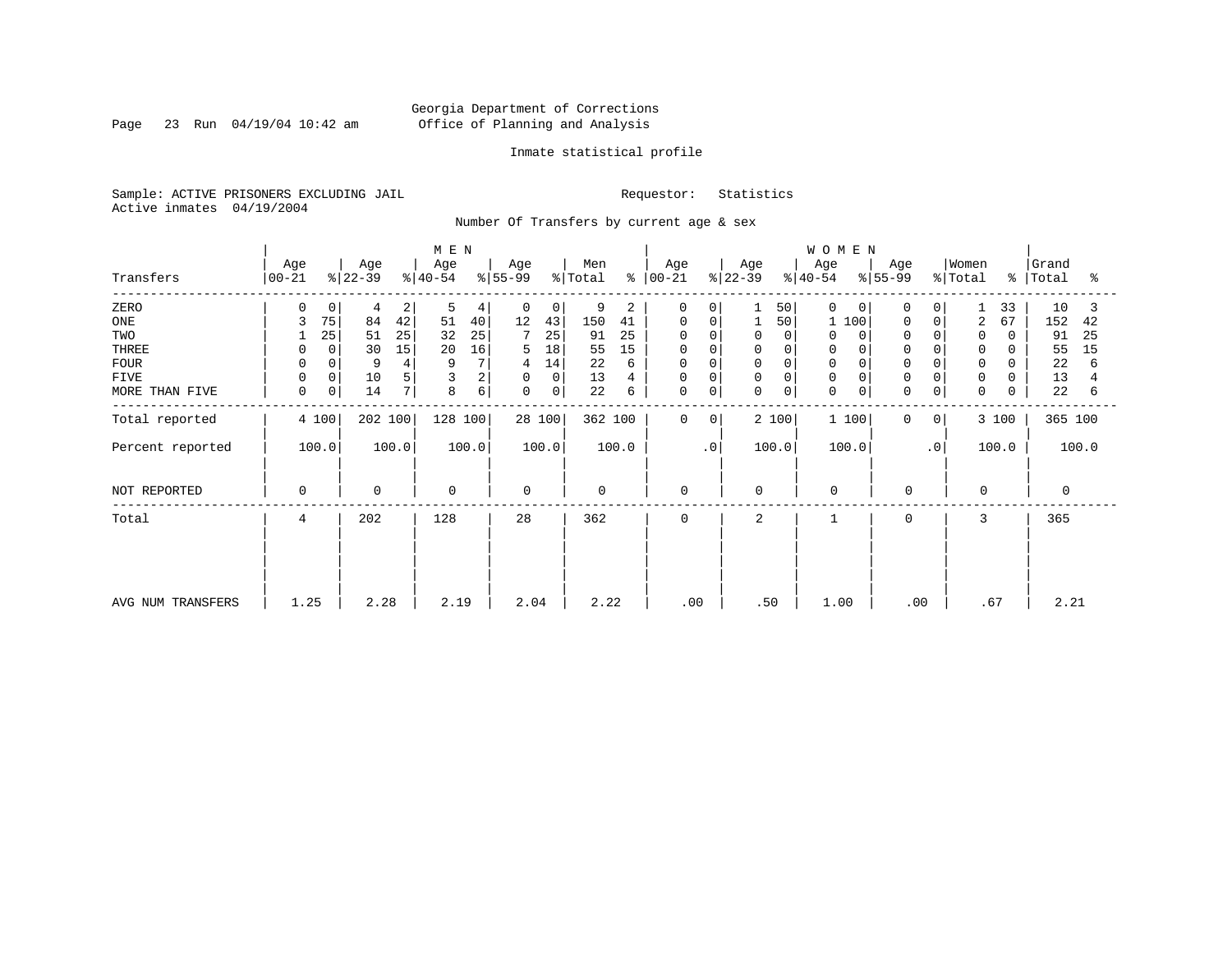Page 24 Run 04/19/04 10:42 am

### Inmate statistical profile

Sample: ACTIVE PRISONERS EXCLUDING JAIL Requestor: Statistics Active inmates 04/19/2004

County Of Conviction by current age & sex

|                            |          | M E N    |                |                |                |                |                |                |                |              |              |             |             |             | <b>WOMEN</b> |          |           |             |             |             |                |              |
|----------------------------|----------|----------|----------------|----------------|----------------|----------------|----------------|----------------|----------------|--------------|--------------|-------------|-------------|-------------|--------------|----------|-----------|-------------|-------------|-------------|----------------|--------------|
|                            | Age      |          | Age            |                | Age            |                | Age            |                | Men            |              | Age          |             | Age         |             | Age          |          | Age       |             | Women       |             | Grand          |              |
| County Of Conviction 00-21 |          |          | $8 22-39$      |                | $8140 - 54$    |                | $8155 - 99$    |                | % Total        | ႜ            | $ 00 - 21$   |             | $ 22-39$    |             | $8 40-54$    |          | $8 55-99$ |             | % Total     | ႜ           | Total          | ႜ            |
| Appling                    | 0        | 0        | 1              | 0              | 0              | 0              | 1              | 4              | 2              | 1            | 0            | 0           | 0           | 0           | 0            | 0        | 0         | 0           | 0           | 0           | 2              | 1            |
| Atkinson                   | 0        | 0        | $\mathsf 0$    | 0              | $\Omega$       | 0              | $\mathbf{1}$   | $\,4$          | $\mathbf{1}$   | $\mathbf 0$  | 0            | $\mathbf 0$ | $\mathsf 0$ | $\mathbf 0$ | $\mathbf 0$  | 0        | $\Omega$  | $\mathbf 0$ | $\mathbf 0$ | $\mathbf 0$ | $\mathbf{1}$   | $\Omega$     |
| Bacon                      | O        | 0        | $\mathbf 0$    | 0              | $\mathbf{1}$   | $1\,$          | $\Omega$       | $\mathbf 0$    | $\mathbf{1}$   | $\mathbf 0$  | 0            | $\mathbf 0$ | $\mathbf 0$ | $\mathbf 0$ | $\mathbf 0$  | 0        | $\Omega$  | $\Omega$    | $\mathbf 0$ | $\Omega$    | $\mathbf{1}$   | $\Omega$     |
| Baldwin                    | C        | 0        | 2              | 1              | κ              | $\overline{c}$ | $\Omega$       | $\mathbf 0$    | 5              | 1            | 0            | $\mathbf 0$ | 0           | 0           | $\Omega$     | 0        | $\Omega$  | $\cap$      | $\mathbf 0$ | 0           | 5              |              |
| Banks                      | C        | $\Omega$ | $\mathbf 0$    | $\Omega$       | $\cap$         | $\Omega$       | $\mathbf{1}$   | 4              | 1              | $\Omega$     | <sup>0</sup> | $\Omega$    | 0           | $\Omega$    | $\Omega$     | $\Omega$ | $\cap$    | $\cap$      | $\Omega$    | $\Omega$    | $\mathbf{1}$   | $\Omega$     |
| Barrow                     | C        | 0        | 2              | $\mathbf{1}$   | $\Omega$       | $\mathbf 0$    | 1              | $\overline{4}$ | 3              | $\mathbf{1}$ | 0            | $\mathbf 0$ | 0           | $\Omega$    | $\Omega$     | $\Omega$ | $\Omega$  | $\Omega$    | $\mathbf 0$ | $\Omega$    | 3              |              |
| Bartow                     | C        | 0        | $\mathbf 0$    | 0              | $\overline{2}$ | $\overline{c}$ | $\Omega$       | $\mathbf 0$    | 2              | $\mathbf{1}$ | $\Omega$     | $\mathbf 0$ | 0           | $\mathbf 0$ | $\Omega$     | 0        | $\Omega$  | $\mathbf 0$ | $\mathbf 0$ | 0           | $\overline{c}$ | 1            |
| Ben Hill                   | C        | 0        | $\overline{2}$ | $\mathbf 1$    | $\Omega$       | $\mathbf 0$    | $\Omega$       | $\mathbf 0$    | 2              | 1            | 0            | $\mathbf 0$ | 0           | $\mathbf 0$ | $\Omega$     | 0        | $\Omega$  | $\Omega$    | $\mathbf 0$ | $\Omega$    | $\overline{2}$ | $\mathbf{1}$ |
| Berrien                    | 0        | 0        | $\mathbf{1}$   | 0              | $\Omega$       | 0              | $\Omega$       | 0              | 1              | $\mathbf 0$  | 0            | $\mathbf 0$ | 0           | 0           | $\Omega$     | 0        | $\Omega$  | $\Omega$    | $\mathbf 0$ | 0           | $\mathbf{1}$   | 0            |
| Bibb                       | C        | 0        | 8              | 4              | $\overline{2}$ | 2              | 3              | 11             | 13             | 4            | 0            | $\mathbf 0$ | 0           | $\mathbf 0$ | 0            | 0        | $\Omega$  | $\Omega$    | $\mathbf 0$ | $\mathbf 0$ | 13             | 4            |
| Bleckley                   | O        | 0        | $\mathbf{1}$   | 0              | $\Omega$       | $\mathbf 0$    | $\Omega$       | $\mathbf 0$    | $\mathbf{1}$   | 0            | 0            | $\mathbf 0$ | $\mathbf 0$ | $\mathbf 0$ | $\mathbf 0$  | 0        | $\Omega$  | $\Omega$    | $\mathbf 0$ | 0           | $\mathbf{1}$   | 0            |
| Brantley                   | U        | 0        | $\mathbf{1}$   | 0              | 1              | $\mathbf{1}$   | $\Omega$       | $\mathbf 0$    | $\overline{2}$ | $\mathbf{1}$ | 0            | $\mathbf 0$ | 0           | $\Omega$    | $\mathbf 0$  | $\Omega$ | $\Omega$  | $\Omega$    | $\mathbf 0$ | $\Omega$    | $\overline{2}$ | 1            |
| Brooks                     | C        | 0        | $\mathbf 0$    | 0              |                | $1\,$          | $\Omega$       | $\mathbf 0$    | $\mathbf{1}$   | $\mathbf 0$  | $\Omega$     | $\mathbf 0$ | 0           | $\mathbf 0$ | $\Omega$     | 0        | $\Omega$  | $\Omega$    | $\mathbf 0$ | 0           | $\mathbf{1}$   | $\Omega$     |
| Bulloch                    |          | 0        | $\mathbf{1}$   | 0              | $\Omega$       | $\mathbf 0$    | $\Omega$       | $\mathbf 0$    | $\mathbf{1}$   | $\mathbf 0$  | $\Omega$     | $\Omega$    | 0           | $\Omega$    | $\Omega$     | 0        | $\Omega$  | $\cap$      | $\mathbf 0$ | 0           | $\mathbf{1}$   | U            |
| Burke                      | C        | 0        | 3              | 1              | $\overline{2}$ | $\overline{c}$ | $\Omega$       | $\mathbf 0$    | 5              | $\mathbf{1}$ | 0            | $\mathbf 0$ | $\mathbf 0$ | $\mathbf 0$ | $\mathbf 0$  | 0        | $\Omega$  | $\Omega$    | $\mathbf 0$ | 0           | 5              |              |
| <b>Butts</b>               | C        | 0        | $\mathbf{1}$   | 0              |                | $\mathbf{1}$   |                | $\overline{4}$ | 3              | $\mathbf{1}$ | $\Omega$     | $\mathbf 0$ | 0           | $\Omega$    | $\Omega$     | $\Omega$ | $\Omega$  | $\Omega$    | $\mathbf 0$ | $\Omega$    | 3              |              |
| Camden                     | C        | $\Omega$ | $\mathbf 0$    | 0              | 1              | $\mathbf{1}$   | $\Omega$       | $\mathbf 0$    | 1              | $\Omega$     | 0            | $\Omega$    | 0           | $\Omega$    | $\Omega$     | $\Omega$ | $\Omega$  | $\cap$      | $\Omega$    | $\Omega$    | $\mathbf{1}$   | U            |
| Carroll                    | 0        | 0        | 2              | 1              | $\Omega$       | $\mathbf 0$    | $\mathbf 0$    | $\mathbf 0$    | 2              | 1            | 0            | $\mathbf 0$ | 0           | $\mathbf 0$ | $\Omega$     | $\Omega$ | $\Omega$  | $\Omega$    | $\mathbf 0$ | 0           | 2              |              |
| Catoosa                    | C        | 0        | 0              | 0              | 1              | $1\,$          | $\mathbf{1}$   | $\overline{4}$ | $\overline{2}$ | $\mathbf{1}$ | $\Omega$     | $\mathbf 0$ | 0           | $\mathbf 0$ | $\Omega$     | 0        | $\Omega$  | $\Omega$    | $\mathbf 0$ | 0           | $\overline{2}$ | 1            |
| Charlton                   | C        | 0        | $\mathbf 0$    | 0              | $\mathbf{1}$   | $\mathbf{1}$   | $\Omega$       | $\mathbf 0$    | 1              | $\mathbf 0$  | $\Omega$     | $\mathbf 0$ | $\mathbf 0$ | $\mathbf 0$ | $\Omega$     | 0        | $\Omega$  | $\Omega$    | $\mathbf 0$ | 0           | $\mathbf{1}$   | $\Omega$     |
| Chatham                    | C        | 0        | 8              | 4              | 4              | 3              |                | $\overline{4}$ | 13             | 4            | 0            | 0           | 0           | $\Omega$    | 0            | 0        | $\Omega$  | $\Omega$    | $\mathbf 0$ | 0           | 13             |              |
| Chattooga                  | C        | 0        | $\mathbf{1}$   | 0              | $\Omega$       | $\mathbf 0$    | $\Omega$       | $\mathbf 0$    | $\mathbf{1}$   | $\mathbf 0$  | $\Omega$     | $\mathbf 0$ | 0           | $\Omega$    | $\mathbf 0$  | 0        | $\Omega$  | $\Omega$    | $\mathbf 0$ | $\mathbf 0$ | $\mathbf{1}$   | $\Omega$     |
| Cherokee                   | O        | $\Omega$ | $\overline{1}$ | 0              | 1              | $\mathbf{1}$   | $\Omega$       | $\mathbf 0$    | 2              | $\mathbf{1}$ | 0            | $\Omega$    | 0           | $\Omega$    | $\Omega$     | $\Omega$ | $\Omega$  | $\Omega$    | $\Omega$    | $\Omega$    | 2              | 1            |
| Clarke                     | C        | 0        | 5              | 2              | 6              | 5              | $\Omega$       | $\mathbf 0$    | 11             | 3            | 0            | $\mathbf 0$ | 0           | $\Omega$    | 0            | $\Omega$ | $\Omega$  | $\Omega$    | $\mathbf 0$ | 0           | 11             | 3            |
| Clayton                    | C        | 0        | 9              | $\overline{4}$ | $\overline{2}$ | $\overline{c}$ |                | 4              | 12             | 3            | $\Omega$     | $\mathbf 0$ | 0           | $\mathbf 0$ | $\mathbf 0$  | 0        | $\Omega$  | $\mathbf 0$ | $\mathbf 0$ | $\mathbf 0$ | 12             | 3            |
| Cobb                       |          | 0        | 6              | 3              | 4              | 3              | $\mathbf{1}$   | 4              | 11             | 3            | 0            | $\mathbf 0$ | 0           | 0           | 0            | 0        | $\Omega$  | $\Omega$    | $\mathbf 0$ | 0           | 11             | 3            |
| Coffee                     | C        | 0        | $\mathbf{1}$   | 0              |                | $\mathbf{1}$   | $\Omega$       | $\mathbf 0$    | 2              | 1            | 0            | 0           | 0           | 0           | $\Omega$     | 0        | $\Omega$  | $\cap$      | $\mathbf 0$ | 0           | 2              |              |
| Colquit                    | C        | 0        | $\mathbf{1}$   | 0              | $\overline{2}$ | 2              | $\Omega$       | $\mathbf 0$    | 3              | $\mathbf{1}$ | 0            | 0           | 0           | $\Omega$    | $\mathbf 0$  | 0        | $\Omega$  | $\Omega$    | $\mathbf 0$ | $\Omega$    | 3              |              |
| Columbia                   | U        | 0        | $\mathbf{1}$   | 0              | $\overline{2}$ | $\overline{c}$ | $\Omega$       | $\Omega$       | 3              | $\mathbf{1}$ | 0            | $\mathbf 0$ | 0           | $\Omega$    | $\mathbf 0$  | $\Omega$ | $\Omega$  | $\Omega$    | $\mathbf 0$ | $\Omega$    | 3              | 1            |
| Cook                       | 0        | 0        | 3              | $\mathbf 1$    | $\Omega$       | $\mathbf 0$    | 0              | $\mathbf 0$    | 3              | 1            | 0            | $\mathbf 0$ | 0           | $\mathbf 0$ | 0            | 0        | $\Omega$  | $\Omega$    | $\mathbf 0$ | 0           | 3              | 1            |
| Coweta                     |          | 0        | $\overline{2}$ | $\mathbf{1}$   | $\Omega$       | $\mathbf 0$    | $\Omega$       | $\mathbf 0$    | $\overline{2}$ | $\mathbf{1}$ | 0            | $\mathbf 0$ | 0           | $\mathbf 0$ | $\Omega$     | 0        | $\Omega$  | $\Omega$    | $\mathbf 0$ | 0           | $\overline{2}$ |              |
| Crisp                      | $\Omega$ | 0        | $\Omega$       | 0              | 1              | $\mathbf{1}$   | $\Omega$       | $\mathbf 0$    | $\mathbf{1}$   | $\Omega$     | 0            | $\mathbf 0$ | $\mathbf 0$ | $\Omega$    | $\mathbf 0$  | $\Omega$ | $\Omega$  | $\Omega$    | $\mathbf 0$ | $\Omega$    | $\mathbf{1}$   | $\Omega$     |
| Dade                       | 0        | 0        | $\mathbf{1}$   | 0              | $\Omega$       | $\mathbf 0$    | $\Omega$       | $\mathbf 0$    | 1              | $\Omega$     | $\Omega$     | $\mathbf 0$ | 0           | $\Omega$    | $\Omega$     | 0        | $\Omega$  | $\Omega$    | $\Omega$    | $\Omega$    | $\mathbf{1}$   | $\Omega$     |
| Decatur                    | 0        | 0        | $\mathbf 0$    | 0              | $\mathbf{1}$   | 1              | $\Omega$       | $\mathbf 0$    | $\mathbf{1}$   | $\Omega$     | 0            | $\mathbf 0$ | $\mathbf 0$ | $\Omega$    | $\Omega$     | 0        | $\Omega$  | $\Omega$    | $\Omega$    | $\Omega$    | $\mathbf{1}$   | $\Omega$     |
| DeKalb                     | 0        | 0        | 16             | 8              | 8              | 6              | $\overline{2}$ | 7              | 26             | 7            | 0            | $\mathbf 0$ | 0           | $\Omega$    | 0            | 0        | $\Omega$  | 0           | $\Omega$    | $\Omega$    | 26             |              |
| Dodge                      | 0        | 0        | $\mathbf{1}$   | 0              | $\mathbf 0$    | 0              | 0              | $\mathsf 0$    | 1              | 0            | 0            | 0           | 0           | 0           | $\mathbf 0$  | 0        | 0         | 0           | $\mathbf 0$ | 0           | 1              | 0            |
| ------------               |          |          |                |                |                |                |                |                |                |              |              |             |             |             |              |          |           |             |             |             |                |              |

(continued)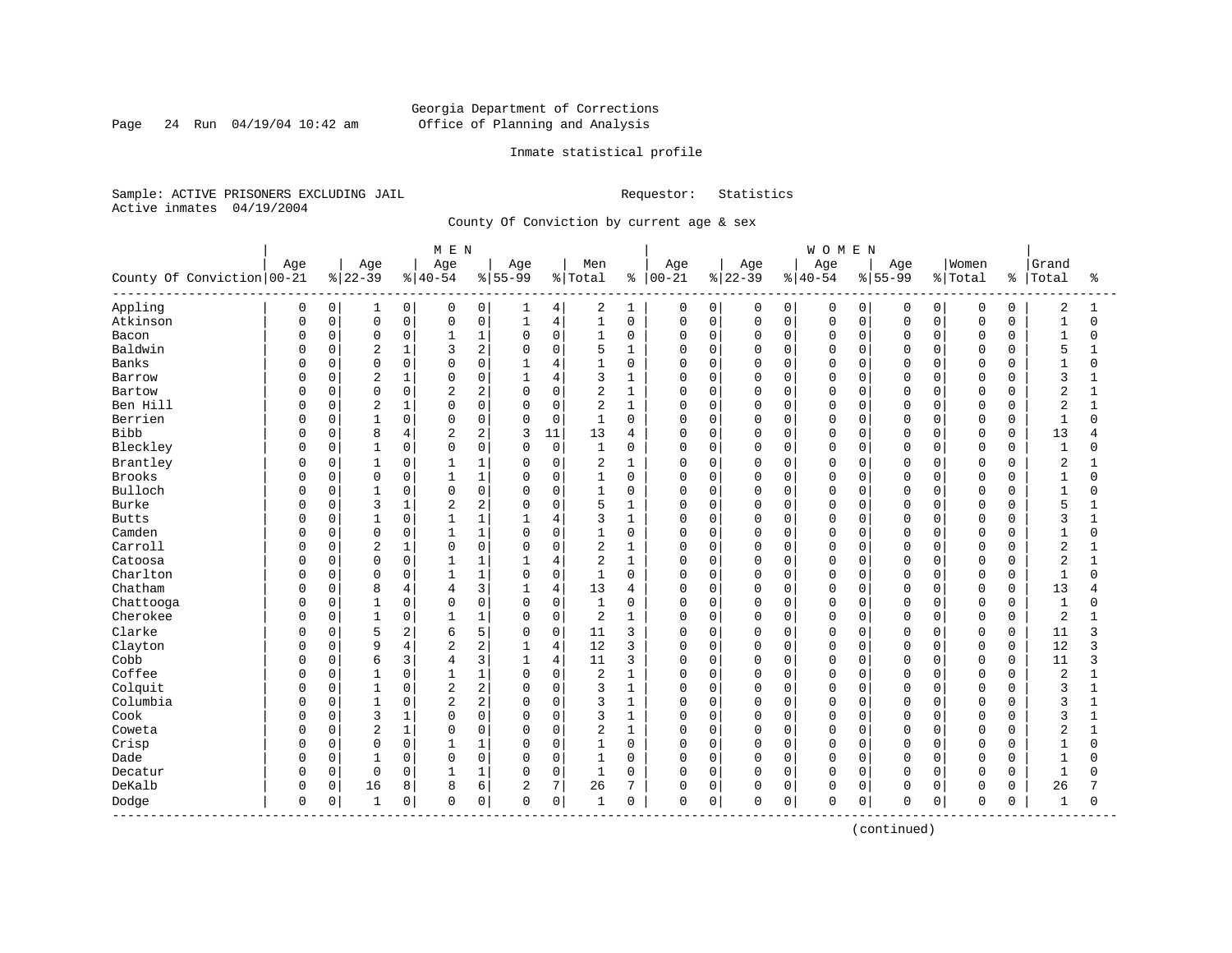Page 25 Run  $04/19/04$  10:42 am

### Inmate statistical profile

Sample: ACTIVE PRISONERS EXCLUDING JAIL Requestor: Statistics Active inmates 04/19/2004

County Of Conviction by current age & sex (continued)

|                                  |              |             |                |                | M E N          |                |              |                |                |                |             |          |             |             | WOMEN        |             |             |             |                |             |                |                |
|----------------------------------|--------------|-------------|----------------|----------------|----------------|----------------|--------------|----------------|----------------|----------------|-------------|----------|-------------|-------------|--------------|-------------|-------------|-------------|----------------|-------------|----------------|----------------|
|                                  | Age          |             | Age            |                | Age            |                | Age          |                | Men            |                | Age         |          | Age         |             | Age          |             | Age         |             | Women          |             | Grand          |                |
| County Of Conviction 00-21       |              |             | $ 22-39$       |                | $8 40-54$      |                | $8 55-99$    |                | % Total        | ႜ              | $ 00 - 21$  |          | $8 22-39$   |             | $8 40-54$    |             | $8 55-99$   |             | % Total        | $\approx$ 1 | Total          | ిక             |
| Dougherty                        | 0            | 0           | 6              | 3              | 2              | 2              | 1            | 4              | 9              | 2              | 0           | 0        | 0           | 0           | 0            | $\mathbf 0$ | 0           | 0           | 0              | 0           | 9              | 2              |
| Douglas                          | <sup>0</sup> | $\mathbf 0$ | 8              | $\overline{4}$ | 3              | $\overline{2}$ | $\mathbf 0$  | $\mathsf 0$    | 11             | 3              | 0           | 0        | $\mathbf 0$ | 0           | $\mathbf{1}$ | 100         | $\mathbf 0$ | $\mathbf 0$ | $\mathbf{1}$   | 33          | 12             | 3              |
| Effingham                        | <sup>0</sup> | 0           | 1              | $\mathbf 0$    | $\Omega$       | $\Omega$       | $\mathbf 0$  | $\Omega$       | $\mathbf{1}$   | $\mathbf 0$    | $\Omega$    | $\Omega$ | $\Omega$    | $\Omega$    | $\Omega$     | $\Omega$    | $\Omega$    | $\Omega$    | $\Omega$       | $\Omega$    | $\mathbf{1}$   | $\Omega$       |
| Elbert                           | O            | $\mathbf 0$ |                | $\mathbf 0$    | 0              | $\mathbf 0$    |              | $\overline{4}$ | 2              | 1              | $\Omega$    | $\Omega$ | $\Omega$    | $\Omega$    | $\Omega$     | $\Omega$    | $\Omega$    | $\Omega$    | $\mathbf 0$    | $\Omega$    | $\overline{2}$ |                |
| Emanuel                          |              | 0           | $\mathbf{1}$   | $\mathsf 0$    | $\Omega$       | $\mathsf 0$    | $\mathbf 0$  | $\Omega$       | $\overline{1}$ | $\mathsf 0$    | $\Omega$    | 0        | $\Omega$    | $\mathbf 0$ | $\Omega$     | $\Omega$    | $\Omega$    | $\Omega$    | $\mathbf 0$    | $\Omega$    | $\mathbf{1}$   | 0              |
| Fayette                          |              | 0           | $\Omega$       | $\mathbf 0$    |                | $\mathbf{1}$   | $\mathbf{1}$ | 4              | 2              | $\mathbf 1$    | $\Omega$    | 0        | $\Omega$    | $\Omega$    | $\Omega$     | $\Omega$    | $\Omega$    | $\Omega$    | $\mathbf 0$    | $\Omega$    | $\sqrt{2}$     | 1              |
| Floyd                            | U            | $\mathbf 0$ | 3              | 1              |                | $\mathbf{1}$   | $\Omega$     | $\Omega$       | 4              | $\mathbf 1$    | $\mathbf 0$ | 0        | $\Omega$    | $\Omega$    | $\Omega$     | $\Omega$    | $\Omega$    | $\Omega$    | $\Omega$       | $\Omega$    | 4              | $\mathbf{1}$   |
| Forsyth                          | O            | $\mathbf 0$ | $\Omega$       | $\mathbf 0$    |                | $\mathbf{1}$   | 0            | $\Omega$       | 1              | $\mathbf 0$    | $\mathbf 0$ | $\Omega$ | $\Omega$    | $\Omega$    | $\Omega$     | $\Omega$    | 0           | $\Omega$    | $\mathbf 0$    | 0           | $\mathbf{1}$   | $\Omega$       |
| Franklin                         | U            | $\mathbf 0$ |                | $\mathbf 0$    | $\Omega$       | $\Omega$       | $\mathbf 0$  | $\Omega$       | $\mathbf{1}$   | $\mathbf 0$    | $\Omega$    | $\Omega$ | $\Omega$    | 0           | $\Omega$     | $\Omega$    | $\Omega$    | $\Omega$    | $\mathbf 0$    | U           | $\mathbf{1}$   | $\Omega$       |
| Fulton                           | 1            | 25          | 15             | 7              | 14             | 11             | 2            | 7              | 32             | 9              | $\Omega$    | $\Omega$ | $\Omega$    | 0           | $\Omega$     | 0           | $\Omega$    | $\Omega$    | $\Omega$       | $\Omega$    | 32             | 9              |
| Gilmer                           | O            | $\mathbf 0$ |                | $\mathbf 0$    | $\mathbf 0$    | $\mathbf 0$    | $\Omega$     | $\mathbf 0$    | $\mathbf{1}$   | $\mathbf 0$    | $\mathbf 0$ | 0        | $\Omega$    | $\mathbf 0$ | $\Omega$     | $\mathbf 0$ | 0           | $\Omega$    | $\mathbf 0$    | 0           | $\mathbf{1}$   | 0              |
| Glynn                            | 0            | $\Omega$    | 5              | $\overline{c}$ | 4              | 3              |              | $\overline{4}$ | 10             | 3              | 0           | 0        | $\Omega$    | $\Omega$    | $\Omega$     | $\Omega$    | 0           | $\Omega$    | $\mathbf 0$    | 0           | 10             | 3              |
| Gordon                           |              | 0           | $\Omega$       | $\mathsf 0$    | $\Omega$       | $\mathsf 0$    | $\mathbf{1}$ | $\overline{4}$ | $\mathbf{1}$   | $\mathbf 0$    | 0           | 0        | $\Omega$    | $\mathbf 0$ | $\Omega$     | $\Omega$    | $\Omega$    | $\mathbf 0$ | $\mathbf 0$    | $\Omega$    | $\mathbf{1}$   | 0              |
| Greene                           | <sup>0</sup> | 0           | $\mathbf{1}$   | $\mathbf 0$    | $\Omega$       | $\mathbf 0$    | $\mathbf 0$  | $\Omega$       | $\mathbf{1}$   | $\mathbf 0$    | $\mathbf 0$ | 0        | $\Omega$    | $\Omega$    | $\Omega$     | $\Omega$    | $\Omega$    | $\Omega$    | $\Omega$       | $\Omega$    | $\mathbf{1}$   | $\Omega$       |
| Gwinnett                         | <sup>0</sup> | 0           | 3              | 1              |                | $\mathbf{1}$   | $\Omega$     | $\Omega$       | 4              | 1              | $\mathbf 0$ | 0        | $\Omega$    | $\Omega$    | $\Omega$     | $\Omega$    | $\Omega$    | $\Omega$    | $\Omega$       | 0           | 4              |                |
| Habersham                        | O            | $\mathbf 0$ | $\Omega$       | $\mathbf 0$    |                | $\mathbf{1}$   | $\Omega$     | $\Omega$       | 1              | $\mathbf 0$    | $\mathbf 0$ | 0        | $\Omega$    | $\Omega$    | $\Omega$     | $\Omega$    | $\Omega$    | $\Omega$    | $\mathbf 0$    | 0           | $\mathbf{1}$   | $\Omega$       |
| Hall                             | U            | $\mathbf 0$ | 6              | 3              | 2              | $\overline{2}$ | $\Omega$     | $\Omega$       | 8              | 2              | $\Omega$    | 0        | $\Omega$    | $\Omega$    | $\Omega$     | $\Omega$    | $\Omega$    | $\Omega$    | $\Omega$       | U           | 8              | 2              |
| Harris                           | O            | $\Omega$    | $\overline{2}$ | $\mathbf 1$    | $\Omega$       | $\Omega$       | $\mathbf 0$  | $\Omega$       | 2              | $\mathbf 1$    | $\Omega$    | $\Omega$ | $\Omega$    | $\Omega$    | $\Omega$     | $\Omega$    | $\Omega$    | $\Omega$    | $\Omega$       | $\Omega$    | 2              | 1              |
| Hart                             | U            | $\mathbf 0$ | $\sqrt{2}$     | 1              | $\overline{2}$ | $\overline{2}$ | 0            | $\mathbf 0$    | 4              | $\mathbf{1}$   | $\Omega$    | 0        | $\mathbf 0$ | $\mathbf 0$ | $\Omega$     | $\mathbf 0$ | 0           | $\Omega$    | $\overline{0}$ | O           | 4              | 1              |
| Henry                            |              | $\mathsf 0$ | $\overline{4}$ | 2              | $\Omega$       | $\mathsf 0$    | $\Omega$     | $\mathbf 0$    | 4              | $\mathbf{1}$   | $\mathbf 0$ | 0        | $\Omega$    | $\mathbf 0$ | $\Omega$     | $\Omega$    | $\Omega$    | $\Omega$    | $\overline{0}$ | 0           | 4              | $\mathbf{1}$   |
| Houston                          |              | $\mathbf 0$ | $\overline{2}$ | $\mathbf 1$    |                | $\overline{4}$ | $\Omega$     | $\Omega$       | 7              | $\overline{2}$ | $\Omega$    | 0        | $\Omega$    | $\Omega$    | $\Omega$     | $\Omega$    | $\Omega$    | $\Omega$    | $\Omega$       | $\Omega$    | 7              | $\overline{2}$ |
| Jackson                          |              | 25          | 3              | $\mathbf{1}$   |                | $\mathbf{1}$   |              | 4              | 6              | 2              | $\mathbf 0$ | 0        | $\Omega$    | $\mathbf 0$ | $\Omega$     | 0           | 0           | $\Omega$    | $\mathbf 0$    | 0           | 6              | 2              |
| Jasper                           | O            | $\mathsf 0$ |                | $\mathsf 0$    | $\Omega$       | $\mathsf 0$    | $\mathbf 0$  | $\mathbf 0$    | 1              | $\mathbf 0$    | $\mathbf 0$ | 0        | $\Omega$    | $\mathbf 0$ | $\Omega$     | $\Omega$    | $\Omega$    | $\Omega$    | $\mathbf 0$    |             | $\mathbf{1}$   | $\Omega$       |
| Jeff Davis                       |              | $\mathbf 0$ |                | $\mathbf 0$    | $\Omega$       | $\mathbf 0$    | 0            | $\Omega$       | 1              | 0              | $\mathbf 0$ | $\Omega$ | $\Omega$    | $\mathbf 0$ | $\Omega$     | $\Omega$    | $\Omega$    | $\Omega$    | 0              | O           | $\mathbf{1}$   | O              |
| Jones                            | U            | $\mathbf 0$ | $\mathbf{1}$   | $\mathbf 0$    | $\Omega$       | $\Omega$       | $\Omega$     | $\Omega$       | $\mathbf{1}$   | $\mathbf 0$    | $\Omega$    | $\Omega$ | $\Omega$    | $\Omega$    | $\Omega$     | $\Omega$    | $\Omega$    | $\Omega$    | $\Omega$       | U           | $\mathbf{1}$   | $\Omega$       |
| Laurens                          |              | $\Omega$    | 1              | $\mathbf 0$    |                | $\mathbf{1}$   | $\Omega$     | $\Omega$       | 2              | $\mathbf{1}$   | 0           | $\Omega$ | $\Omega$    | $\Omega$    | $\Omega$     | $\Omega$    | $\Omega$    | $\Omega$    | $\Omega$       | $\Omega$    | 2              |                |
| Lee                              | U            | $\mathbf 0$ |                | $\mathbf 0$    | $\Omega$       | $\mathbf 0$    | $\mathbf 0$  | $\mathbf 0$    | $\overline{1}$ | $\mathbf 0$    | $\mathbf 0$ | 0        | $\Omega$    | $\mathbf 0$ | $\Omega$     | 0           | $\Omega$    | $\Omega$    | $\mathbf 0$    | O           | $\mathbf{1}$   | 0              |
| Liberty                          |              | 0           | $\overline{2}$ | $\mathbf{1}$   |                | $\mathbf{1}$   | 0            | $\mathbf 0$    | 3              | $\mathbf{1}$   | $\Omega$    | 0        | $\Omega$    | $\mathbf 0$ | $\Omega$     | $\Omega$    | $\Omega$    | $\Omega$    | $\overline{0}$ | $\Omega$    | 3              |                |
| Long                             |              | $\mathbf 0$ | 3              | $\mathbf 1$    | $\Omega$       | $\Omega$       | $\mathbf 0$  | $\Omega$       | 3              | $\mathbf{1}$   | $\Omega$    | 0        | $\Omega$    | $\Omega$    | $\Omega$     | $\Omega$    | $\Omega$    | $\Omega$    | $\Omega$       | $\Omega$    | 3              | 1              |
| Lowndes                          | <sup>0</sup> | 0           | $\overline{2}$ | $\mathbf 1$    |                | $\mathbf{1}$   | 0            | $\mathbf 0$    | 3              | $\mathbf{1}$   | $\mathbf 0$ | 0        | $\Omega$    | $\mathbf 0$ | $\Omega$     | $\Omega$    | 0           | $\Omega$    | $\mathbf 0$    | 0           | 3              | 1              |
| Madison                          | O            | $\mathsf 0$ |                | $\mathsf 0$    | $\Omega$       | $\mathbf 0$    | 0            | $\Omega$       | 1              | $\mathbf 0$    | $\mathbf 0$ | 0        | $\Omega$    | $\Omega$    | $\Omega$     | $\Omega$    | 0           | $\Omega$    | $\mathbf 0$    | 0           | $\mathbf{1}$   | $\Omega$       |
| Marion                           | <sup>0</sup> | $\Omega$    | 1              | $\mathbf 0$    | $\Omega$       | $\Omega$       | $\mathbf 0$  | $\Omega$       | $\mathbf{1}$   | $\Omega$       | $\Omega$    | 0        | $\Omega$    | $\Omega$    | $\Omega$     | $\Omega$    | $\Omega$    | $\Omega$    | $\Omega$       | $\Omega$    | $\mathbf{1}$   | $\Omega$       |
| McIntosh                         | 0            | $\Omega$    | $\Omega$       | $\mathbf 0$    |                | $\mathbf{1}$   | $\Omega$     | $\Omega$       | $\mathbf{1}$   | $\Omega$       | $\Omega$    | $\Omega$ | $\Omega$    | $\Omega$    | $\Omega$     | $\Omega$    | $\Omega$    | $\Omega$    | $\Omega$       | $\Omega$    | $\mathbf{1}$   | 0              |
| Miller                           | 0            | $\mathsf 0$ |                | $\mathsf 0$    | $\Omega$       | $\mathsf 0$    | 0            | $\mathbf 0$    | 1              | 0              | 0           | 0        | 0           | $\mathbf 0$ | $\Omega$     | $\mathbf 0$ | 0           | $\mathbf 0$ | 0              | O           |                | 0              |
| Monroe<br>---------------------- | $\Omega$     | 0           | $\mathbf 0$    | 0              | $\overline{2}$ | 2              | $\Omega$     | 0              | $\overline{2}$ | $\mathbf{1}$   | $\mathsf 0$ | 0        | $\Omega$    | 0           | $\mathbf 0$  | 0           | $\mathbf 0$ | 0           | $\Omega$       | 0           | $\overline{c}$ | $\mathbf{1}$   |

(continued)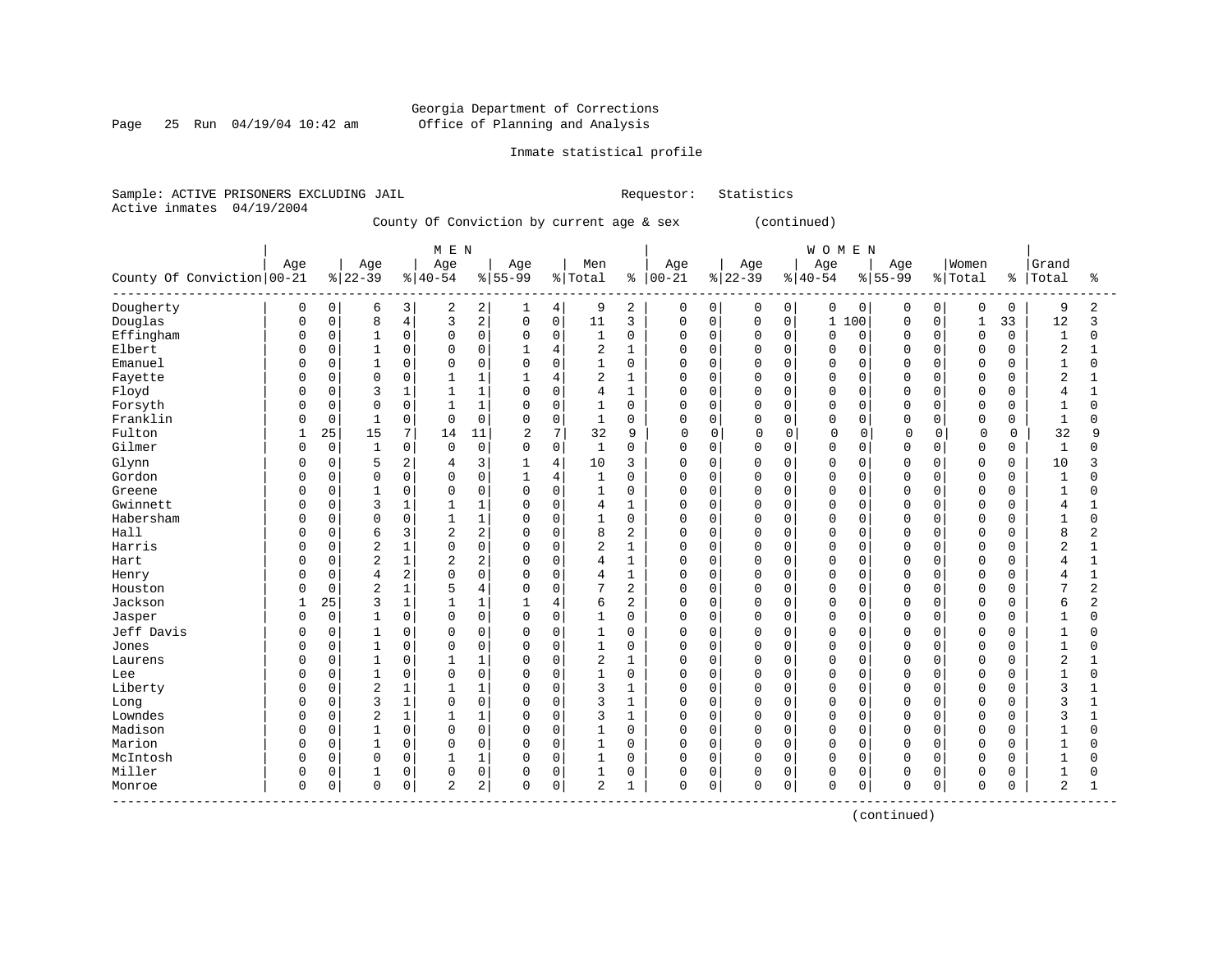### Georgia Department of Corrections Page 26 Run 04/19/04 10:42 am Office of Planning and Analysis Inmate statistical profile

Sample: ACTIVE PRISONERS EXCLUDING JAIL **Requestor:** Statistics

Active inmates 04/19/2004

County Of Conviction by current age & sex (continued)

|                              |              |             |              |              | M E N          |              |                |          |                |                |             |                |                |              | WOMEN        |             |             |           |              |          |                |                |
|------------------------------|--------------|-------------|--------------|--------------|----------------|--------------|----------------|----------|----------------|----------------|-------------|----------------|----------------|--------------|--------------|-------------|-------------|-----------|--------------|----------|----------------|----------------|
|                              | Age          |             | Age          |              | Age            |              | Age            |          | Men            |                | Age         |                | Age            |              | Age          |             | Age         |           | Women        |          | Grand          |                |
| County Of Conviction   00-21 |              |             | $ 22-39$     |              | $8 40-54$      |              | $8 55-99$      |          | % Total        | နွ             | $ 00-21$    |                | $ 22-39$       |              | $ 40-54$     |             | $8 55-99$   |           | % Total      | ိ        | Total          | ႜ              |
| Murray                       | 0            | 0           | 1            | 0            | 0              | 0            | 0              | $\circ$  | 1              | 0              | 0           | $\overline{0}$ | 0              | 0            | 0            | 0           | 0           | 0         | 0            | 0        | 1              | 0              |
| Muscogee                     | 0            | $\mathbf 0$ | 6            | 3            | 8              | 6            | $\mathbf 0$    | 0        | 14             | 4              | $\mathbf 0$ | 0              | $\mathbf 0$    | $\mathsf{O}$ | 0            | $\mathsf 0$ | $\Omega$    | 0         | 0            | 0        | 14             | $\overline{4}$ |
| Newton                       | 0            | 0           | 1            | 0            | 1              | 1            | 0              | $\Omega$ | 2              | 1              | 0           | $\Omega$       | $\Omega$       | $\mathbf 0$  | $\Omega$     | 0           | $\Omega$    | 0         | 0            | 0        | 2              | 1              |
| Oglethorpe                   | 0            | $\mathbf 0$ | 0            | $\mathbf 0$  | $\mathbf{1}$   | $\mathbf{1}$ | $\mathbf 0$    | $\Omega$ | $\mathbf{1}$   | $\mathbf 0$    | 0           | 0              | $\Omega$       | $\mathbf 0$  | $\Omega$     | $\mathbf 0$ | $\Omega$    | 0         | $\mathbf 0$  | 0        | 1              | 0              |
| Paulding                     | 0            | $\mathbf 0$ | $\Omega$     | $\mathbf 0$  | $\mathbf{1}$   | $\mathbf{1}$ | $\Omega$       | $\Omega$ | $\mathbf{1}$   | $\mathbf 0$    | $\mathbf 0$ | $\Omega$       | $\Omega$       | $\mathbf 0$  | $\mathbf 0$  | $\mathbf 0$ | 0           | 0         | $\mathbf 0$  | 0        | 1              | $\Omega$       |
| Pierce                       | 0            | $\mathbf 0$ | 0            | $\mathbf 0$  | $\mathbf{1}$   | $\mathbf{1}$ | $\mathbf 0$    | 0        | $\mathbf{1}$   | 0              | 0           | 0              | $\Omega$       | 0            | $\Omega$     | 0           | $\Omega$    | 0         | 0            | 0        | 1              | $\Omega$       |
| Pike                         | 0            | $\mathbf 0$ | $\mathbf{1}$ | $\Omega$     | $\mathbf{1}$   | $\mathbf{1}$ | $\mathbf{1}$   | 4        | 3              | $\mathbf{1}$   | $\mathbf 0$ | $\Omega$       | $\Omega$       | 0            | $\Omega$     | $\mathbf 0$ | $\Omega$    | 0         | $\mathbf 0$  | 0        | 3              | 1              |
| Pulaski                      | 0            | $\mathbf 0$ | $\mathbf{1}$ | 0            | $\mathbf 0$    | $\mathbf 0$  | $\mathbf 0$    | $\Omega$ | $\mathbf{1}$   | 0              | 0           | $\mathbf 0$    | 0              | $\mathbf 0$  | $\mathbf 0$  | $\mathbf 0$ | $\Omega$    | 0         | $\mathbf 0$  | 0        | 1              | 0              |
| Putnam                       | 0            | $\mathbf 0$ | 3            | $\mathbf{1}$ | $\mathbf{1}$   | $\mathbf{1}$ | $\Omega$       | $\Omega$ | 4              | 1              | 0           | $\Omega$       | $\Omega$       | $\mathbf 0$  | $\mathbf 0$  | $\mathbf 0$ | $\Omega$    | 0         | 0            | 0        | 4              | $\mathbf{1}$   |
| Rabun                        | 0            | 0           | 1            | 0            | $\mathbf 0$    | 0            | $\mathbf 0$    | 0        | $\mathbf{1}$   | 0              | 0           | $\Omega$       | $\mathbf 0$    | $\mathbf 0$  | 0            | $\mathbf 0$ | $\Omega$    | 0         | 0            | 0        | 1              | $\Omega$       |
| Randolph                     | 0            | $\mathbf 0$ | 1            | $\mathbf 0$  | $\mathbf 0$    | $\mathbf 0$  | $\mathbf 0$    | $\Omega$ | $\mathbf{1}$   | $\Omega$       | $\mathbf 0$ | $\Omega$       | $\mathbf 0$    | $\mathbf 0$  | $\Omega$     | $\mathbf 0$ | 0           | 0         | $\mathbf 0$  | 0        | 1              | $\Omega$       |
| Richmond                     | $\mathbf{1}$ | 25          | 7            | 3            | $\overline{4}$ | 3            | $\overline{2}$ | 7        | 14             | 4              | $\mathbf 0$ | $\mathbf 0$    | $\mathbf 1$    | 50           | $\mathbf 0$  | 0           | $\Omega$    | 0         | $\mathbf{1}$ | 33       | 15             | $\overline{4}$ |
| Rockdale                     | 0            | $\mathbf 0$ | 3            | $\mathbf{1}$ | $\mathbf{1}$   | 1            | $\mathbf 0$    | 0        | $\overline{4}$ | 1              | 0           | 0              | $\mathbf 0$    | $\mathsf{O}$ | $\Omega$     | 0           | $\Omega$    | 0         | 0            | 0        | 4              | $\mathbf{1}$   |
| Spalding                     | 0            | $\mathbf 0$ | 3            | $\mathbf{1}$ | 2              | 2            | $\Omega$       | $\Omega$ | 5              | $\mathbf{1}$   | 0           | 0              | $\Omega$       | 0            | 0            | 0           | $\Omega$    | 0         | 0            | 0        | 5              | $\mathbf{1}$   |
| Sumter                       | 0            | $\mathbf 0$ | 0            | $\Omega$     | $\mathbf{1}$   | $\mathbf{1}$ | $\Omega$       | $\Omega$ | $\mathbf{1}$   | $\Omega$       | $\mathbf 0$ | $\Omega$       | $\Omega$       | $\mathbf 0$  | $\Omega$     | $\Omega$    | $\Omega$    | 0         | $\mathbf 0$  | $\Omega$ |                | $\Omega$       |
| Terrell                      | 0            | $\mathbf 0$ | 0            | $\mathbf 0$  | $\mathbf{1}$   | $\mathbf{1}$ | 0              | $\Omega$ | $\mathbf{1}$   | $\mathbf 0$    | 0           | $\mathbf 0$    | $\mathbf 0$    | $\mathbf 0$  | 0            | 0           | 0           | 0         | 0            | 0        | 1              | $\Omega$       |
| Thomas                       | 0            | $\mathbf 0$ | 1            | $\Omega$     | 1              | $\mathbf{1}$ | $\mathbf 0$    | $\Omega$ | $\overline{c}$ | 1              | 0           | $\Omega$       | $\Omega$       | $\mathbf 0$  | $\Omega$     | $\mathbf 0$ | $\Omega$    | 0         | $\mathbf 0$  | 0        | 2              | $\mathbf{1}$   |
| Tift                         | 0            | $\mathbf 0$ | 0            | $\Omega$     | $\mathbf{1}$   | $\mathbf{1}$ | 1              | 4        | $\overline{2}$ | 1              | 0           | $\Omega$       | $\Omega$       | 0            | $\Omega$     | $\mathbf 0$ | 0           | 0         | 0            | 0        | $\overline{2}$ | $\mathbf{1}$   |
| Toombs                       | 0            | $\mathbf 0$ | 2            | $\mathbf{1}$ | $\mathbf{1}$   | $\mathbf{1}$ | $\mathbf 0$    | $\Omega$ | 3              | $\mathbf{1}$   | $\mathbf 0$ | $\Omega$       | $\Omega$       | $\mathbf 0$  | $\Omega$     | $\mathbf 0$ | $\Omega$    | 0         | $\mathbf 0$  | $\Omega$ | 3              | $\mathbf{1}$   |
| Towns                        | 0            | $\mathbf 0$ | $\mathbf{1}$ | $\mathbf 0$  | $\mathbf 0$    | 0            | 0              | 0        | $\mathbf{1}$   | $\mathbf 0$    | $\mathbf 0$ | $\Omega$       | $\mathbf 0$    | $\mathbf 0$  | 0            | $\mathbf 0$ | 0           | 0         | $\mathbf 0$  | 0        | 1              | $\Omega$       |
| Troup                        | 0            | $\mathbf 0$ | 0            | $\mathbf 0$  | $\mathbf{1}$   | 1            | $\mathbf 0$    | $\Omega$ | $\mathbf{1}$   | $\mathbf 0$    | 0           | 0              | $\Omega$       | 0            | $\Omega$     | $\mathbf 0$ | $\Omega$    | 0         | $\mathbf 0$  | 0        | 1              | $\Omega$       |
| Union                        | 0            | 0           | 0            | $\mathbf 0$  | $\mathbf{1}$   | $\mathbf{1}$ | $\Omega$       | 0        | $\mathbf{1}$   | 0              | $\mathbf 0$ | 0              | $\mathbf 0$    | $\mathbf 0$  | $\Omega$     | $\mathbf 0$ | $\Omega$    | 0         | 0            | 0        | 1              | $\Omega$       |
| Upson                        | 0            | $\mathbf 0$ | 0            | $\mathbf 0$  | $\mathbf{1}$   | $\mathbf{1}$ | $\Omega$       | $\Omega$ | $\mathbf{1}$   | $\mathbf 0$    | 0           | $\mathbf 0$    | $\mathbf 0$    | $\mathbf 0$  | $\Omega$     | $\mathbf 0$ | $\Omega$    | 0         | 0            | 0        | 1              | $\Omega$       |
| Walker                       | 0            | $\mathbf 0$ | 2            | $\mathbf{1}$ | $\mathbf 0$    | $\mathbf 0$  | 0              | $\Omega$ | $\overline{2}$ | 1              | 0           | $\Omega$       | $\mathbf 1$    | 50           | $\Omega$     | $\mathbf 0$ | $\Omega$    | 0         | $\mathbf 1$  | 33       | 3              | $\mathbf{1}$   |
| Walton                       | 0            | $\mathbf 0$ | 0            | $\mathbf 0$  | $\overline{c}$ | 2            | $\mathbf 0$    | 0        | $\overline{c}$ | $\mathbf{1}$   | 0           | 0              | $\mathbf 0$    | 0            | 0            | 0           | $\Omega$    | 0         | 0            | 0        | 2              | 1              |
| Ware                         | $\Omega$     | $\mathbf 0$ | 4            | 2            | 3              | 2            | $\Omega$       | 0        | $\overline{7}$ | $\overline{2}$ | 0           | $\mathbf 0$    | $\mathbf 0$    | 0            | $\Omega$     | $\mathbf 0$ | $\Omega$    | 0         | $\Omega$     | $\Omega$ |                | 2              |
| Washington                   | $\mathbf{1}$ | 25          | $\mathbf{1}$ | $\mathbf 0$  | $\mathbf 0$    | $\mathbf 0$  | $\mathbf 0$    | $\Omega$ | 2              | $\mathbf{1}$   | $\mathbf 0$ | $\Omega$       | $\Omega$       | $\mathbf 0$  | $\mathbf 0$  | $\mathbf 0$ | $\Omega$    | 0         | $\mathbf 0$  | 0        | 2              | $\mathbf{1}$   |
| Wayne                        | $\Omega$     | $\mathbf 0$ | $\mathbf 1$  | $\mathbf 0$  | $\mathbf 0$    | 0            | $\mathbf 0$    | 0        | $\mathbf{1}$   | $\mathbf 0$    | $\mathbf 0$ | $\Omega$       | $\mathbf 0$    | 0            | 0            | $\mathbf 0$ | $\Omega$    | 0         | 0            | 0        | 1              | $\Omega$       |
| Whitfield                    | 0            | $\mathbf 0$ | 0            | 0            | 2              | 2            | $\overline{2}$ | 7        | 4              | $\mathbf{1}$   | 0           | $\mathbf 0$    | $\mathbf 0$    | 0            | $\mathbf 0$  | 0           | 0           | 0         | $\mathbf 0$  | 0        | 4              | $\mathbf{1}$   |
| Wilkes                       | 0            | $\mathbf 0$ | $\mathbf 1$  | $\mathbf 0$  | $\mathbf 0$    | 0            | $\mathbf 0$    | 0        | $\mathbf{1}$   | $\mathbf 0$    | $\mathbf 0$ | 0              | $\mathbf 0$    | 0            | $\mathbf 0$  | 0           | 0           | 0         | $\mathbf 0$  | 0        | 1              | $\mathbf 0$    |
| Total reported               |              | 4 100       | 202 100      |              | 128 100        |              | 28 100         |          | 362 100        |                | 0           | 0              |                | 2 100        | 1 100        |             | 0           | 0         |              | 3 100    | 365 100        |                |
| Percent reported             |              | 100.0       | 100.0        |              | 100.0          |              |                | 100.0    |                | 100.0          |             | $\cdot$ 0      |                | 100.0        | 100.0        |             |             | $\cdot$ 0 |              | 100.0    |                | 100.0          |
| Not reported                 | 0            |             | 0            |              | $\mathsf 0$    |              | $\mathbf 0$    |          | 0              |                | 0           |                | 0              |              | 0            |             | $\mathbf 0$ |           | 0            |          | 0              |                |
| Total                        | 4            |             | 202          |              | 128            |              | 28             |          | 362            |                | 0           |                | $\overline{2}$ |              | $\mathbf{1}$ |             | $\Omega$    |           | 3            |          | 365            |                |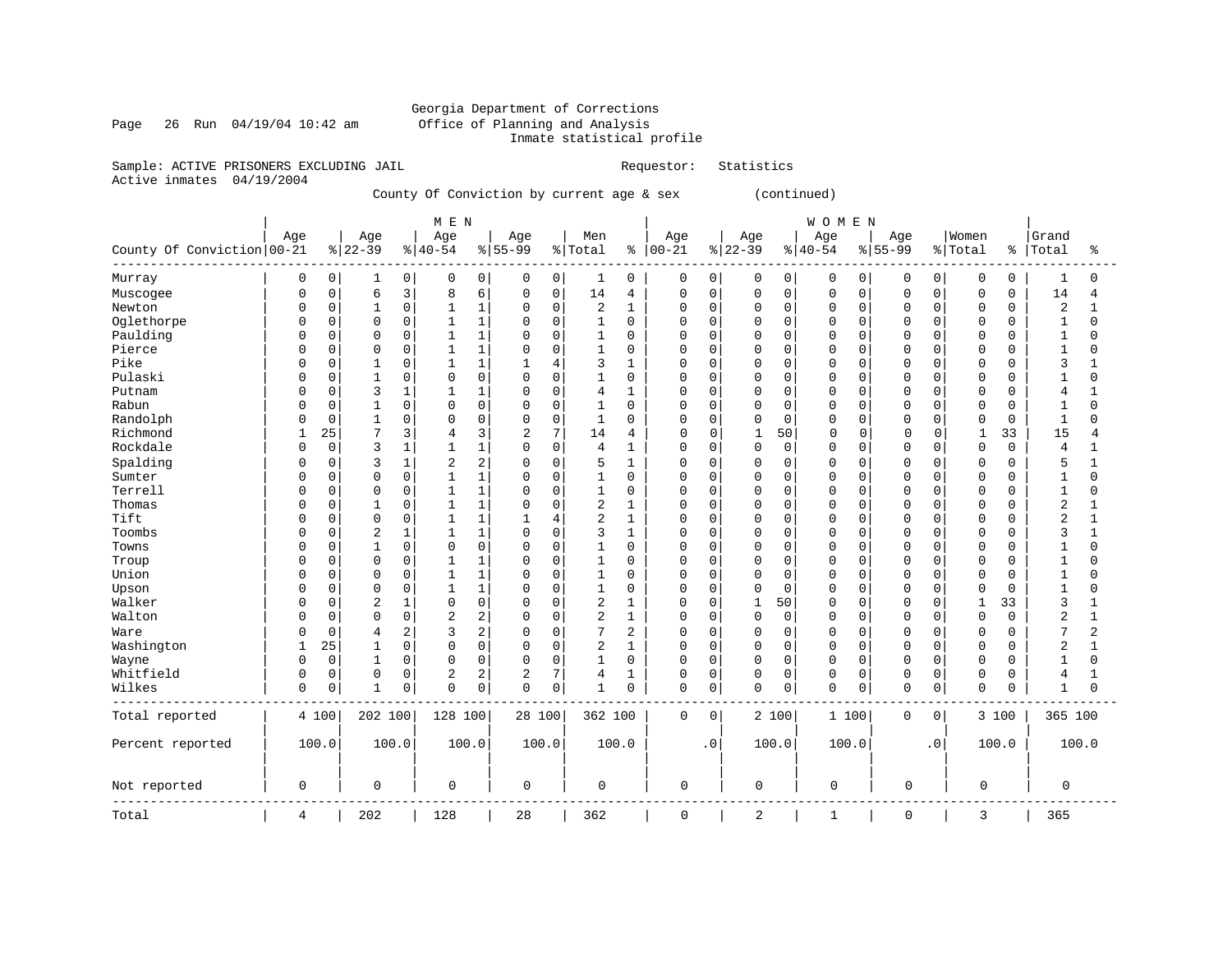Page 27 Run  $04/19/04$  10:42 am

### Inmate statistical profile

Sample: ACTIVE PRISONERS EXCLUDING JAIL Requestor: Statistics Active inmates 04/19/2004

Circ Of Conviction by current age & sex

|                    |              |             |                         |                | M E N          |                |                |                |                |                |              |             |              |             | <b>WOMEN</b> |          |           |             |              |             |                |                |
|--------------------|--------------|-------------|-------------------------|----------------|----------------|----------------|----------------|----------------|----------------|----------------|--------------|-------------|--------------|-------------|--------------|----------|-----------|-------------|--------------|-------------|----------------|----------------|
|                    | Age          |             | Age                     |                | Age            |                | Age            |                | Men            |                | Age          |             | Age          |             | Age          |          | Age       |             | Women        |             | Grand          |                |
| Circ Of Conviction | $00 - 21$    |             | $ 22-39$                |                | $8 40-54$      |                | $8155 - 99$    |                | % Total        | ႜ              | $ 00 - 21$   |             | $8 22-39$    |             | $8 40-54$    |          | $8 55-99$ | % Total     |              | ႜ           | Total          | ÷              |
| Alapaha            | 0            | 0           | 4                       | 2              | $\Omega$       | 0              | ı              | 4              | 5              | 1              | 0            | 0           | 0            | 0           | 0            | 0        | $\Omega$  | 0           | 0            | 0           | 5              | 1              |
| Alcovy             | U            | $\mathbf 0$ | $\mathbf{1}$            | 0              | 3              | $\overline{c}$ | $\mathbf 0$    | $\mathsf 0$    | $\overline{4}$ | $\mathbf{1}$   | $\Omega$     | $\mathbf 0$ | $\mathsf 0$  | $\mathbf 0$ | $\mathbf 0$  | 0        | $\Omega$  | $\mathbf 0$ | $\mathbf 0$  | 0           | 4              | $\mathbf{1}$   |
| Atlanta            | $\mathbf{1}$ | 25          | 15                      | $\overline{7}$ | 14             | 11             | $\overline{a}$ | 7              | 32             | 9              | $\Omega$     | $\mathbf 0$ | $\mathbf 0$  | 0           | $\Omega$     | 0        | $\Omega$  | $\Omega$    | $\Omega$     | $\Omega$    | 32             | 9              |
| Atlantic           |              | $\mathbf 0$ | 5                       | $\overline{c}$ | 2              | $\overline{a}$ | $\Omega$       | $\mathbf 0$    | 7              | $\overline{2}$ | 0            | $\mathbf 0$ | 0            | $\Omega$    | $\Omega$     | $\Omega$ |           | $\cap$      | $\Omega$     | $\Omega$    | 7              | $\overline{c}$ |
| Augusta            | -1           | 25          | 11                      | 5              | 8              | 6              | $\overline{2}$ | 7              | 22             | 6              | <sup>0</sup> | $\Omega$    | $\mathbf{1}$ | 50          | $\Omega$     | $\Omega$ | $\Omega$  | U           | $\mathbf{1}$ | 33          | 23             | ศ              |
| Blue Ridge         | ſ            | $\mathbf 0$ | $\mathbf{1}$            | 0              |                | $\mathbf{1}$   | $\Omega$       | $\mathbf 0$    | 2              | $\mathbf{1}$   | 0            | $\Omega$    | 0            | $\Omega$    | $\Omega$     | $\Omega$ | $\cap$    | $\cap$      | $\Omega$     | $\Omega$    | 2              |                |
| Brunswick          |              | 0           | 8                       | $\overline{4}$ |                | 4              | $\overline{2}$ | 7              | 15             | 4              | $\Omega$     | $\mathbf 0$ | 0            | $\mathbf 0$ | $\Omega$     | 0        | $\Omega$  | $\Omega$    | $\mathbf 0$  | $\mathbf 0$ | 15             | 4              |
| Chattahoochee      |              | $\Omega$    | 9                       | $\overline{4}$ | 8              | 6              | $\Omega$       | $\mathbf 0$    | 17             | 5              | 0            | $\Omega$    | 0            | $\Omega$    | $\Omega$     | 0        | $\Omega$  | $\Omega$    | $\mathbf 0$  | $\Omega$    | 17             | 5              |
| Cherokee           | C            | 0           | $\Omega$                | 0              |                | $\overline{2}$ |                | $\overline{4}$ | 3              |                | 0            | 0           | 0            | 0           | $\Omega$     | 0        | $\Omega$  | $\cap$      | 0            | 0           | 3              |                |
| Clayton            |              | 0           | 9                       | 4              | $\overline{c}$ | 2              | 1              | $\overline{4}$ | 12             | 3              | 0            | $\Omega$    | 0            | $\Omega$    | 0            | 0        | $\Omega$  | $\Omega$    | $\mathbf 0$  | $\Omega$    | 12             | 3              |
| Cobb               | C            | 0           | 6                       | 3              | 4              | 3              | $\mathbf{1}$   | 4              | 11             | 3              | 0            | $\Omega$    | 0            | $\Omega$    | 0            | $\Omega$ | $\Omega$  | $\Omega$    | $\Omega$     | 0           | 11             | ζ              |
| Conasauga          | C            | 0           | $\mathbf{1}$            | $\Omega$       | $\overline{c}$ | $\overline{a}$ | $\overline{a}$ | 7              | 5              | $\mathbf{1}$   | 0            | $\Omega$    | O            | $\Omega$    | $\Omega$     | $\Omega$ | $\Omega$  | $\Omega$    | $\Omega$     | $\Omega$    | 5              | 1              |
| Cordele            |              | 0           | $\overline{\mathbf{c}}$ | 1              |                | $1\,$          | $\Omega$       | $\mathbf 0$    | 3              | $\mathbf{1}$   | 0            | $\mathbf 0$ | 0            | $\Omega$    | $\Omega$     | $\Omega$ | $\Omega$  | $\Omega$    | $\mathbf 0$  | $\Omega$    | 3              | 1              |
| Coweta             |              | 0           | 4                       | $\overline{c}$ | $\mathbf{1}$   | $1\,$          | $\Omega$       | $\Omega$       | 5              | $\mathbf{1}$   | 0            | $\Omega$    | 0            | $\Omega$    | $\Omega$     | 0        | $\cap$    | $\cap$      | $\mathbf 0$  | $\Omega$    | 5              | $\mathbf{1}$   |
| Dougherty          |              | 0           | 6                       | 3              | $\overline{c}$ | 2              |                | $\overline{4}$ | 9              | 2              | 0            | 0           | 0            | 0           | $\Omega$     | 0        | $\Omega$  | $\Omega$    | $\mathbf 0$  | 0           | 9              | $\overline{2}$ |
| Dublin             |              | 0           | 1                       | $\mathbf 0$    |                | $\mathbf{1}$   | $\Omega$       | $\Omega$       | $\overline{a}$ | 1              | $\Omega$     | 0           | $\Omega$     | 0           | $\mathbf 0$  | 0        |           | 0           | $\Omega$     | 0           | $\overline{2}$ | $\mathbf{1}$   |
| Eastern            |              | $\Omega$    | 8                       | 4              | 4              | 3              | 1              | 4              | 13             | 4              | 0            | $\Omega$    | 0            | $\Omega$    | $\Omega$     | $\Omega$ | n         | $\cap$      | $\Omega$     | $\Omega$    | 13             | 4              |
| Flint              | С            | 0           | 4                       | $\overline{c}$ | U              | $\mathbf 0$    | $\mathbf 0$    | $\mathbf 0$    | $\overline{4}$ | $\mathbf{1}$   | 0            | 0           | 0            | $\Omega$    | $\Omega$     | $\Omega$ | $\Omega$  | $\Omega$    | $\mathbf 0$  | 0           | 4              |                |
| Griffin            | C            | 0           | 4                       | $\overline{c}$ |                | 4              | $\overline{2}$ | 7              | 11             | 3              | 0            | $\Omega$    | 0            | $\mathbf 0$ | $\Omega$     | 0        | $\Omega$  | $\Omega$    | 0            | $\mathbf 0$ | 11             | 3              |
| Gwinnett           |              | 0           | 3                       | $\mathbf{1}$   |                | $\mathbf{1}$   | $\Omega$       | $\mathbf 0$    | 4              | 1              | 0            | $\Omega$    | $\mathbf 0$  | $\mathbf 0$ | $\Omega$     | 0        | $\Omega$  | $\Omega$    | $\Omega$     | $\Omega$    | 4              | 1              |
| Houston            |              | 0           | 2                       | 1              | 5              | $\overline{4}$ | $\Omega$       | $\mathbf 0$    | 7              | 2              | 0            | 0           | 0            | 0           | $\Omega$     | 0        | $\Omega$  | $\cap$      | $\Omega$     | 0           | 7              | 2              |
| Lookout Mountain   |              | 0           | $\overline{4}$          | $\overline{2}$ | 1              | $\mathbf{1}$   | $\mathbf{1}$   | $\overline{4}$ | 6              | $\overline{2}$ | $\Omega$     | $\mathbf 0$ | $\mathbf{1}$ | 50          | 0            | 0        | $\Omega$  | $\Omega$    | $\mathbf{1}$ | 33          | 7              | 2              |
| Macon              | U            | $\Omega$    | 8                       | 4              | $\overline{2}$ | 2              | 3              | 11             | 13             | 4              | $\Omega$     | $\Omega$    | $\Omega$     | $\Omega$    | $\Omega$     | $\Omega$ | $\Omega$  | $\Omega$    | $\Omega$     | $\Omega$    | 13             | 4              |
| Middle             |              | 25          | 4                       | $\overline{c}$ |                | $\mathbf{1}$   | $\Omega$       | 0              | 6              | $\overline{2}$ | $\Omega$     | $\Omega$    | 0            | $\Omega$    | $\Omega$     | $\Omega$ | $\Omega$  | $\Omega$    | $\mathbf 0$  | $\Omega$    | 6              | $\overline{2}$ |
| Mountain           |              | $\mathbf 0$ | $\mathbf{1}$            | 0              |                | $1\,$          | $\Omega$       | $\mathbf 0$    | 2              | $\mathbf{1}$   | $\Omega$     | $\mathbf 0$ | 0            | 0           | $\Omega$     | 0        | $\Omega$  | $\Omega$    | $\mathbf 0$  | $\mathbf 0$ | $\overline{2}$ | 1              |
| Northeastern       |              | 0           | 6                       | 3              | $\overline{a}$ | $\overline{c}$ | $\cap$         | $\Omega$       | 8              | 2              | 0            | $\Omega$    | 0            | $\Omega$    | $\Omega$     | 0        | $\cap$    | $\cap$      | $\mathbf 0$  | $\Omega$    | 8              | $\overline{2}$ |
| Northern           |              | 0           | 5                       | 2              |                | $\overline{2}$ |                | $\overline{4}$ | 9              | 2              | 0            | 0           | 0            | 0           | $\Omega$     | 0        | $\Omega$  | $\cap$      | $\mathbf 0$  | 0           | 9              | 2              |
| Ocmulgee           |              | $\Omega$    | 8                       | 4              | 4              | 3              | $\Omega$       | $\mathbf 0$    | 12             | 3              | 0            | $\Omega$    | 0            | $\Omega$    | 0            | $\Omega$ | $\Omega$  | $\cap$      | $\mathbf 0$  | $\Omega$    | 12             | ς              |
| Oconee             |              | 0           | 3                       | $\mathbf{1}$   | $\cap$         | $\mathbf 0$    | $\Omega$       | 0              | 3              | $\mathbf{1}$   | 0            | $\Omega$    | 0            | $\Omega$    | $\Omega$     | $\Omega$ | $\Omega$  | $\cap$      | $\Omega$     | $\Omega$    | 3              |                |
| Ogeechee           | С            | 0           | 2                       | $\mathbf 1$    | $\Omega$       | $\mathbf 0$    | 0              | $\mathbf 0$    | $\overline{2}$ | $\mathbf{1}$   | 0            | $\mathbf 0$ | 0            | $\mathbf 0$ | $\Omega$     | 0        | $\Omega$  | $\Omega$    | $\mathbf 0$  | 0           | $\overline{2}$ | 1              |
| Pataula            |              | 0           | 2                       | $\mathbf{1}$   |                | $\mathbf{1}$   | $\Omega$       | $\mathbf 0$    | 3              | $\mathbf{1}$   | 0            | $\mathbf 0$ | 0            | $\mathbf 0$ | $\Omega$     | 0        | $\Omega$  | $\Omega$    | $\mathbf 0$  | 0           | 3              |                |
| Piedmont           |              | 25          | 5                       | 2              |                | $\mathbf{1}$   | 3              | 11             | 10             | 3              | $\Omega$     | $\Omega$    | $\Omega$     | $\Omega$    | $\Omega$     | $\Omega$ | $\Omega$  | $\Omega$    | $\Omega$     | $\Omega$    | 10             | 3              |
| Rome               |              | $\mathbf 0$ | 3                       | 1              |                | 1              | $\Omega$       | $\mathbf 0$    | $\overline{4}$ | $\mathbf{1}$   | $\Omega$     | $\mathbf 0$ | 0            | $\Omega$    | $\Omega$     | $\Omega$ | $\Omega$  | $\Omega$    | $\Omega$     | $\Omega$    | 4              |                |
| South Georgia      | U            | 0           | $\Omega$                | 0              | $\mathbf{1}$   | 1              | $\Omega$       | $\mathbf 0$    | $\mathbf{1}$   | $\Omega$       | 0            | $\Omega$    | 0            | $\Omega$    | $\Omega$     | 0        | $\Omega$  | $\Omega$    | $\Omega$     | $\Omega$    | $\mathbf{1}$   | $\Omega$       |
| Southern           | 0            | 0           | 4                       | 2              | 5              | $\overline{4}$ | $\Omega$       | $\mathbf 0$    | 9              | 2              | 0            | 0           | 0            | 0           | $\Omega$     | 0        | $\Omega$  | $\Omega$    | $\Omega$     | $\Omega$    | 9              | 2              |
| Southwestern       | 0            | 0           | 1                       | 0              | 1              | 1              | $\Omega$       | 0              | 2              | 1              | 0            | 0           | 0            | 0           | $\mathbf 0$  | 0        | 0         | 0           | $\Omega$     | 0           | 2              | 1              |

(continued)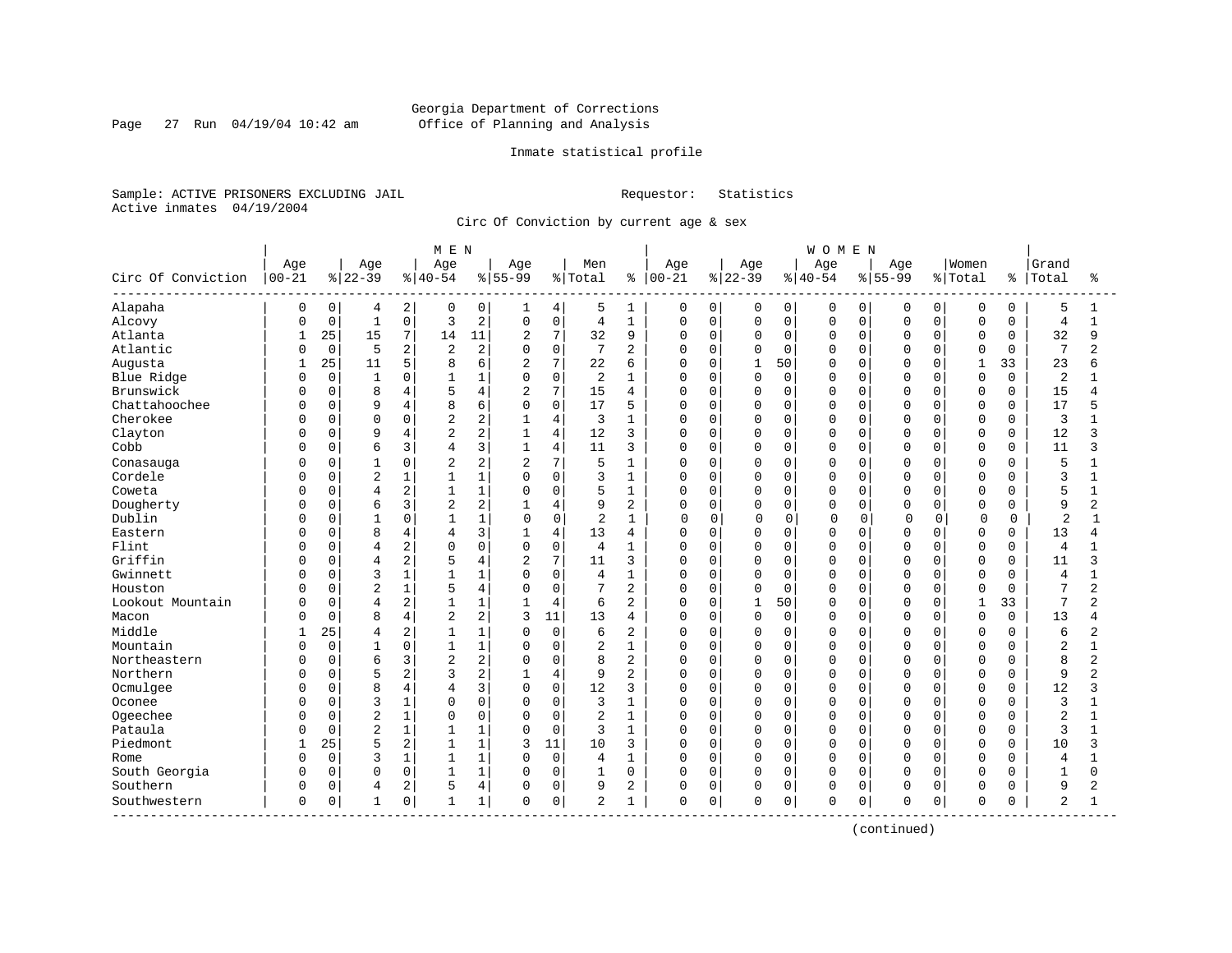Page 28 Run  $04/19/04$  10:42 am

### Inmate statistical profile

Sample: ACTIVE PRISONERS EXCLUDING JAIL Requestor: Statistics Active inmates 04/19/2004

Circ Of Conviction by current age & sex (continued)

|                    |                   |       |                 |                | M E N            |              |                 |          |                |             |                   |           |                 |       | WOMEN           |       |                 |             |                  |       |                |        |
|--------------------|-------------------|-------|-----------------|----------------|------------------|--------------|-----------------|----------|----------------|-------------|-------------------|-----------|-----------------|-------|-----------------|-------|-----------------|-------------|------------------|-------|----------------|--------|
| Circ Of Conviction | Age<br>$ 00 - 21$ |       | Age<br>$ 22-39$ |                | Age<br>$ 40-54 $ |              | Age<br>$ 55-99$ |          | Men<br>% Total | ៖           | Age<br>$ 00 - 21$ |           | Age<br>$ 22-39$ |       | Age<br>$ 40-54$ |       | Age<br>$ 55-99$ |             | Women<br>% Total | % ၂   | Grand<br>Total | ႜ      |
|                    |                   |       |                 |                |                  |              |                 |          |                |             |                   |           |                 |       |                 |       |                 |             |                  |       |                |        |
| Stone Mountain     | 0                 | 0     | 16              | 8              | 8                | 6            | 2               | 7        | 26             |             | 0                 |           | $\Omega$        | 0     | $\Omega$        |       | 0               | 0           | $\Omega$         | 0     | 26             |        |
| Tifton             | 0                 | 0     | $\mathbf 0$     | $\mathbf 0$    |                  |              |                 | 4        | $\overline{2}$ |             | 0                 |           | $\Omega$        |       | $\mathbf 0$     |       | $\Omega$        | 0           | $\Omega$         | 0     | $\overline{2}$ |        |
| Toombs             | 0                 | 0     |                 | 0              |                  | $\Omega$     | 0               | $\Omega$ |                | $\Omega$    | 0                 |           | 0               |       | 0               |       |                 |             |                  | 0     |                |        |
| Waycross           |                   |       | 6               | 3              |                  | 6            |                 | $\Omega$ | 14             |             | <sup>0</sup>      |           | $\Omega$        |       |                 |       |                 |             |                  | U     | 14             |        |
| Western            |                   |       |                 | $\overline{2}$ |                  |              |                 |          | 11             |             | 0                 |           | $\Omega$        |       |                 |       |                 |             |                  | 0     | 11             |        |
| Rockdale           |                   |       |                 |                |                  |              |                 |          | 4              |             | <sup>0</sup>      |           | $\Omega$        |       | $\Omega$        |       |                 |             |                  | O     |                |        |
| Douglas            |                   |       | 8               |                |                  |              |                 | $\Omega$ | 11             |             | 0                 |           | $\Omega$        |       |                 | 100   |                 |             |                  | 33    | 12             |        |
| Appalachian        |                   |       |                 | 0              |                  |              |                 |          |                | $\Omega$    | <sup>0</sup>      |           | $\Omega$        |       | $\Omega$        |       |                 |             |                  |       |                |        |
| Enotah             | 0                 |       |                 | 0              |                  |              |                 |          | 2              |             | <sup>0</sup>      |           | $\Omega$        |       | 0               |       | O               |             |                  |       | 2              |        |
| Bell-Forsyth       | O                 | O     | $\Omega$        | 0              |                  |              | O               |          |                | $\Omega$    | <sup>0</sup>      |           | $\Omega$        |       | $\Omega$        |       | n               |             | $\Omega$         |       |                |        |
| Towaliga           |                   | 0     |                 | 0              |                  | 2            |                 | 4        | 5              |             | 0                 |           | 0               |       | 0               |       | 0               | 0           |                  | 0     |                |        |
| Paulding           | 0                 | 0     | $\Omega$        | $\mathbf 0$    |                  | $\mathbf{1}$ | $\Omega$        | 0        |                | $\mathbf 0$ | 0                 |           | $\Omega$        | 0     | $\mathbf 0$     |       | $\Omega$        | $\mathbf 0$ | $\Omega$         | 0     |                | $\cap$ |
| Total reported     |                   | 4 100 | 202 100         |                | 128              | 100          | 28 100          |          | 362 100        |             | $\Omega$          | $\Omega$  |                 | 2 100 |                 | 1 100 | $\Omega$        | $\Omega$    |                  | 3 100 | 365 100        |        |
| Percent reported   |                   | 100.0 |                 | 100.0          |                  | 100.0        |                 | 100.0    |                | 100.0       |                   | $\cdot$ 0 |                 | 100.0 |                 | 100.0 |                 | $\cdot$ 0   |                  | 100.0 |                | 100.0  |
| Not reported       | 0                 |       | $\Omega$        |                | $\mathbf 0$      |              | 0               |          | 0              |             | $\mathbf 0$       |           | $\mathbf 0$     |       | $\Omega$        |       | $\mathbf 0$     |             |                  |       | $\Omega$       |        |
| Total              | 4                 |       | 202             |                | 128              |              | 28              |          | 362            |             | $\mathbf 0$       |           | 2               |       |                 |       | $\Omega$        |             |                  |       | 365            |        |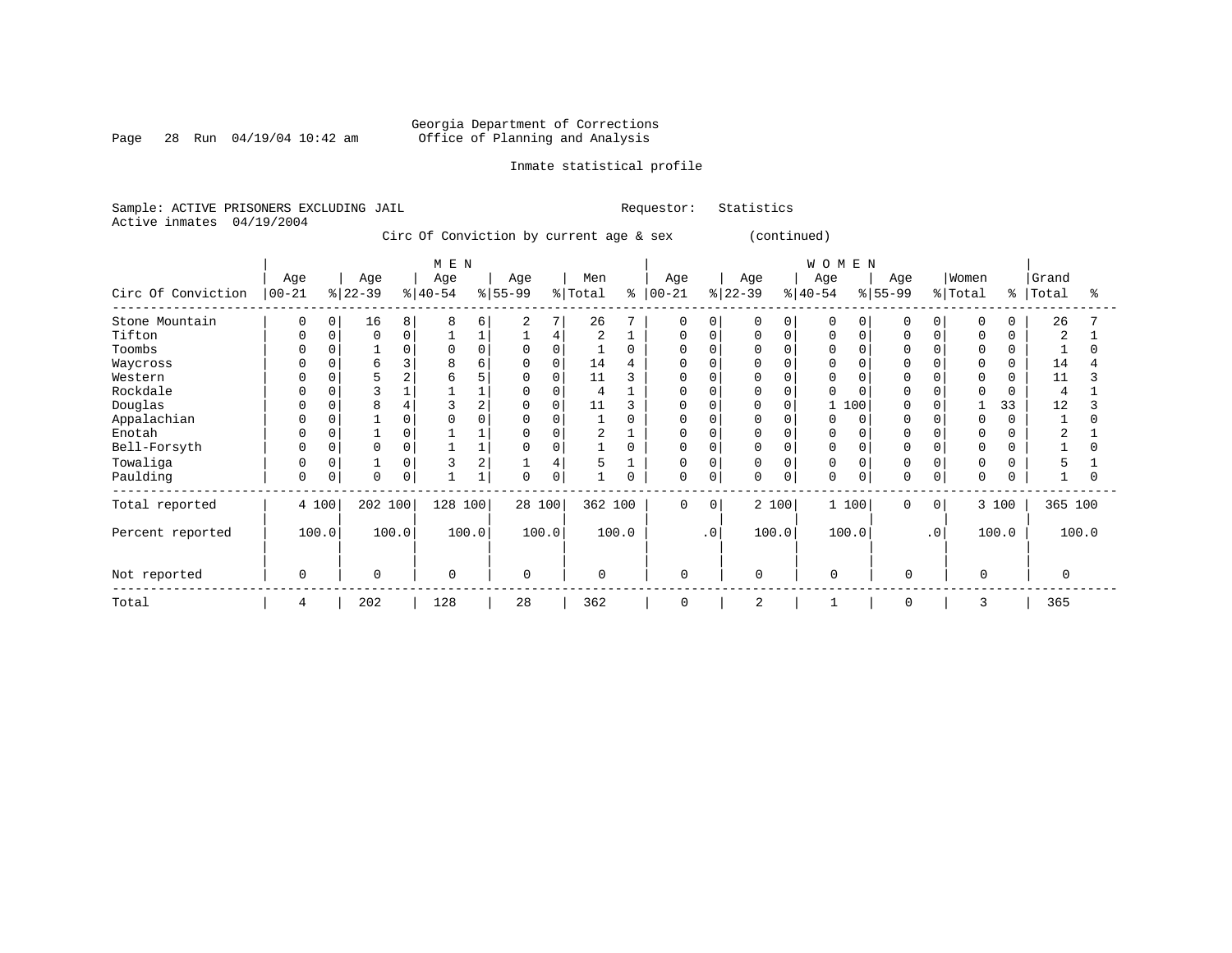Page 29 Run 04/19/04 10:42 am

### Inmate statistical profile

Sample: ACTIVE PRISONERS EXCLUDING JAIL Requestor: Statistics Active inmates 04/19/2004

Home County by current age & sex

|                       |           |             |                |              | M E N          |                |                |              |              |                |            |             |          |              | <b>WOMEN</b> |          |             |             |              |             |                |                |
|-----------------------|-----------|-------------|----------------|--------------|----------------|----------------|----------------|--------------|--------------|----------------|------------|-------------|----------|--------------|--------------|----------|-------------|-------------|--------------|-------------|----------------|----------------|
|                       | Age       |             | Age            |              | Age            |                | Age            |              | Men          |                | Age        |             | Age      |              | Age          |          | Age         |             | Women        |             | Grand          |                |
| Home County           | $00 - 21$ |             | $ 22-39$       |              | $8140 - 54$    |                | $8155 - 99$    |              | % Total      | ៖              | $ 00 - 21$ |             | $ 22-39$ |              | $8 40-54$    |          | $8155 - 99$ |             | % Total      | နွ          | Total          | ႜ              |
| Appling               | 0         | 0           | 1              | $\mathbf{1}$ | 0              | 0              | 1              | 5            | 2            | 1              | 0          | 0           | 0        | 0            | 0            | 0        | 0           | 0           | 0            | 0           | $\overline{c}$ | 1              |
| Atkinson              | 0         | $\mathsf 0$ | $\mathsf 0$    | 0            | 0              | 0              | $\mathbf{1}$   | 5            | $\mathbf{1}$ | $\mathbf 0$    | 0          | $\mathbf 0$ | 0        | $\mathsf{O}$ | $\mathbf 0$  | 0        | $\Omega$    | $\mathbf 0$ | $\mathsf 0$  | $\mathbf 0$ | $\mathbf{1}$   | $\mathbf 0$    |
| Baldwin               | O         | 0           | $\mathbf{1}$   | 1            | 2              | $\overline{c}$ | $\Omega$       | $\mathbf 0$  | 3            | $\mathbf{1}$   | 0          | $\mathbf 0$ | 0        | $\mathbf 0$  | $\mathbf 0$  | 0        | $\Omega$    | $\Omega$    | $\mathbf 0$  | 0           | 3              | 1              |
| Barrow                | O         | $\mathbf 0$ | $\overline{2}$ | 1            | $\Omega$       | 0              |                | 5            | 3            | $\mathbf{1}$   | 0          | $\mathbf 0$ | 0        | $\mathbf 0$  | $\mathbf 0$  | $\Omega$ | $\Omega$    | $\Omega$    | $\mathbf 0$  | $\Omega$    | 3              | -1             |
| Bartow                | O         | 0           | $\mathbf 0$    | 0            | 3              | 3              | $\Omega$       | $\Omega$     | 3            | $\mathbf{1}$   | 0          | 0           | 0        | $\Omega$     | $\mathbf 0$  | $\Omega$ | $\cap$      | O           | $\Omega$     | $\Omega$    | 3              |                |
| Ben Hill              | U         | $\Omega$    | $\overline{2}$ | 1            | $\Omega$       | $\mathbf 0$    | $\Omega$       | $\Omega$     | 2            | $\mathbf{1}$   | 0          | $\mathbf 0$ | O        | $\Omega$     | $\mathbf 0$  | $\Omega$ | $\Omega$    | $\Omega$    | $\Omega$     | U           | $\overline{c}$ | $\mathbf{1}$   |
| <b>Bibb</b>           | Ω         | $\mathbf 0$ | 4              | 2            |                | $\mathbf 1$    | $\overline{2}$ | 9            | 7            | $\overline{2}$ | 0          | $\mathbf 0$ | 0        | $\mathbf 0$  | $\mathbf 0$  | 0        | $\Omega$    | 0           | $\Omega$     | $\Omega$    | 7              | $\overline{2}$ |
| Bleckley              | Ω         | 0           | $\overline{a}$ | 1            |                | $\mathbf 1$    | $\Omega$       | 0            | 3            | $\mathbf{1}$   | 0          | $\mathbf 0$ | 0        | $\mathbf 0$  | $\Omega$     | 0        | $\Omega$    | 0           | $\mathbf 0$  | $\Omega$    | 3              |                |
| <b>Brooks</b>         | $\Omega$  | 0           | $\mathbf{1}$   | 1            | $\Omega$       | $\mathbf 0$    | $\mathbf 0$    | $\mathbf 0$  | 1            | $\mathbf 0$    | 0          | $\mathbf 0$ | 0        | $\mathbf 0$  | $\mathbf 0$  | 0        | $\Omega$    | $\Omega$    | $\mathbf 0$  | $\Omega$    | 1              | $\Omega$       |
| Bulloch               | U         | 0           | 1              | 1            | $\Omega$       | $\mathsf 0$    | $\Omega$       | 0            | 1            | $\mathbf 0$    | 0          | $\mathbf 0$ | 0        | $\mathbf 0$  | $\mathbf 0$  | 0        | $\Omega$    | O           | $\Omega$     | $\Omega$    | $\mathbf{1}$   |                |
| <b>Burke</b>          | U         | 0           | $\overline{2}$ | 1            | 1              | $1\,$          | $\Omega$       | $\mathbf 0$  | 3            | $\mathbf{1}$   | 0          | $\mathbf 0$ | 0        | $\mathbf 0$  | $\Omega$     | $\Omega$ | $\Omega$    | O           | $\Omega$     | $\cap$      | 3              |                |
| <b>Butts</b>          | Ω         | 0           | $\Omega$       | $\Omega$     | $\Omega$       | $\Omega$       | $\mathbf{1}$   | 5            | 1            | $\Omega$       | 0          | $\Omega$    | 0        | $\Omega$     | $\Omega$     | $\Omega$ | $\Omega$    | 0           | $\Omega$     | $\Omega$    | 1              | $\Omega$       |
| Camden                |           | $\mathbf 0$ | $\mathbf 0$    | 0            | $\mathbf{1}$   | $1\,$          | $\Omega$       | $\mathbf 0$  | $\mathbf{1}$ | $\mathbf 0$    | $\Omega$   | $\mathbf 0$ | 0        | $\Omega$     | $\mathbf 0$  | $\Omega$ | $\Omega$    | $\Omega$    | $\Omega$     | $\Omega$    | $\mathbf{1}$   | $\Omega$       |
| Carroll               |           | 0           | $\sqrt{2}$     | 1            | $\Omega$       | 0              | $\Omega$       | 0            | $\mathbf 2$  | $\mathbf{1}$   | $\Omega$   | $\mathbf 0$ | 0        | $\mathbf 0$  | $\mathbf 0$  | 0        | $\Omega$    | $\Omega$    | $\Omega$     | $\Omega$    | $\overline{a}$ |                |
| Catoosa               | O         | 0           | $\Omega$       | 0            | $\mathbf{1}$   | $1\,$          | $\Omega$       | $\Omega$     | $\mathbf{1}$ | $\Omega$       | $\Omega$   | $\mathbf 0$ | 0        | $\Omega$     | $\mathbf 0$  | $\Omega$ | $\Omega$    | $\Omega$    | $\Omega$     | $\Omega$    | $\mathbf{1}$   | $\Omega$       |
| Chatham               | Ω         | 0           | 9              | 5            |                | 6              |                | 5            | 17           | 5              | 0          | $\mathbf 0$ | 0        | $\mathbf 0$  | $\mathbf 0$  | $\Omega$ | $\Omega$    | O           | $\Omega$     | $\Omega$    | 17             |                |
| Chattooga             | O         | 0           | $\mathbf{1}$   | $\mathbf 1$  | $\Omega$       | $\mathbf 0$    | $\Omega$       | $\Omega$     | $\mathbf{1}$ | $\Omega$       | $\Omega$   | $\Omega$    | 0        | $\Omega$     | $\Omega$     | $\Omega$ | $\Omega$    | $\Omega$    | $\Omega$     | $\Omega$    | $\mathbf{1}$   | U              |
| Cherokee              | O         | 0           | $\mathbf{1}$   | $\mathbf 1$  |                | $\mathbf{1}$   | $\Omega$       | $\Omega$     | 2            | $\mathbf{1}$   | $\Omega$   | $\mathbf 0$ | 0        | $\Omega$     | $\mathbf 0$  | $\Omega$ | $\Omega$    | $\Omega$    | $\mathbf 0$  | $\Omega$    | $\overline{2}$ |                |
| Clarke                |           | 0           | 5              | 3            | 4              | $\,4$          | $\Omega$       | $\Omega$     | 9            | 3              | $\Omega$   | $\mathbf 0$ | 0        | 0            | $\Omega$     | 0        | $\Omega$    | 0           | $\Omega$     | $\Omega$    | 9              | 3              |
| Clayton               | Ω         | $\mathbf 0$ | 6              | 3            | $\mathbf{1}$   | $1\,$          | $\mathbf{1}$   | 5            | 8            | 3              | $\Omega$   | $\mathbf 0$ | 0        | $\mathbf 0$  | $\Omega$     | 0        | $\Omega$    | $\Omega$    | $\Omega$     | $\Omega$    | 8              | κ              |
| Cobb                  | O         | 0           | 3              | 2            | 5              | $\overline{4}$ |                | 5            | 9            | 3              | 0          | $\mathbf 0$ | 0        | $\mathbf 0$  | $\mathbf 0$  | 0        | $\Omega$    | 0           | $\mathbf 0$  | $\Omega$    | 9              | 3              |
| Coffee                | O         | 0           | $\mathbf 0$    | 0            |                | $\mathbf{1}$   | $\Omega$       | $\mathbf 0$  | $\mathbf{1}$ | $\Omega$       | $\Omega$   | $\mathbf 0$ | 0        | $\Omega$     | $\mathbf 0$  | $\Omega$ | $\Omega$    | $\Omega$    | $\Omega$     | $\Omega$    | $\mathbf{1}$   | O              |
| Colquit               | U         | $\mathbf 0$ | $\mathbf 0$    | 0            | 2              | $\overline{c}$ | $\Omega$       | 0            | 2            | $\mathbf{1}$   | 0          | $\mathbf 0$ | 0        | $\mathbf 0$  | $\mathbf 0$  | $\Omega$ | $\Omega$    | $\Omega$    | $\Omega$     | $\Omega$    | $\overline{2}$ |                |
| Columbia              | 0         | 0           | 0              | 0            | $\Omega$       | 0              | 1              | 5            | 1            | 0              | 0          | $\mathbf 0$ | 0        | $\mathbf 0$  | $\mathbf 0$  | 0        | $\Omega$    | 0           | $\Omega$     | $\Omega$    | $\mathbf{1}$   | O              |
| Cook                  |           | $\mathbf 0$ | $\mathbf{1}$   | 1            | $\Omega$       | $\mathbf 0$    | $\mathbf 0$    | $\mathbf 0$  | 1            | 0              | 0          | $\mathbf 0$ | 0        | 0            | $\mathbf 0$  | 0        | $\Omega$    | 0           | $\mathbf 0$  | $\Omega$    | $\mathbf{1}$   | 0              |
| Coweta                | Ω         | $\mathbf 0$ | $\mathbf{1}$   | 1            | $\Omega$       | 0              | $\Omega$       | 0            | $\mathbf{1}$ | $\mathbf 0$    | 0          | $\mathbf 0$ | 0        | $\mathbf 0$  | $\mathbf 0$  | 0        | $\Omega$    | 0           | $\mathbf 0$  | $\Omega$    | $\mathbf 1$    | $\Omega$       |
| Crisp                 | O         | 0           | $\mathbf 0$    | 0            |                | $\mathbf{1}$   | $\Omega$       | $\mathbf 0$  | $\mathbf{1}$ | $\mathbf 0$    | 0          | $\mathbf 0$ | 0        | $\mathbf 0$  | $\mathbf 0$  | 0        | $\Omega$    | 0           | $\mathbf 0$  | 0           | $\mathbf{1}$   | O              |
| Decatur               | O         | 0           | $\Omega$       | 0            | $\overline{c}$ | $\overline{c}$ | $\Omega$       | $\mathbf 0$  | 2            | $\mathbf{1}$   | $\Omega$   | $\mathbf 0$ | 0        | $\Omega$     | $\Omega$     | $\Omega$ | $\Omega$    | 0           | $\Omega$     | $\Omega$    | $\overline{2}$ |                |
| DeKalb                | 0         | 0           | 21             | 12           | 3              | 3              | $\Omega$       | $\Omega$     | 24           | 8              | $\Omega$   | $\Omega$    | 0        | $\Omega$     | $\Omega$     | $\Omega$ | $\Omega$    | $\Omega$    | $\Omega$     | $\Omega$    | 24             | 8              |
| Dougherty             | 0         | $\mathbf 0$ | 4              | 2            | 2              | $\overline{c}$ |                | 5            | 7            | 2              | 0          | $\mathbf 0$ | 0        | $\mathbf 0$  | $\Omega$     | $\Omega$ | $\Omega$    | $\Omega$    | $\mathbf 0$  | $\Omega$    | 7              | 2              |
| Douglas               | 0         | $\mathbf 0$ | 3              | 2            | $\overline{2}$ | $\overline{c}$ | $\Omega$       | $\mathbf 0$  | 5            | 2              | $\Omega$   | $\mathbf 0$ | 0        | $\mathbf 0$  | $\mathbf{1}$ | 100      | $\Omega$    | $\Omega$    | $\mathbf{1}$ | 33          | 6              | 2              |
| Effingham             | $\Omega$  | $\mathbf 0$ | $\mathbf{1}$   | 1            | $\Omega$       | $\mathbf 0$    | $\Omega$       | $\mathbf 0$  | $\mathbf{1}$ | $\mathbf 0$    | $\Omega$   | $\mathbf 0$ | 0        | $\Omega$     | $\mathbf 0$  | $\Omega$ | $\Omega$    | $\Omega$    | $\Omega$     | $\Omega$    | $\mathbf 1$    | $\Omega$       |
| Elbert                | 0         | 0           | $\mathbf{1}$   | 1            | $\Omega$       | $\mathsf 0$    |                | 5            | 2            | $\mathbf{1}$   | $\Omega$   | $\mathbf 0$ | 0        | $\mathbf 0$  | $\mathbf 0$  | $\Omega$ | $\Omega$    | $\Omega$    | $\Omega$     | $\Omega$    | $\overline{2}$ |                |
| Fayette               | O         | 0           | $\mathbf 0$    | 0            | $\mathbf{1}$   | $1\,$          | $\mathbf{1}$   | 5            | 2            | $\mathbf{1}$   | $\Omega$   | $\mathbf 0$ | 0        | $\Omega$     | $\mathbf 0$  | 0        | $\Omega$    | $\Omega$    | $\Omega$     | $\Omega$    | $\overline{2}$ | $\mathbf{1}$   |
| Floyd                 | 0         | 0           | 3              | 2            | 0              | 0              | $\Omega$       | $\mathbf 0$  | 3            | $\mathbf{1}$   | 0          | $\mathbf 0$ | 0        | $\mathbf 0$  | $\mathbf 0$  | 0        | $\Omega$    | 0           | $\Omega$     | O           | 3              | -1             |
| Franklin<br>--------- | 0         | 0           | $\overline{2}$ | 1            | 0              | 0              | $\Omega$       | $\mathsf{O}$ | 2            | 1              | 0          | 0           | 0        | 0            | $\mathbf 0$  | 0        | 0           | 0           | $\mathbf 0$  | 0           | 2              | 1              |

(continued)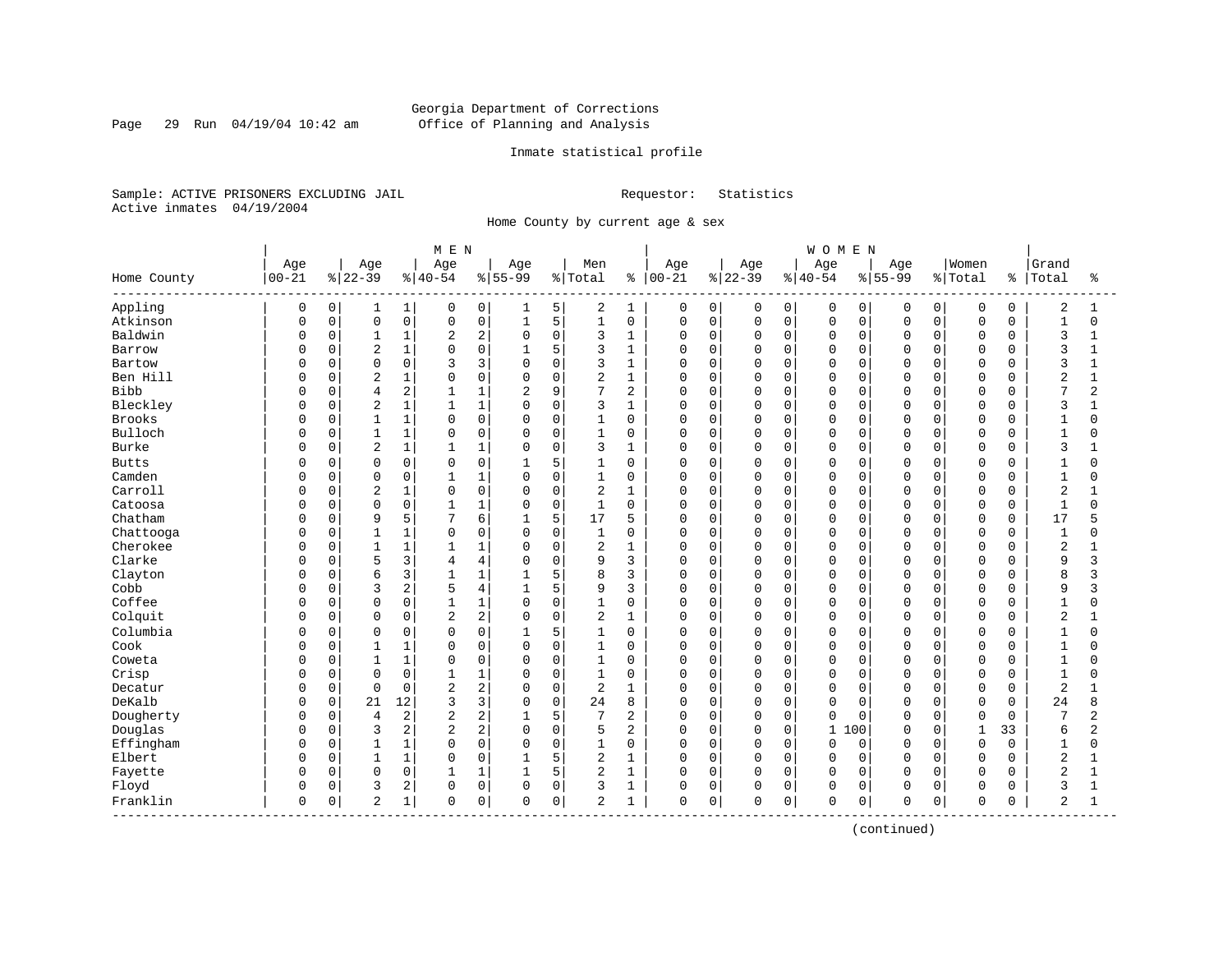Georgia Department of Corrections Page 30 Run 04/19/04 10:42 am Office of Planning and Analysis

### Inmate statistical profile

Sample: ACTIVE PRISONERS EXCLUDING JAIL Requestor: Statistics Active inmates 04/19/2004

Home County by current age & sex (continued)

|                          |              |             |                |             | M E N          |                |              |             |                |                |           |             |             |          | WOMEN       |             |             |             |             |          |                |                |
|--------------------------|--------------|-------------|----------------|-------------|----------------|----------------|--------------|-------------|----------------|----------------|-----------|-------------|-------------|----------|-------------|-------------|-------------|-------------|-------------|----------|----------------|----------------|
|                          | Age          |             | Age            |             | Age            |                | Age          |             | Men            |                | Age       |             | Age         |          | Age         |             | Age         |             | Women       |          | Grand          |                |
| Home County<br>--------- | $00 - 21$    |             | $ 22-39$       |             | $ 40-54$       |                | $8155 - 99$  |             | % Total        | နွ             | $00 - 21$ |             | $ 22-39$    |          | $ 40-54$    |             | $8 55-99$   |             | % Total     | ႜ        | Total          | ႜ              |
| Fulton                   | 1            | 25          | 23             | 13          | 17             | 15             | 2            | 9           | 43             | 14             | 0         | 0           | 0           | 0        | 0           | 0           | 0           | 0           | 0           | 0        | 43             | 14             |
| Gilmer                   | 0            | $\mathsf 0$ | $\mathbf{1}$   | $1\,$       | $\mathbf 0$    | $\mathsf 0$    | $\mathbf 0$  | $\mathsf 0$ | $\mathbf{1}$   | $\mathbf 0$    | 0         | $\mathbf 0$ | $\mathbf 0$ | 0        | $\mathbf 0$ | $\mathbf 0$ | $\mathbf 0$ | $\mathbf 0$ | $\mathbf 0$ | 0        | $\mathbf{1}$   | $\Omega$       |
| Glynn                    | 0            | 0           | $\overline{4}$ | 2           | 2              | $\overline{2}$ | 1            | 5           | 7              | 2              | $\Omega$  | $\mathbf 0$ | $\mathbf 0$ | 0        | $\Omega$    | $\mathbf 0$ | $\Omega$    | $\Omega$    | $\mathbf 0$ | 0        | 7              | $\overline{2}$ |
| Gordon                   | O            | 0           | 1              | $\mathbf 1$ |                | $\mathbf{1}$   |              | 5           | 3              | 1              | U         | 0           | 0           | $\Omega$ | $\Omega$    | $\mathbf 0$ |             | $\Omega$    | $\mathbf 0$ | 0        | 3              |                |
| Greene                   | O            | 0           | $\mathbf{1}$   | 1           | $\Omega$       | $\mathbf 0$    | $\Omega$     | $\mathbf 0$ | 1              | $\Omega$       | 0         | $\Omega$    | 0           | $\Omega$ | $\Omega$    | $\Omega$    | $\cap$      | $\cap$      | $\mathbf 0$ | $\Omega$ | $\mathbf{1}$   | $\Omega$       |
| Gwinnett                 | 0            | 0           | $\mathbf{1}$   | $\mathbf 1$ | 4              | $\overline{4}$ | $\mathbf 0$  | $\mathbf 0$ | 5              | 2              | 0         | 0           | 0           | $\Omega$ | $\Omega$    | 0           | $\Omega$    | $\Omega$    | $\mathbf 0$ | $\Omega$ | 5              | 2              |
| Habersham                | 0            | 0           | $\mathbf 0$    | 0           |                | $\mathbf 1$    | 0            | $\mathbf 0$ | $\mathbf 1$    | $\mathbf 0$    | 0         | $\mathbf 0$ | 0           | 0        | 0           | $\mathbf 0$ | $\Omega$    | 0           | $\mathbf 0$ | 0        | 1              | 0              |
| Hall                     | Ω            | 0           | 5              | 3           | $\mathbf{1}$   | $1\,$          | $\mathbf{1}$ | 5           | 7              | 2              | 0         | $\Omega$    | $\mathbf 0$ | $\Omega$ | $\Omega$    | $\mathbf 0$ | $\Omega$    | $\Omega$    | $\mathbf 0$ | $\Omega$ | 7              | 2              |
| Hancock                  | O            | 0           | $\mathbf 0$    | 0           | $\overline{2}$ | $\overline{2}$ | $\Omega$     | $\mathbf 0$ | $\overline{2}$ | $\mathbf{1}$   | 0         | $\mathbf 0$ | $\mathbf 0$ | 0        | $\Omega$    | 0           | $\Omega$    | $\Omega$    | $\mathbf 0$ | 0        | $\overline{2}$ |                |
| Harris                   | U            | 0           | 0              | 0           |                | $\mathbf 1$    | 0            | $\mathbf 0$ | 1              | 0              | 0         | $\mathbf 0$ | 0           | 0        | $\Omega$    | $\mathbf 0$ | $\Omega$    | O           | $\mathbf 0$ | $\Omega$ | 1              | $\Omega$       |
| Hart                     | O            | 0           | $\mathbf{1}$   | 1           | $\mathbf{1}$   | $1\,$          | $\Omega$     | $\mathbf 0$ | $\overline{2}$ | 1              | 0         | 0           | 0           | 0        | $\mathbf 0$ | 0           | $\Omega$    | $\Omega$    | $\mathbf 0$ | $\Omega$ | $\overline{2}$ | $\mathbf{1}$   |
| Henry                    | U            | $\Omega$    | $\overline{2}$ | 1           | 1              | $1\,$          | $\Omega$     | $\Omega$    | 3              | $\mathbf{1}$   | 0         | $\Omega$    | 0           | $\Omega$ | $\Omega$    | $\Omega$    | $\Omega$    | $\cap$      | $\Omega$    | $\Omega$ | 3              | $\mathbf{1}$   |
| Houston                  | 0            | 0           | $\overline{2}$ | 1           | 4              | $\overline{4}$ | $\Omega$     | $\mathbf 0$ | 6              | $\overline{2}$ | 0         | $\mathbf 0$ | 0           | $\Omega$ | $\Omega$    | 0           | $\Omega$    | $\Omega$    | $\mathbf 0$ | 0        | 6              | $\overline{2}$ |
| Jackson                  | $\mathbf{1}$ | 25          | 0              | 0           |                | $1\,$          |              | 5           | 3              | $\mathbf{1}$   | 0         | $\mathbf 0$ | $\mathbf 0$ | 0        | 0           | 0           | $\Omega$    | $\Omega$    | $\mathbf 0$ | 0        | 3              | 1              |
| Jeff Davis               | 0            | $\mathbf 0$ | $\mathbf{1}$   | 1           | $\Omega$       | $\mathbf 0$    | $\Omega$     | $\Omega$    | $\mathbf{1}$   | $\Omega$       | $\Omega$  | $\Omega$    | $\mathbf 0$ | $\Omega$ | $\Omega$    | $\mathbf 0$ | $\Omega$    | $\Omega$    | $\mathbf 0$ | $\Omega$ | $\mathbf{1}$   | $\Omega$       |
| Jenkins                  | O            | 0           | $\overline{2}$ | 1           | $\Omega$       | $\mathbf 0$    | $\Omega$     | $\mathbf 0$ | 2              | 1              | U         | 0           | $\Omega$    | $\Omega$ | $\Omega$    | 0           | $\Omega$    | $\Omega$    | $\mathbf 0$ | 0        | $\overline{2}$ |                |
| Laurens                  | O            | 0           | $\overline{2}$ | $\mathbf 1$ | $\Omega$       | 0              | $\Omega$     | $\Omega$    | $\overline{2}$ | $\mathbf{1}$   | $\Omega$  | $\Omega$    | $\Omega$    | $\Omega$ | $\Omega$    | $\mathbf 0$ | $\cap$      | $\cap$      | $\mathbf 0$ | $\Omega$ | 2              |                |
| Liberty                  | U            | 0           | $\overline{c}$ | 1           | 2              | $\overline{2}$ | $\Omega$     | $\mathbf 0$ | 4              | 1              | 0         | $\Omega$    | 0           | $\Omega$ | $\Omega$    | 0           | $\Omega$    | U           | $\mathbf 0$ | $\Omega$ | 4              | $\mathbf{1}$   |
| Lincoln                  | U            | 0           | $\mathbf{1}$   | $\mathbf 1$ | $\Omega$       | $\mathbf 0$    | $\Omega$     | $\mathbf 0$ | 1              | $\mathbf 0$    | 0         | 0           | 0           | 0        | 0           | 0           | $\Omega$    | $\Omega$    | $\mathbf 0$ | 0        | $\mathbf{1}$   | 0              |
| Long                     | 0            | 0           | $\mathbf{1}$   | 1           | $\Omega$       | 0              | $\Omega$     | $\Omega$    | $\mathbf{1}$   | $\mathbf 0$    | 0         | $\Omega$    | $\Omega$    | 0        | $\Omega$    | $\mathbf 0$ | $\Omega$    | $\Omega$    | $\mathbf 0$ | $\Omega$ | $\mathbf{1}$   | $\Omega$       |
| Lowndes                  | O            | 0           | $\overline{a}$ | 1           |                | $\mathbf 1$    | $\Omega$     | $\mathbf 0$ | 3              | $\mathbf{1}$   | $\Omega$  | $\mathbf 0$ | $\mathbf 0$ | $\Omega$ | $\Omega$    | $\mathbf 0$ | $\Omega$    | $\Omega$    | $\mathbf 0$ | $\Omega$ | 3              | 1              |
| Marion                   | O            | 0           | $\mathbf{1}$   | $\mathbf 1$ | $\Omega$       | $\mathsf 0$    | 0            | $\mathbf 0$ | 1              | 0              | 0         | 0           | 0           | 0        | $\Omega$    | 0           | $\Omega$    | O           | $\mathbf 0$ | 0        | $\mathbf{1}$   | O              |
| McDuffie                 | 0            | 0           | $\mathbf 0$    | 0           |                | 1              | $\Omega$     | 0           | $\mathbf{1}$   | $\mathbf 0$    | 0         | 0           | 0           | 0        | $\mathbf 0$ | 0           | $\Omega$    | $\Omega$    | $\mathbf 0$ | $\Omega$ | $\mathbf{1}$   | U              |
| McIntosh                 | O            | 0           | $\mathbf{1}$   | 1           |                | 1              | $\Omega$     | $\mathbf 0$ | 2              | $\mathbf{1}$   | 0         | $\Omega$    | 0           | $\Omega$ | $\Omega$    | $\Omega$    | $\Omega$    | $\Omega$    | $\mathbf 0$ | $\Omega$ | 2              |                |
| Miller                   | U            | 0           | $\mathbf{1}$   | 1           | $\Omega$       | $\mathbf 0$    | $\Omega$     | $\mathbf 0$ | 1              | 0              | 0         | $\mathbf 0$ | $\Omega$    | $\Omega$ | $\Omega$    | 0           | $\Omega$    | $\Omega$    | $\mathbf 0$ | $\Omega$ | -1             | 0              |
| Mitchell                 |              | 0           | $\mathbf{1}$   | 1           | $\Omega$       | $\mathbf 0$    | $\Omega$     | $\mathbf 0$ | 1              | $\mathbf 0$    | 0         | $\mathbf 0$ | 0           | 0        | 0           | $\mathbf 0$ | $\Omega$    | 0           | $\mathbf 0$ | 0        | 1              | O              |
| Monroe                   |              | 0           | $\Omega$       | 0           |                | 1              | $\Omega$     | $\Omega$    | $\mathbf{1}$   | $\Omega$       | 0         | $\Omega$    | $\mathbf 0$ | $\Omega$ | $\Omega$    | $\mathbf 0$ | $\Omega$    | $\Omega$    | $\mathbf 0$ | $\Omega$ | $\mathbf{1}$   | $\Omega$       |
| Morgan                   | O            | 0           | $\mathbf{1}$   | 1           | $\Omega$       | $\mathbf 0$    | $\Omega$     | $\mathbf 0$ | $\mathbf{1}$   | $\Omega$       | $\Omega$  | $\mathbf 0$ | $\mathbf 0$ | $\Omega$ | $\Omega$    | $\mathbf 0$ | $\Omega$    | $\Omega$    | $\mathbf 0$ | $\Omega$ | $\mathbf{1}$   | 0              |
| Muscogee                 | U            | 0           | 6              | 3           | 5              | 4              | 0            | $\mathbf 0$ | 11             | 4              | 0         | 0           | 0           | $\Omega$ | $\mathbf 0$ | $\mathbf 0$ | $\Omega$    | O           | $\mathbf 0$ | $\Omega$ | 11             |                |
| Newton                   | Ω            | $\Omega$    | $\mathbf{1}$   | 1           | $\Omega$       | $\mathbf 0$    | $\Omega$     | $\mathbf 0$ | 1              | $\Omega$       | 0         | $\Omega$    | $\Omega$    | $\Omega$ | $\Omega$    | $\Omega$    | $\Omega$    | $\cap$      | $\Omega$    | $\Omega$ | $\mathbf{1}$   | U              |
| Oglethorpe               | 0            | 0           | $\mathbf{1}$   | $\mathbf 1$ | $\Omega$       | $\mathbf 0$    |              | 5           | 2              | $\mathbf{1}$   | 0         | 0           | 0           | 0        | $\Omega$    | 0           | $\Omega$    | $\Omega$    | $\mathbf 0$ | 0        | $\overline{2}$ |                |
| Paulding                 | 0            | 0           | $\mathbf 0$    | 0           |                | $\mathbf 1$    | $\Omega$     | $\mathbf 0$ | $\mathbf{1}$   | $\mathbf 0$    | 0         | $\mathbf 0$ | $\Omega$    | $\Omega$ | $\Omega$    | $\mathbf 0$ | $\Omega$    | $\Omega$    | $\mathbf 0$ | $\Omega$ | $\mathbf{1}$   | $\Omega$       |
| Pierce                   | O            | 0           | $\mathbf 0$    | 0           | $\mathbf{1}$   | $1\,$          | $\Omega$     | $\mathbf 0$ | $\mathbf{1}$   | $\mathbf 0$    | $\Omega$  | $\Omega$    | $\mathbf 0$ | 0        | $\Omega$    | $\mathbf 0$ | $\Omega$    | $\Omega$    | $\mathbf 0$ | $\Omega$ | $\mathbf{1}$   | $\Omega$       |
| Pike                     | 0            | 0           |                | 1           |                | 1              | 0            | 0           | 2              | 1              | 0         | 0           | 0           | 0        | $\Omega$    | 0           | $\Omega$    | 0           | 0           | 0        | 2              |                |
| Putnam                   | 0            | 0           | $\mathbf{1}$   | 1           | $\mathbf{1}$   | $1\,$          | 0            | $\mathbf 0$ | 2              | 1              | 0         | 0           | 0           | 0        | 0           | 0           | $\Omega$    | 0           | $\mathbf 0$ | 0        | $\overline{2}$ | $\mathbf{1}$   |
| .                        |              |             |                |             |                |                |              |             |                |                |           |             |             |          |             |             | (continued) |             |             |          |                |                |

(continued)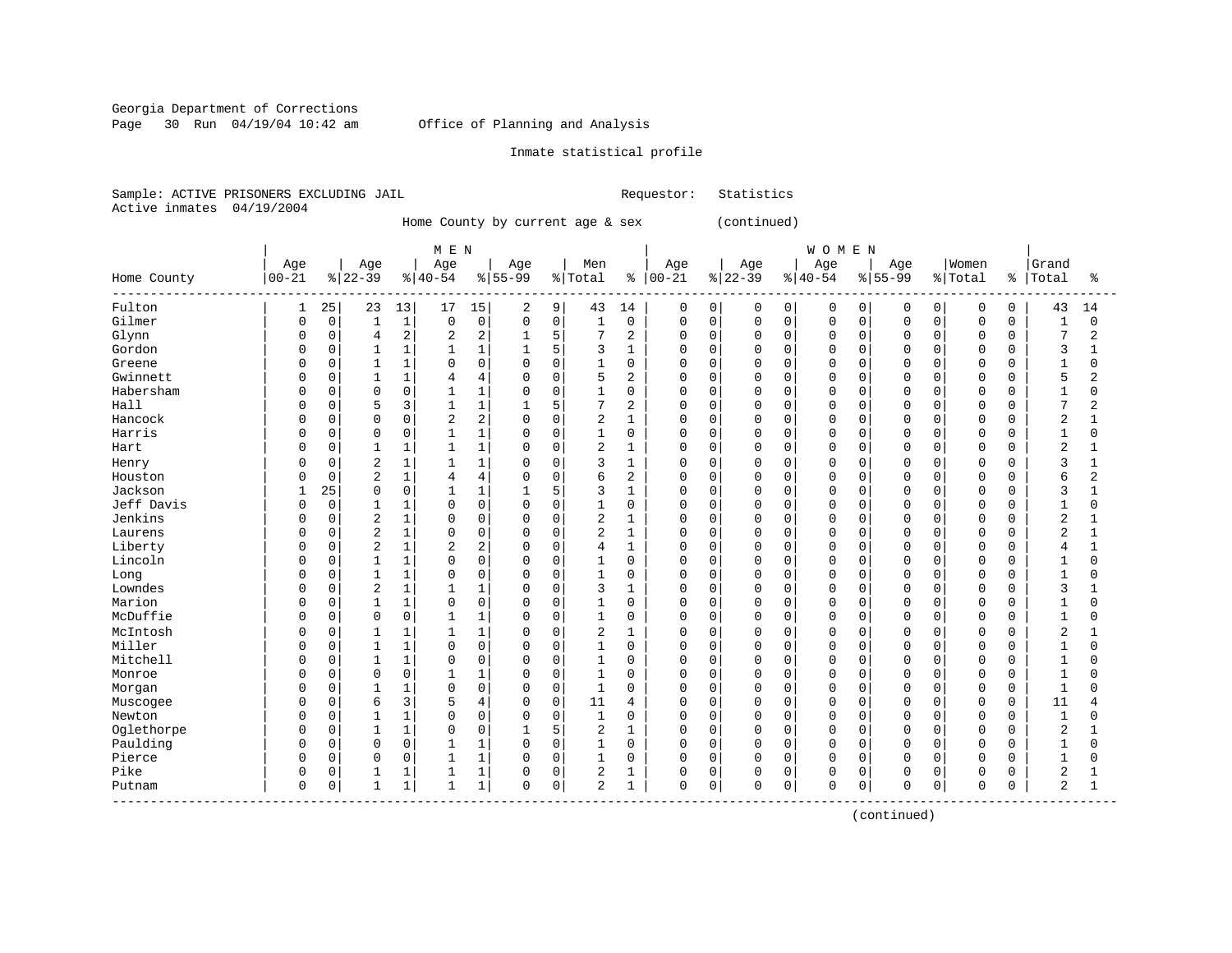#### Georgia Department of Corrections Page 31 Run 04/19/04 10:42 am Office of Planning and Analysis

#### Inmate statistical profile

Sample: ACTIVE PRISONERS EXCLUDING JAIL Requestor: Statistics Active inmates 04/19/2004

Home County by current age & sex (continued)

 | M E N | W O M E N | | Age | Age | Age | Age | Men | Age | Age | Age | Age |Women |Grand Home County |00-21 %|22-39 %|40-54 %|55-99 %|Total % |00-21 %|22-39 %|40-54 %|55-99 %|Total % |Total % ------------------------------------------------------------------------------------------------------------------------------------ Rabun | 0 0| 1 1| 0 0| 0 0| 1 0 | 0 0| 0 0| 0 0| 0 0| 0 0 | 1 0 Randolph | 0 0| 1 1| 1 1| 0 0| 2 1 | 0 0| 0 0| 0 0| 0 0| 0 0 | 2 1 Richmond | 1 25| 5 3| 4 4| 1 5| 11 4 | 0 0| 1 50| 0 0| 0 0| 1 33 | 12 4 Rockdale | 0 0| 0 0| 1 1| 0 0| 1 0 | 0 0| 0 0| 0 0| 0 0| 0 0 | 1 0 Seminole | 0 0| 1 1| 0 0| 0 0| 1 0 | 0 0| 0 0| 0 0| 0 0| 0 0 | 1 0 Spalding | 0 0| 2 1| 2 2| 0 0| 4 1 | 0 0| 0 0| 0 0| 0 0| 0 0 | 4 1 Stephens | 0 0| 0 0| 1 1| 0 0| 1 0 | 0 0| 0 0| 0 0| 0 0| 0 0 | 1 0 Sumter | 0 0| 0 0| 1 1| 0 0| 1 0 | 0 0| 0 0| 0 0| 0 0| 0 0 | 1 0 Tattnall | 0 0| 1 1| 0 0| 0 0| 1 0 | 0 0| 0 0| 0 0| 0 0| 0 0 | 1 0 Thomas | 0 0| 1 1| 1 1| 0 0| 2 1 | 0 0| 0 0| 0 0| 0 0| 0 0 | 2 1 Tift | 0 0| 0 0| 1 1| 1 5| 2 1 | 0 0| 0 0| 0 0| 0 0| 0 0 | 2 1 Toombs | 0 0| 2 1| 1 1| 0 0| 3 1 | 0 0| 0 0| 0 0| 0 0| 0 0 | 3 1 Troup | 0 0| 1 1| 0 0| 0 0| 1 0 | 0 0| 0 0| 0 0| 0 0| 0 0 | 1 0 Union | 0 0| 0 0| 1 1| 0 0| 1 0 | 0 0| 0 0| 0 0| 0 0| 0 0 | 1 0 Upson | 0 0| 0 0| 1 1| 0 0| 1 0 | 0 0| 0 0| 0 0| 0 0| 0 0 | 1 0 Walker | 0 0| 2 1| 0 0| 0 0| 2 1 | 0 0| 1 50| 0 0| 0 0| 1 33 | 3 1 Walton | 0 0| 0 0| 2 2| 0 0| 2 1 | 0 0| 0 0| 0 0| 0 0| 0 0 | 2 1 Ware | 0 0| 4 2| 1 1| 0 0| 5 2 | 0 0| 0 0| 0 0| 0 0| 0 0 | 5 2 Washington | 1 25| 2 1| 0 0| 0 0| 3 1 | 0 0| 0 0| 0 0| 0 0| 0 0 | 3 1 Wayne | 0 0| 2 1| 0 0| 0 0| 2 1 | 0 0| 0 0| 0 0| 0 0| 0 0 | 2 1 Whitfield | 0 0| 0 0| 1 1| 0 0| 1 0 | 0 0| 0 0| 0 0| 0 0| 0 0 | 1 0 Wilkinson | 0 0| 1 1| 0 0| 0 0| 1 0 | 0 0| 0 0| 0 0| 0 0| 0 0 | 1 0 ------------------------------------------------------------------------------------------------------------------------------------ Total reported | 4 100| 173 100| 112 100| 22 100| 311 100 | 0 0| 2 100| 1 100| 0 0| 3 100 | 314 100 | | | | | | | | | | | Percent reported | 100.0| 85.6| 87.5| 78.6| 85.9 | .0| 100.0| 100.0| .0| 100.0 | 86.0 | | | | | | | | | | | | | | | | | | | | | | Not reported | 0 | 29 | 16 | 6 | 51 | 0 | 0 | 0 | 0 | 0 | 51 ------------------------------------------------------------------------------------------------------------------------------------ Total | 4 | 202 | 128 | 28 | 362 | 0 | 2 | 1 | 0 | 3 | 365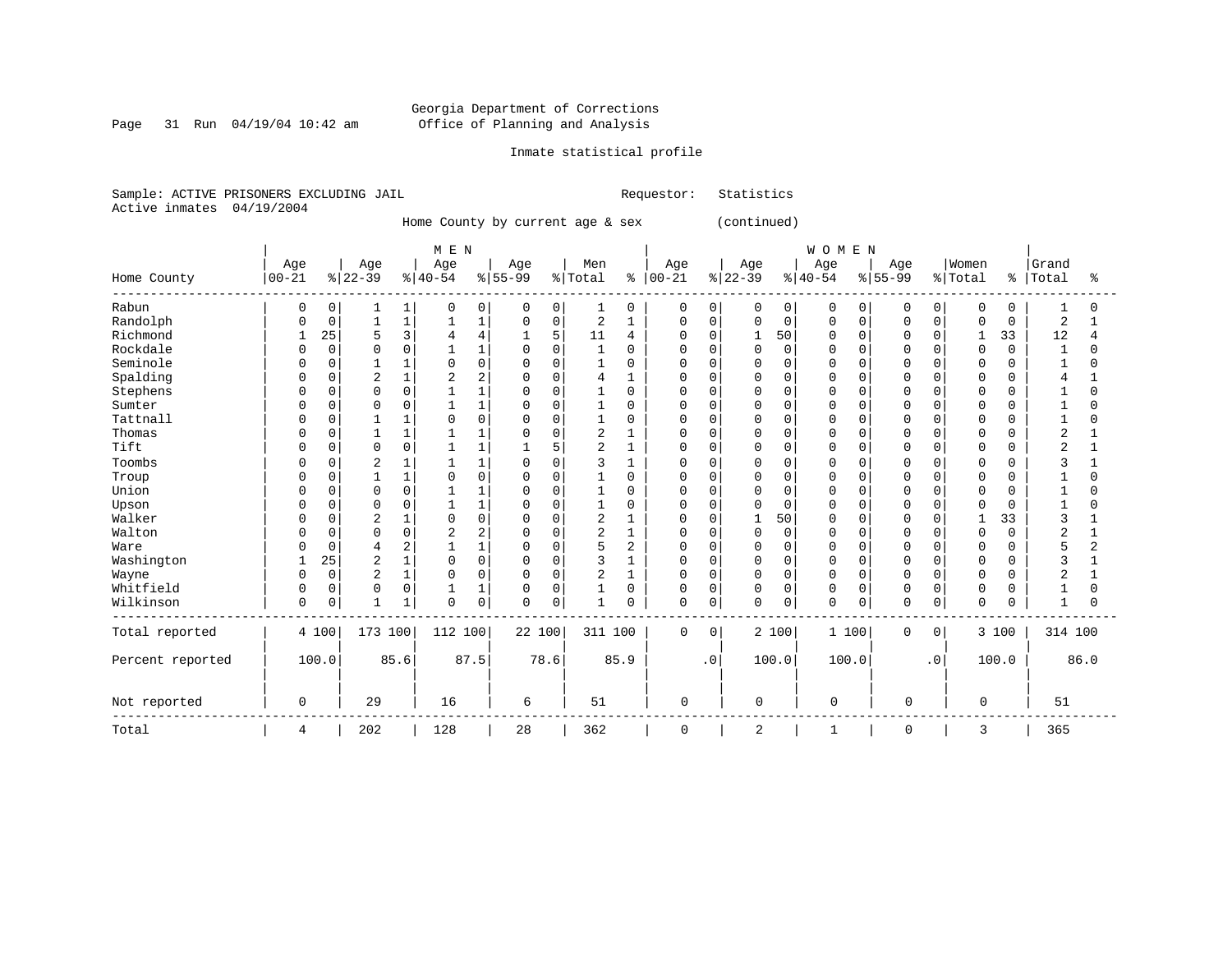# Georgia Department of Corrections<br>Office of Planning and Analysis Inmate statistical profile<br>Requestor: Statistics

Sample: ACTIVE PRISONERS EXCLUDING JAIL

Active inmates 04/19/2004

### Prison Sentence In Years by current age & sex

|                                    |                   |                 | M E N           |                  |                |                   |                 | <b>WOMEN</b>        |                 |                  |                         |
|------------------------------------|-------------------|-----------------|-----------------|------------------|----------------|-------------------|-----------------|---------------------|-----------------|------------------|-------------------------|
| Sentence In Years<br>-----         | Age<br>$00 - 21$  | Age<br>$ 22-39$ | Age<br>$ 40-54$ | Age<br>$ 55-99$  | Men<br>% Total | Age<br>$% 100-21$ | Age<br>$ 22-39$ | Age<br>$ 40-54$     | Age<br>$ 55-99$ | Women<br>% Total | Grand<br>%   Total<br>ႜ |
| $0 - 1$                            | 0                 | 0               | 0               | 0                | 0              | 0                 | 0               | $\overline{0}$      | 0               | 0                | $\Omega$                |
|                                    | 0                 | 0               | 0               | $\overline{0}$   | 0              | 0                 | 0               | 0                   | 0               | 0                | $\Omega$                |
| $1.1 - 2$                          | 0                 | 0               | $\mathsf 0$     | $\mathsf 0$      | $\mathbf 0$    | 0                 | 0               | $\mathbf 0$         | 0               | 0                | $\Omega$                |
|                                    | 0                 | $\mathbf 0$     | $\mathbf 0$     | $\overline{0}$   | 0              | $\mathbf 0$       | 0               | 0                   | $\Omega$        | 0                | 0                       |
| $2.1 - 3$                          | 0                 | 0               | 0               | 0                | $\mathbf 0$    | 0                 | $\mathbf 0$     | $\mathbf 0$         | 0               | 0                | $\Omega$                |
|                                    | 0                 | 0               | $\mathbf 0$     | 0                | 0              | 0                 | $\mathbf 0$     | 0                   | 0               | 0                | $\Omega$                |
| $3.1 - 4$                          | 0                 | $\mathbf 0$     | $\Omega$        | $\mathbf 0$      | $\mathbf 0$    | $\Omega$          | 0               | $\mathbf 0$         | O               | $\Omega$         | $\Omega$                |
|                                    | 0                 | $\Omega$        | $\mathbf 0$     | $\Omega$         | 0              | $\mathbf 0$       | $\Omega$        | $\Omega$            | 0               | 0                | $\Omega$                |
| $4.1 - 5$                          | 0                 | $\mathbf 0$     | $\mathsf 0$     | $\mathbf 0$      | 0              | $\mathbf 0$       | 0               | $\mathsf 0$         | $\mathbf 0$     | $\mathbf 0$      | $\Omega$                |
|                                    | 0                 | $\mathbf 0$     | $\Omega$        | 0                | $\mathbf 0$    | 0                 | 0               | 0                   | $\Omega$        | 0                | 0                       |
| $5.1 - 6$                          | 0                 | $\mathbf 0$     | $\mathbf 0$     | $\mathbf 0$      | $\mathbf 0$    | $\mathbf 0$       | 0               | $\mathbf 0$         | O               | 0                | $\Omega$                |
|                                    | <sup>0</sup>      | $\Omega$        | $\Omega$        | 0                | 0              | 0                 | $\Omega$        | 0                   | 0               | 0                | $\Omega$                |
| $6.1 - 7$                          | 0                 | $\mathbf 0$     | $\mathbf 0$     | $\mathbf 0$      | 0              | $\Omega$          | $\Omega$        | $\mathbf 0$         | $\mathbf 0$     | $\Omega$         | $\Omega$                |
|                                    | 0                 | $\Omega$        | $\Omega$        | $\Omega$         | $\mathbf 0$    | $\mathbf 0$       | $\Omega$        | $\Omega$            | $\Omega$        | $\Omega$         | $\Omega$                |
| $7.1 - 8$                          | 0                 | $\mathbf 0$     | $\mathbf 0$     | $\Omega$         | 0              | $\mathbf 0$       | 0               | $\mathbf 0$         | $\mathbf 0$     | $\mathbf 0$      | $\Omega$                |
|                                    | 0                 | $\mathbf 0$     | $\Omega$        | $\mathbf 0$      | 0              | 0                 | $\Omega$        | $\Omega$            | $\Omega$        | 0                | $\Omega$                |
| $8.1 - 9$                          | 0                 | $\mathbf 0$     | $\mathbf 0$     | 0                | 0              | 0                 | 0               | $\mathbf 0$         | $\Omega$        | 0                | $\Omega$                |
|                                    | $\Omega$          | $\Omega$        | $\Omega$        | $\mathbf 0$      | $\mathbf 0$    | $\mathbf 0$       | $\mathbf 0$     | $\mathbf 0$         | $\mathbf 0$     | 0                | $\cap$                  |
| $9.1 - 10$                         | 0                 | $\mathbf 0$     | $\Omega$        | $\mathbf 0$      | $\mathbf 0$    | 0                 | 0               | $\mathbf 0$         | $\Omega$        | $\mathbf 0$      | $\Omega$                |
|                                    | 0                 | $\Omega$        | $\mathbf 0$     | 0                | 0              | $\mathbf 0$       | $\Omega$        | $\Omega$            | 0               | 0                | $\cap$                  |
| $10.1 - 12$                        | 0                 | $\mathbf 0$     | $\mathsf 0$     | $\mathbf 0$      | 0              | 0                 | 0               | $\mathbf 0$         | $\mathbf 0$     | 0                | $\cap$                  |
|                                    | 0                 | 0               | $\Omega$        | 0                | 0              | 0                 | 0               | 0                   | 0               | 0                | 0                       |
| $12.1 - 15$                        | $\Omega$          | $\mathbf 0$     | $\mathsf 0$     | $\mathsf{O}$     | 0              | 0                 | $\mathbf 0$     | $\mathbf 0$         | $\mathbf 0$     | 0                | $\mathbf 0$             |
|                                    | 0                 | $\Omega$        | $\Omega$        | 0                | 0              | $\mathbf 0$       | 0               | 0                   | $\Omega$        | 0                | $\cap$                  |
| $15.1 - 20$                        | $\Omega$          | $\mathbf 0$     | $\mathbf 0$     | $\Omega$         | $\mathbf 0$    | $\mathbf 0$       | 0               | $\mathbf 0$         | $\Omega$        | 0                | $\Omega$                |
|                                    | O                 | $\Omega$        | $\Omega$        | 0                | 0              | $\Omega$          | $\Omega$        | $\Omega$            | 0               | O                | $\cap$                  |
| 20.1-OVER                          | 0                 | $\mathsf 0$     | $\mathsf 0$     | $\mathbf 0$      | 0              | 0                 | $\mathbf 0$     | $\mathsf 0$         | $\mathsf 0$     | 0                | 0                       |
|                                    | 0                 | $\mathbf 0$     | $\Omega$        | 0                | $\mathbf 0$    | 0                 | 0               | 0                   | $\Omega$        | 0                | $\cap$                  |
| LIFE                               | 0<br><sup>0</sup> | $\Omega$<br>0   | 1               | $\mathbf 0$<br>0 | $1\,$<br>0     | $\mathbf 0$<br>0  | 0<br>$\Omega$   | $\mathbf 0$<br>0    | $\Omega$<br>0   | 0<br>0           | 1<br>$\cap$             |
| <b>DEATH</b>                       | 0                 | $\Omega$        | $\mathbf 0$     | $\mathbf 0$      | $\mathsf 0$    | $\mathbf 0$       | $\mathbf 0$     | $\mathbf 0$         | $\Omega$        | 0                | $\Omega$                |
|                                    | <sup>0</sup>      | $\Omega$        | $\Omega$        | $\mathbf 0$      | $\Omega$       | $\mathbf 0$       | $\mathbf 0$     | $\Omega$            | 0               | $\mathbf 0$      | $\Omega$                |
| LIFE W/O PAROLE                    | 100<br>4          | 202<br>100      | 127<br>99       | 28<br>100        | 361 100        | 0<br>0            | 2<br>100        | $\mathbf{1}$<br>100 | 0<br>$\Omega$   | 3<br>100         | 364 100                 |
| YOUTHFUL OFFENDERS                 | 0                 | 0               | $\mathsf 0$     | $\mathbf 0$      | 0              | $\mathsf 0$       | 0               | $\mathsf 0$         | $\mathbf 0$     | 0                | 0                       |
|                                    | 0                 | 0               | $\mathbf 0$     | $\mathbf 0$      | 0              | 0                 | 0               | 0                   | 0               | 0                | 0                       |
|                                    |                   |                 |                 |                  |                |                   |                 |                     |                 |                  |                         |
| Total reported                     | 4 100             | 202 100         | 128 100         | 28 100           | 362 100        | $\mathbf 0$<br>0  | 2 100           | 1 100               | 0<br>0          | 3 100            | 365 100                 |
| Percent reported                   | 100.0             | 100.0           | 100.0           | 100.0            | 100.0          | $\cdot$ 0         | 100.0           | 100.0               | $\cdot$ 0       | 100.0            | 100.0                   |
| NOT REPORTED                       | 0                 | 0               | 0               | 0                | 0              | $\mathbf 0$       | 0               | 0                   | 0               | 0                | 0                       |
| Total                              | 4                 | 202             | 128             | 28               | 362            | $\mathbf 0$       | 2               | $\mathbf{1}$        | $\mathbf 0$     | 3                | 365                     |
| AVG EXCLUDING<br>LIFE, DEATH, YO   | .00               | .00             | .00             | .00              | .00            | .00               | .00             | .00                 | .00             | .00              | .00                     |
| AVG INCLUDING<br>LIFE=21, YO=3 YRS | 3.00              | 3.00            | 3.14            | 3.00             | 3.05           | .00               | 3.00            | 3.00                | .00             | 3.00             | 3.05                    |

Page 32 Run 04/19/04 10:42 am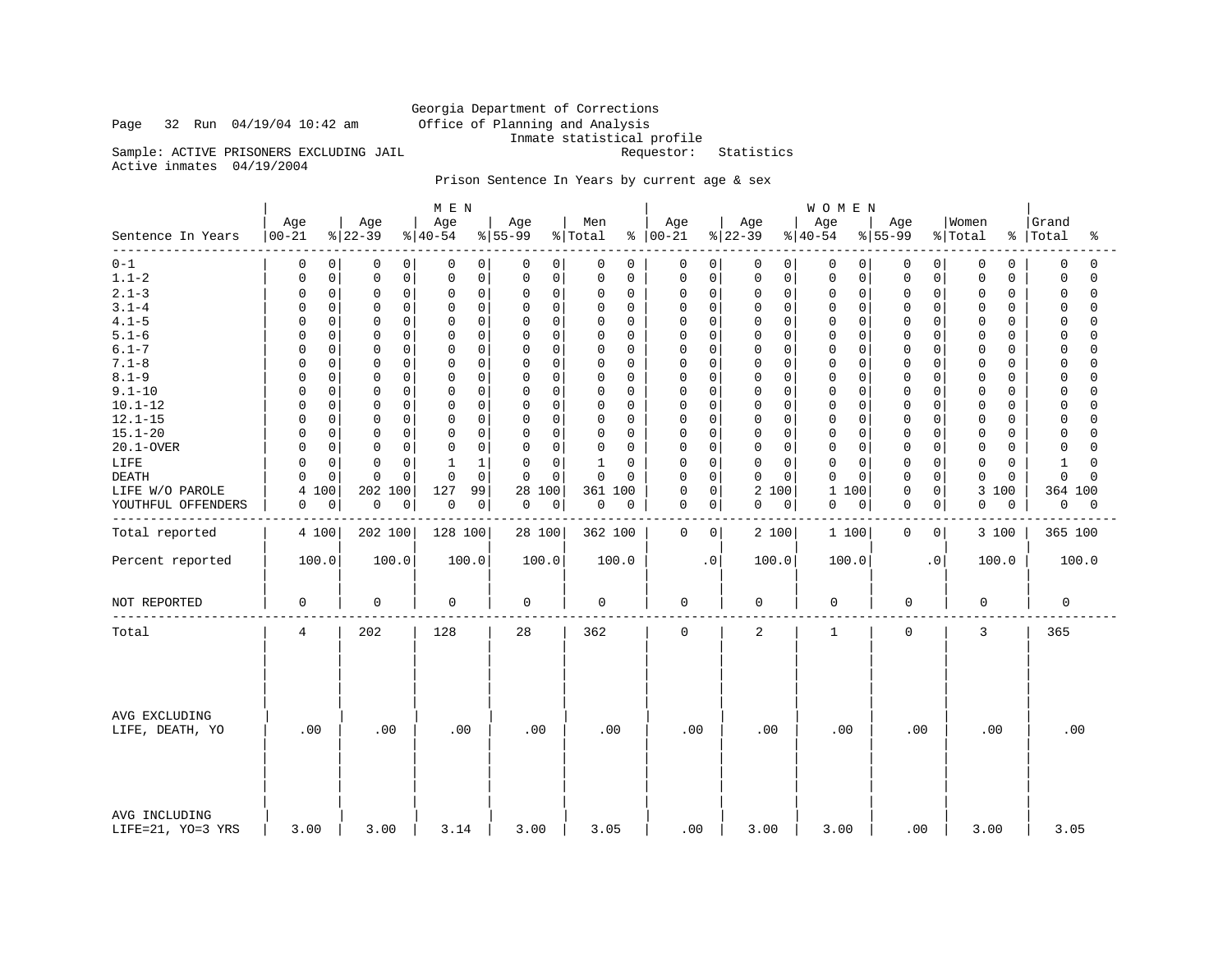Page 33 Run  $04/19/04$  10:42 am

### Inmate statistical profile

Sample: ACTIVE PRISONERS EXCLUDING JAIL Requestor: Statistics Active inmates 04/19/2004

Probation To Follow Prison by current age & sex

| Prob After Prison                   | Age<br>$00 - 21$            | Age<br>$ 22-39 $      | M E N<br>Age<br>$8 40-54$ | Age<br>$ 55-99 $ | Men<br>% Total<br>⊱ | Age<br>$ 00 - 21 $                         | Age<br>$8 22-39$                          | <b>WOMEN</b><br>Age<br>Age<br>$8155 - 99$<br>$8 40-54$ | Women<br>% Total                          | Grand<br>Total<br>% |
|-------------------------------------|-----------------------------|-----------------------|---------------------------|------------------|---------------------|--------------------------------------------|-------------------------------------------|--------------------------------------------------------|-------------------------------------------|---------------------|
| PROBATION TO FOLLOW<br>NO PROBATION | 0 <br>$\mathbf{0}$<br>4 100 | 10<br>5 <br>192<br>95 | 8<br>6<br>94<br>120       | 4<br>96 <br>27   | 19<br>343<br>95     | 0<br> 0 <br>0 <sup>1</sup><br>$\mathsf{O}$ | $\overline{0}$<br>$\overline{0}$<br>2 100 | 0<br>$\overline{0}$<br>1100<br>$\mathbf{0}$            | 0 <sup>1</sup><br>0 <sup>1</sup><br>3 100 | 19<br>346 95        |
| Total reported                      | 4 100                       | 202 100               | 100<br>128                | 28 100           | 362 100             | 0<br>$\mathbf 0$                           | 2 100                                     | 1 100<br>0                                             | 3 100<br>$\overline{0}$                   | 365 100             |
| Percent reported                    | 100.0                       | 100.0                 | 100.0                     | 100.0            | 100.0               | $\cdot$ 0                                  | 100.0                                     | 100.0                                                  | 100.0<br>.0 <sup>1</sup>                  | 100.0               |
| NOT REPORTED                        | $\Omega$                    | $\mathbf 0$           | $\mathbf 0$               | $\mathbf 0$      | $\mathbf{0}$        | $\mathbf 0$                                | $\mathbf 0$                               | $\Omega$<br>$\Omega$                                   | $\mathbf 0$                               |                     |
| Total                               | 4                           | 202                   | 128                       | 28               | 362                 | 0                                          | $\bigcap$<br>∠                            | $\mathbf 0$                                            |                                           | 365                 |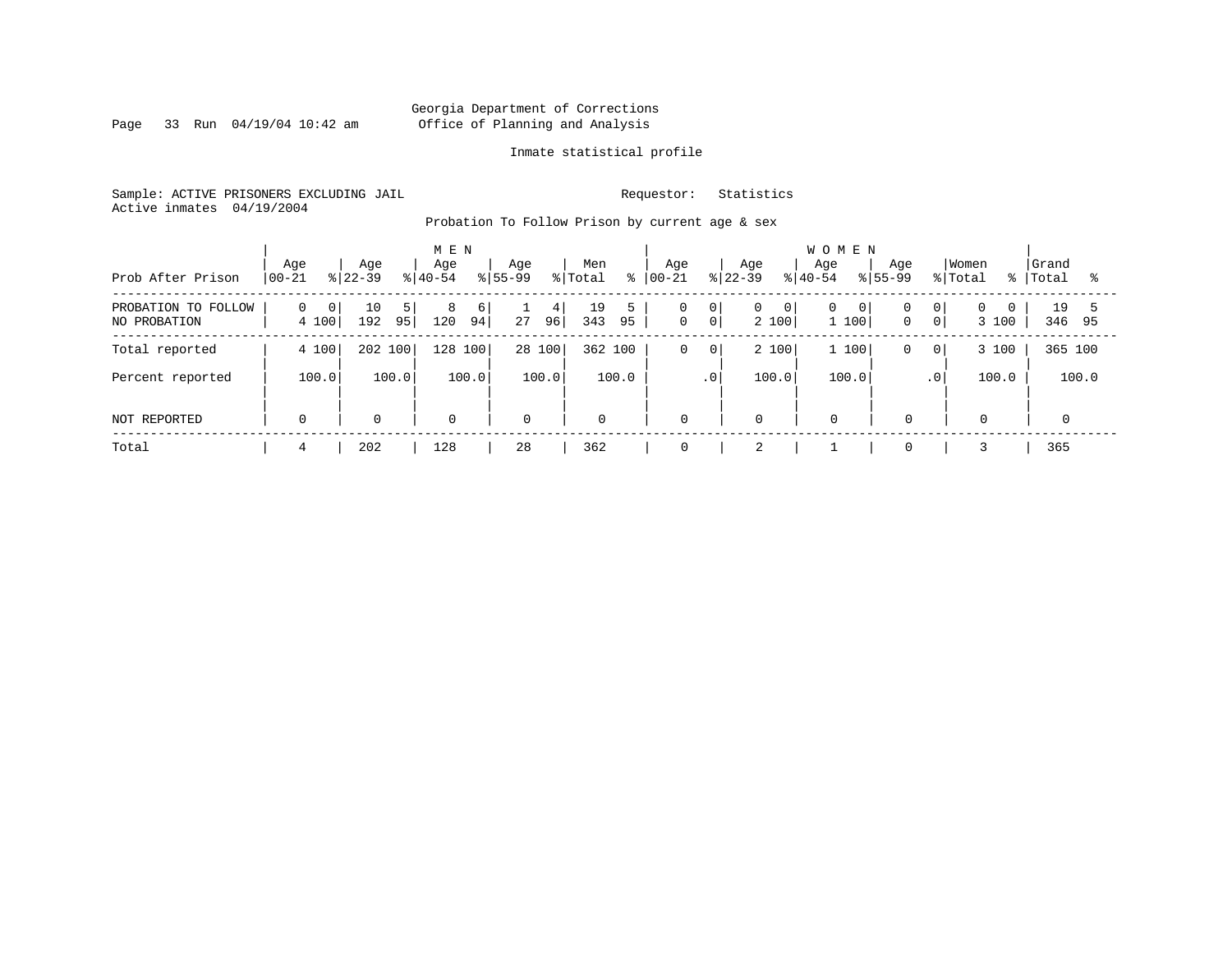Page 34 Run  $04/19/04$  10:42 am

### Inmate statistical profile

Sample: ACTIVE PRISONERS EXCLUDING JAIL Requestor: Statistics Active inmates 04/19/2004

Admission Type by current age & sex

|                      |              |             |          |          | MEN          |              |           |             |          |              |             |          |           |              | <b>WOMEN</b> |              |           |           |          |          |         |       |
|----------------------|--------------|-------------|----------|----------|--------------|--------------|-----------|-------------|----------|--------------|-------------|----------|-----------|--------------|--------------|--------------|-----------|-----------|----------|----------|---------|-------|
|                      | Age          |             | Age      |          | Age          |              | Age       |             | Men      |              | Age         |          | Age       |              | Age          |              | Age       |           | Women    |          | Grand   |       |
| Admission Type       | $00 - 21$    |             | $ 22-39$ |          | $ 40-54$     |              | $8 55-99$ |             | % Total  | ៖            | $ 00-21$    |          | $ 22-39 $ |              | $ 40-54$     |              | $8 55-99$ |           | % Total  | ႜ        | Total   | °     |
| COMMITTED FROM COURT | 0            | 0           | 52       | 26       | 36           | 28           |           | 25          | 95       | 26           | 0           | $\Omega$ |           | 2 100        | O            | O            | O         | 0         | 2        | 67       | 97      | 27    |
| RETURN APPEAL/BOND   | 0            | $\mathbf 0$ | 0        | 0        | <sup>0</sup> | $\mathbf 0$  | 0         | $\mathbf 0$ | $\Omega$ | $\Omega$     | 0           | $\Omega$ | 0         | $\Omega$     | $\Omega$     | $\Omega$     | $\cap$    | 0         | 0        | 0        | 0       | O     |
| PAROLE REV/NEW SENT  | <sup>0</sup> | $\Omega$    | 14       | 7        | 15           | 12           |           | 11          | 32       | 9            | U           | $\Omega$ | 0         | $\Omega$     | $\cap$       | $\Omega$     | $\cap$    | $\Omega$  | 0        | U        | 32      | 9     |
| PAR REV/NO NEW SENT  |              | O           | 4        | 2        |              | 1            |           | $\mathbf 0$ |          |              | U           | $\Omega$ |           | $\Omega$     | $\Omega$     | O            |           | U         | $\Omega$ |          | 5       |       |
| PROB VIOL/TOTAL REV  |              | 0           | 0        | 0        |              | $\Omega$     |           | 0           |          | 0            | 0           | $\Omega$ |           | $\Omega$     | $\Omega$     | O            |           |           | $\Omega$ |          |         |       |
| PROB VIOL/PARTIAL    | n            | O           |          | 0        |              |              | O         | 0           | 2        |              | 0           | $\Omega$ | 0         | $\Omega$     | $\Omega$     | O            |           |           | $\Omega$ |          |         |       |
| ADMIT FM OTHER CUST  | n            | $\Omega$    | n        | 0        | U            | $\Omega$     | O         | 0           | 0        | $\Omega$     | 0           | $\Omega$ | U         | $\Omega$     | $\Omega$     | $\Omega$     |           | $\Omega$  | 0        | n        | U       | U     |
| SHOCK INCARCERATION  |              | $\Omega$    | $\Omega$ | 0        |              | $\Omega$     | O         | $\Omega$    | O        | 0            | 0           | $\Omega$ | U         | $\cap$       | $\Omega$     | $\Omega$     |           | $\Omega$  | $\Omega$ | n        |         |       |
| PROB REV/REMAINDER   |              | $\Omega$    | 6        | 3        |              | 2            | O         | $\Omega$    |          | $\mathbf{2}$ | U           | $\Omega$ | U         | $\Omega$     | $\cap$       | <sup>0</sup> |           | $\Omega$  | $\Omega$ | U        | 9       | 2     |
| NEW SENT/PAR REV PND | U            | $\Omega$    | n        | $\Omega$ |              | $\mathbf{1}$ | O         | $\mathbf 0$ |          | $\Omega$     | ი           | $\Omega$ | U         | $\Omega$     | $\Omega$     | O            |           | $\Omega$  | 0        | $\Omega$ |         | O     |
| LIFE W/O PAROLE      | 4            | .00         | 125      | 62       | 70           | 55           | 18        | 64          | 217      | 60           | N           | $\Omega$ | O         | $\Omega$     | $\mathbf{1}$ | 100          |           | $\Omega$  |          | 33       | 218     | 60    |
| PAROLE REV BOOT CAMP |              | $\mathbf 0$ | $\Omega$ | $\Omega$ | O            | $\Omega$     | $\Omega$  | $\Omega$    | O        | $\Omega$     | Ω           | $\Omega$ | U         | $\Omega$     | $\cap$       | $\Omega$     |           | $\Omega$  | $\Omega$ | $\Omega$ | U       | 0     |
| PAR REV/RSN UNKNOWN  | U            | $\Omega$    | n        | $\Omega$ |              | 1            | O         | $\Omega$    |          | 0            | U           | $\Omega$ |           | <sup>n</sup> | O            | <sup>0</sup> |           | $\Omega$  | $\Omega$ | U        |         | U     |
| PROBATION/PAROLE REV | <sup>0</sup> | 0           | n        | 0        | O            | $\Omega$     | O         | $\Omega$    | O        | 0            | U           | $\Omega$ |           | $\Omega$     | $\Omega$     | <sup>0</sup> |           |           | $\Omega$ |          | O       | U     |
| PB PAROLE RESCINDED  |              | $\Omega$    | ∩        | 0        | U            | $\Omega$     | O         | 0           | U        | $\Omega$     | U           | $\Omega$ |           | $\Omega$     | $\cap$       | O            |           |           | $\Omega$ |          | U       | U     |
| PROB REVOC/SPEC COND |              | $\Omega$    | n        | 0        | U            | $\Omega$     |           | 0           |          | 0            | ი           | 0        |           | $\Omega$     | $\Omega$     | O            |           | U         | O        |          |         |       |
| PAR REV/REVOC CENTER | n            | 0           | n        | 0        |              | $\Omega$     |           | 0           |          | 0            | 0           | $\Omega$ |           | $\Omega$     | $\Omega$     | O            |           |           | $\Omega$ |          |         |       |
| INFORMATION ONLY     |              | $\Omega$    | n        | 0        | U            | $\Omega$     | O         | 0           |          | $\Omega$     | 0           | $\Omega$ |           | $\Omega$     | $\cap$       | O            |           |           | $\Omega$ |          |         |       |
| INCOMPLETE SENT PKG  |              | $\Omega$    | n        | 0        | U            | $\Omega$     | O         | 0           | O        | $\Omega$     | 0           | $\Omega$ |           | $\Omega$     | $\Omega$     | $\Omega$     |           | $\Omega$  | 0        |          |         |       |
| HANCOCK REVOC CENTER | <sup>0</sup> | 0           | n        | 0        | U            | $\Omega$     | O         | $\Omega$    | O        | 0            | 0           | $\Omega$ | U         | $\Omega$     | $\Omega$     | $\Omega$     | ∩         | $\Omega$  | $\Omega$ | n        |         |       |
| WHITWORTH DETENTION  | <sup>0</sup> | $\Omega$    | $\Omega$ | $\Omega$ | U            | $\Omega$     | O         | $\mathbf 0$ | $\Omega$ | $\Omega$     | U           | $\Omega$ | U         | $\Omega$     | $\Omega$     | $\Omega$     | U         | $\Omega$  | $\Omega$ | U        | U       |       |
| DCYS AT RISK         | U            | 0           | 0        | 0        | O            | 0            | O         | 0           | O        | 0            | 0           | 0        | O         | $\Omega$     | $\Omega$     | 0            |           | $\Omega$  | 0        | O        |         |       |
| <b>OTHER</b>         | $\Omega$     | 0           | n        | 0        | O            | 0            | O         | 0           | $\Omega$ | O            | 0           | $\Omega$ | O         | $\Omega$     | $\Omega$     | 0            | $\cap$    | 0         | $\Omega$ |          |         |       |
| Total reported       |              | 4 100       | 202 100  |          | 128 100      |              |           | 28 100      | 362 100  |              | 0           | $\Omega$ |           | 2 100        |              | 1 100        | 0         | $\circ$   |          | 3 100    | 365 100 |       |
| Percent reported     |              | 100.0       |          | 100.0    |              | 100.0        |           | 100.0       |          | 100.0        |             | . 0      |           | 100.0        |              | 100.0        |           | $\cdot$ 0 |          | 100.0    |         | 100.0 |
| <b>UNKNOWN</b>       | 0            |             | 0        |          | 0            |              | 0         |             | 0        |              | 0           |          | 0         |              | 0            |              | 0         |           | 0        |          | 0       |       |
| Total                | 4            |             | 202      |          | 128          |              | 28        |             | 362      |              | $\mathbf 0$ |          | 2         |              | 1            |              | 0         |           | 3        |          | 365     |       |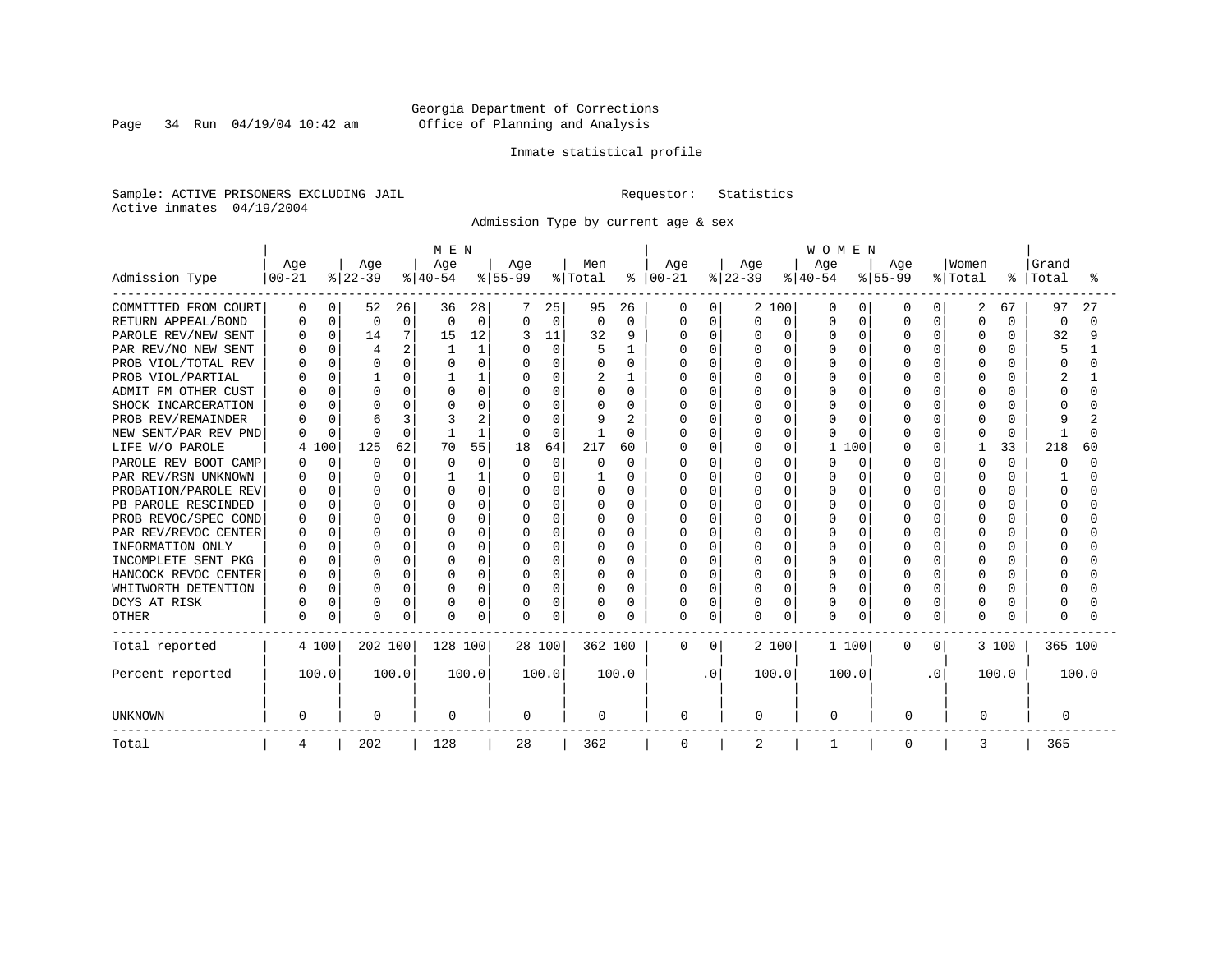Page 35 Run  $04/19/04$  10:42 am

### Inmate statistical profile

Sample: ACTIVE PRISONERS EXCLUDING JAIL Requestor: Statistics Active inmates 04/19/2004 Release Type by current age & sex

|              |                   | MEN |                      |  | <b>WOMEN</b>                                                                                                                                 |                          |                                                             |
|--------------|-------------------|-----|----------------------|--|----------------------------------------------------------------------------------------------------------------------------------------------|--------------------------|-------------------------------------------------------------|
| Release Type | Age<br>$100 - 21$ |     |                      |  | Age   Age   Age   Men   Age   Age   Age   Age<br>  8   8   40   8   55   99   8   10   8   10   21   8   22   39   8   40   54   8   55   99 | Women<br>% Total % Total | Grand                                                       |
| Active       |                   |     |                      |  | 4 100   202 100   128 100   28 100   362 100   0 0   2 100   1 100   0 0   3 100   365 100                                                   |                          |                                                             |
| Total        | 4                 |     | 202   128   28   362 |  |                                                                                                                                              |                          | $\begin{array}{c} \begin{array}{c} \end{array} \end{array}$ |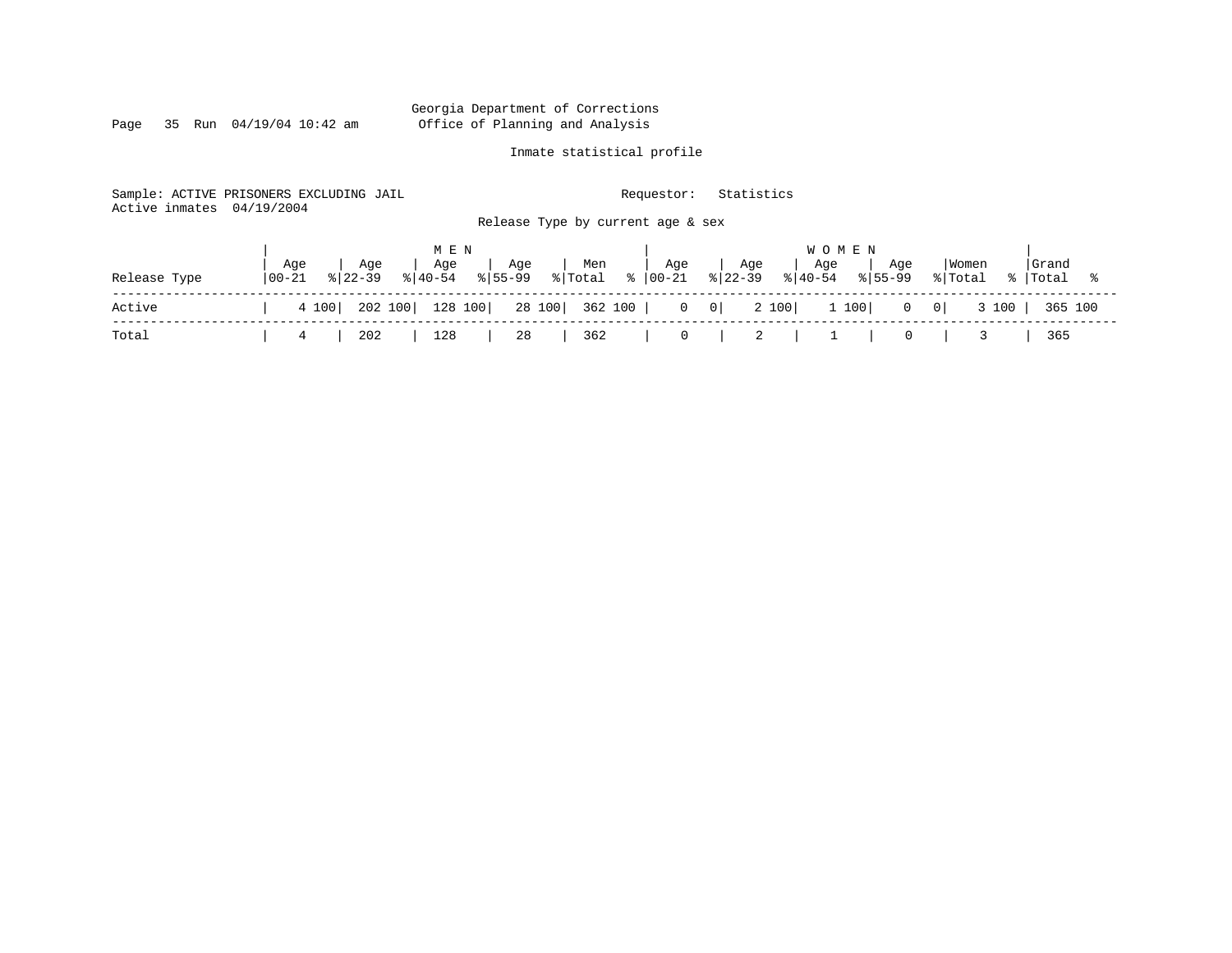Page 36 Run 04/19/04 10:42 am

### Inmate statistical profile

Sample: ACTIVE PRISONERS EXCLUDING JAIL Requestor: Statistics Active inmates 04/19/2004

Inst By Group by current age & sex

|                      |           |             |           |              | M E N       |             |                |          |              |          |             |                 |           |          | <b>WOMEN</b> |          |             |           |          |     |           |       |
|----------------------|-----------|-------------|-----------|--------------|-------------|-------------|----------------|----------|--------------|----------|-------------|-----------------|-----------|----------|--------------|----------|-------------|-----------|----------|-----|-----------|-------|
|                      | Age       |             | Age       |              | Age         |             | Age            |          | Men          |          | Age         |                 | Age       |          | Age          |          | Age         |           | Women    |     | Grand     |       |
| Inst By Group        | $00 - 21$ |             | $ 22-39 $ |              | $ 40-54 $   |             | $ 55-99 $      |          | % Total      | ႜ        | $ 00 - 21$  |                 | $ 22-39 $ |          | $8 40-54$    |          | $ 55-99 $   |           | % Total  |     | %   Total |       |
| County jails         | 0         | $\Omega$    | $\Omega$  | 0            | $\Omega$    | $\Omega$    | $\Omega$       | 0        | $\Omega$     | 0        | $\Omega$    |                 | 0         | $\Omega$ | O            |          |             |           |          |     | $\Omega$  |       |
| Transitional centers | 0         |             | 0         | 0            | $\mathbf 0$ | $\mathbf 0$ | $\mathbf 0$    | 0        | $\mathbf 0$  | 0        | 0           |                 | 0         | $\Omega$ | 0            |          | $\Omega$    |           | $\Omega$ |     | $\Omega$  |       |
| County camps         |           |             |           |              | $\Omega$    | $\Omega$    | $\mathbf{0}$   | $\Omega$ | $\Omega$     |          | $\Omega$    |                 | 0         |          | $\Omega$     |          |             |           |          |     | $\Omega$  |       |
| Inmate boot camps    | 0         |             |           |              |             | $\Omega$    | $\Omega$       | $\Omega$ | $\Omega$     | 0        | $\Omega$    |                 | 0         |          | 0            |          | $\Omega$    |           |          |     | 0         |       |
| State prisons        | 4 100     |             | 202       | 100          | 128         | 100         |                | 28 100   | 362 100      |          | 0           |                 |           | 2 100    |              | 100      |             |           | 3        | 100 | 365 100   |       |
| Private prisons      | $\Omega$  | $\Omega$    | $\Omega$  | $\mathbf{0}$ | $\Omega$    | $\Omega$    | $\overline{0}$ | $\Omega$ | 0            | $\Omega$ | 0           |                 | 0         | $\Omega$ | $\Omega$     | $\Omega$ |             |           | $\Omega$ |     | $\Omega$  |       |
| Other                | 0         | $\mathbf 0$ | 0         | $\mathbf{0}$ | $\mathbf 0$ | $\mathbf 0$ | $\mathbf{0}$   | 0        | $\mathbf 0$  | 0        | $\mathbf 0$ | 0               | 0         | 0        | 0            |          | $\Omega$    |           | $\Omega$ |     | 0         |       |
| Total reported       | 4 100     |             |           | 202 100      | 128 100     |             |                | 28 100   | 362 100      |          | $\mathbf 0$ | $\mathbf 0$     |           | 2 100    |              | 1 100    | $\mathbf 0$ | $\circ$   | 3 100    |     | 365 100   |       |
| Percent reported     | 100.0     |             |           | 100.0        |             | 100.0       |                | 100.0    |              | 100.0    |             | .0 <sup>1</sup> |           | 100.0    |              | 100.0    |             | $\cdot$ 0 | 100.0    |     |           | 100.0 |
| Not reported         | $\Omega$  |             | $\Omega$  |              | 0           |             | $\Omega$       |          | $\mathbf{0}$ |          | $\Omega$    |                 | $\Omega$  |          | $\Omega$     |          | $\Omega$    |           | $\Omega$ |     |           |       |
|                      |           |             |           |              |             |             |                |          |              |          |             |                 |           |          |              |          |             |           |          |     |           |       |
| Total                | 4         |             | 202       |              | 128         |             | 28             |          | 362          |          | 0           |                 | 2         |          |              |          | 0           |           | 3        |     | 365       |       |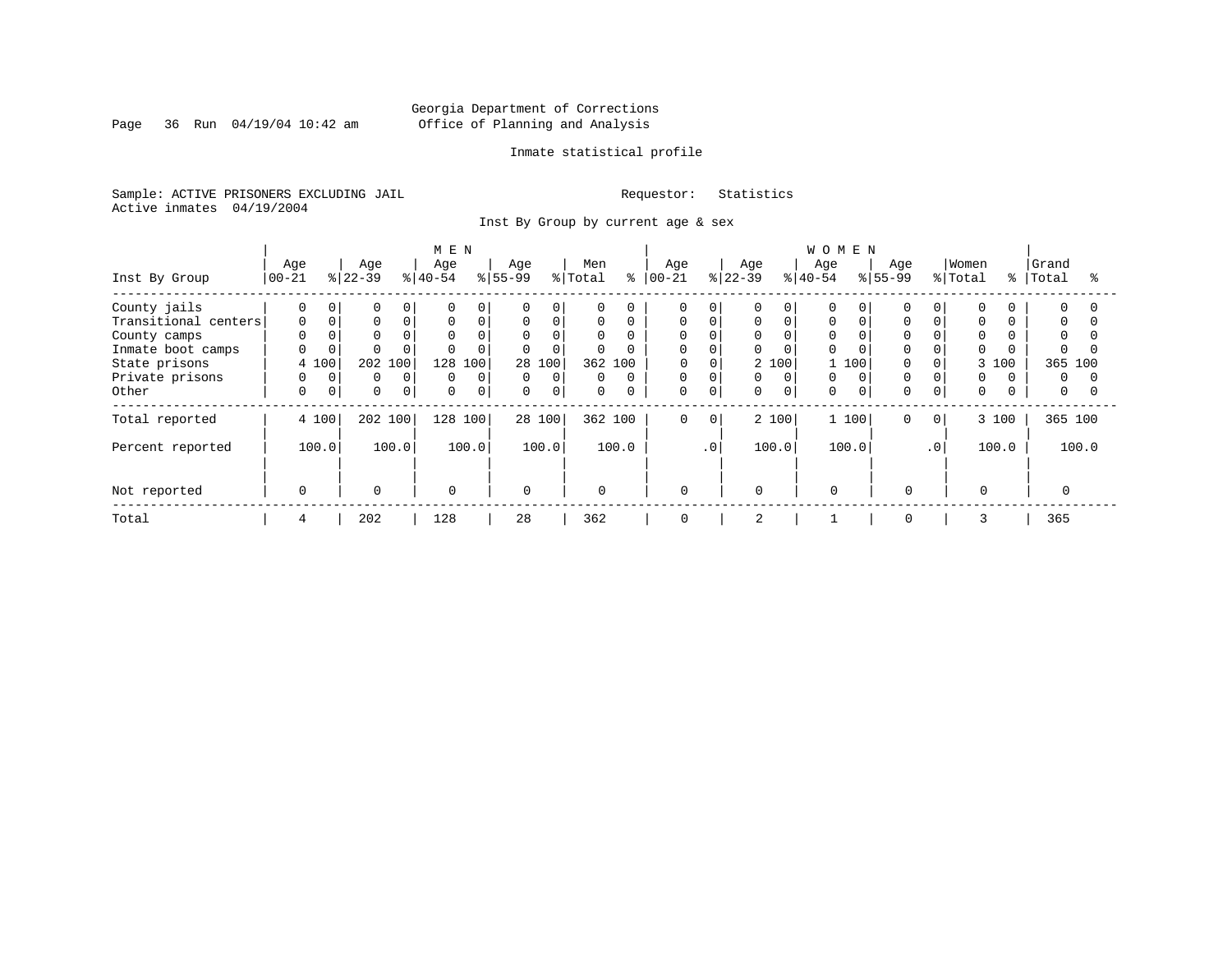Page 37 Run  $04/19/04$  10:42 am

### Inmate statistical profile

Sample: ACTIVE PRISONERS EXCLUDING JAIL Requestor: Statistics Active inmates 04/19/2004

Institution by current age & sex

|                      |            |             |              |                | M E N    |          |                |          |              |                |               |           |           |          | WOMEN    |              |              |           |              |              |                |      |
|----------------------|------------|-------------|--------------|----------------|----------|----------|----------------|----------|--------------|----------------|---------------|-----------|-----------|----------|----------|--------------|--------------|-----------|--------------|--------------|----------------|------|
|                      | Age        |             | Age          |                | Age      |          | Age            |          | Men          |                | Age           |           | Age       |          | Age      |              | Age          |           | Women        |              | Grand          |      |
| Institution          | $ 00 - 21$ |             | $ 22-39 $    |                | $ 40-54$ |          | $8 55-99$      |          | % Total      |                | $8   00 - 21$ |           | $ 22-39 $ |          | $ 40-54$ |              | $8155 - 99$  |           | % Total      | ႜ            | Total          |      |
| Ware Prison          |            | 0           | 16           | 9              | 14       | 13       | 3              | 12       | 33           | 10             | 0             | 0         | O         | 0        | 0        | <sup>0</sup> | U            | 0         | <sup>0</sup> |              | 33             | 10   |
| Phillips Prison      |            | $\Omega$    |              | 4              | Р        | 3        | $\Omega$       | 0        | 10           | 3              | O             | $\Omega$  | O         | $\Omega$ | U        | $\Omega$     | U            | 0         | $\Omega$     | $\Omega$     | 10             |      |
| Arrendale Prison     |            | $\Omega$    | 9            | 5              |          | 5        | $\Omega$       | 0        | 14           | 4              | $\Omega$      | $\Omega$  | U         | $\Omega$ | 0        | $\Omega$     | U            | 0         | $\Omega$     | $\Omega$     | 14             |      |
| Georgia State Prison |            | $\cap$      | 30           | 16             | 16       | 15       | 6              | 23       | 52           | 16             |               | ∩         |           | $\Omega$ |          | $\Omega$     |              | O.        | $\Omega$     |              | 52             | 16   |
| Jackson Prison-Diag  | $\Omega$   | $\cap$      | 3            | $\overline{2}$ |          |          | $\cap$         | $\Omega$ | 4            | $\mathbf{1}$   | U             | $\cap$    | U         | $\Omega$ |          | $\Omega$     | ∩            | U         | $\cap$       | <sup>n</sup> | $\overline{A}$ |      |
| Jackson Prison-Perm  | $\Omega$   | $\Omega$    | $\cap$       | 0              |          |          | O              | $\Omega$ |              | 0              | O             | $\cap$    | O         | $\Omega$ | U        | $\Omega$     | $\cap$       |           | $\Omega$     |              |                |      |
| Coastal Prison       |            |             |              | 2              |          |          | $\Omega$       | U        |              | $\overline{a}$ | O             | ∩         | Λ         | $\Omega$ | ∩        | $\cap$       | ∩            |           | $\Omega$     | <sup>n</sup> |                |      |
| Central Prison       |            | $\Omega$    | $\Omega$     | $\Omega$       |          | 0        |                | 4        |              | 0              | 0             | $\Omega$  | Ω         | $\Omega$ | U        | $\Omega$     | $\Omega$     | O.        | $\Omega$     | $\Omega$     |                |      |
| Augusta Med Prison   |            | 25          | $\mathsf{Q}$ | 5              |          | ζ        | 4              | 15       | 17           | 5              | U             | $\Omega$  | U         | $\Omega$ |          | $\Omega$     | $\cap$       |           | $\cap$       | $\cap$       | 17             |      |
| Valdosta Prison      |            | $\mathbf 0$ | 25           | 14             | 15       | 14       | $\Omega$       | $\Omega$ | 40           | 12             | $\Omega$      | $\Omega$  | U         | $\Omega$ | ∩        | O            | $\cap$       |           | $\Omega$     | $\Omega$     | 40             | 12   |
| Hays Prison          |            | 25          | 14           | 8              | Q        | 8        | 4              | 15       | 28           | 9              | $\Omega$      | $\Omega$  | N         | $\Omega$ | U        | $\Omega$     | $\cap$       |           | $\Omega$     | $\Omega$     | 28             | q    |
| Hancock Prison       |            | $\Omega$    | 15           | 8              |          | 7        |                | $\Omega$ | 22           |                | 0             | $\Omega$  |           | $\Omega$ |          | $\cap$       | 0            |           | $\Omega$     | $\Omega$     | 22             |      |
| Telfair Prison       |            | 25          | 23           | 12             | 19       | 18       |                | 4        | 44           | 14             | $\cap$        | $\Omega$  | O         | $\Omega$ | ∩        | $\Omega$     | $\cap$       | U         | $\Omega$     | <sup>n</sup> | 44             | 14   |
| Macon Prison         |            | $\Omega$    | 24           | 13             | 19       | 18       | 5              | 19       | 48           | 15             | $\Omega$      | $\Omega$  | O         | $\Omega$ | $\Omega$ | $\Omega$     | $\cap$       |           | $\Omega$     | $\cap$       | 48             | 15   |
| Smith Prison         |            | 25          | 24           | 13             | 11       | 10       | 4              | 15       | 40           | 12             | $\Omega$      | $\Omega$  | O         | $\Omega$ | U        | $\cap$       | ∩            | U         | $\Omega$     | $\cap$       | 40             | 12   |
| Washingtn Women Pris | $\Omega$   | $\Omega$    | $\Omega$     | $\mathbf 0$    | O        | $\Omega$ | $\Omega$       | $\Omega$ | <sup>0</sup> | $\Omega$       | O             | $\Omega$  | O         | $\Omega$ | 1        | 100          | $\Omega$     | O.        |              | 33           |                |      |
| Baldwin Prison       |            | $\Omega$    | U            | $\Omega$       |          |          | U              | O        |              | $\Omega$       | U             | $\Omega$  | U         | $\Omega$ | $\cap$   | $\cap$       |              |           | $\Omega$     | $\cap$       |                | U    |
| Metro Womens Prison  | n          | $\Omega$    | $\Omega$     | $\Omega$       | U        | $\Omega$ | $\Omega$       | $\Omega$ | <sup>0</sup> | 0              | $\Omega$      | $\Omega$  |           | 50       | U        | $\Omega$     | <sup>0</sup> | U         |              | 33           |                |      |
| Pulaski Womens Pris  | $\Omega$   | $\Omega$    | $\cap$       | $\Omega$       | $\cap$   | $\Omega$ | $\Omega$       | $\Omega$ | $\Omega$     | U              | $\Omega$      | $\Omega$  |           | 50       | U        | $\Omega$     | <sup>0</sup> | 0         | 1            | 33           | -1             |      |
| Baldwin BC           |            | 4 100       | 135          | 73             | 56       | 52       | 15             | 58       | 210          | 65             | $\mathbf 0$   | $\Omega$  |           | 2 100    | 1        | 100          | $\Omega$     | $\Omega$  | 3            | 100          | 213            | 66   |
| Total reported       |            | 8 100       | 337 100      |                | 184 100  |          |                | 43 100   | 572 100      |                | $\Omega$      | $\Omega$  |           | 4 100    | 2 100    |              | 0            | $\Omega$  |              | 6 100        | 578 100        |      |
| Percent reported     |            | 100.0       |              | 91.6           |          | 83.6     |                | 92.9     |              | 89.0           |               | $\cdot$ 0 | 100.0     |          | 100.0    |              |              | $\cdot$ 0 |              | 100.0        |                | 89.0 |
| Not Reported         | $\Omega$   |             | 17           |                | 21       |          | $\overline{2}$ |          | 40           |                | $\Omega$      |           | $\Omega$  |          | $\Omega$ |              | $\Omega$     |           | $\Omega$     |              | 40             |      |
| Total                | 4          |             | 202          |                | 128      |          | 28             |          | 362          |                | 0             |           | 2         |          |          |              | $\Omega$     |           | 3            |              | 365            |      |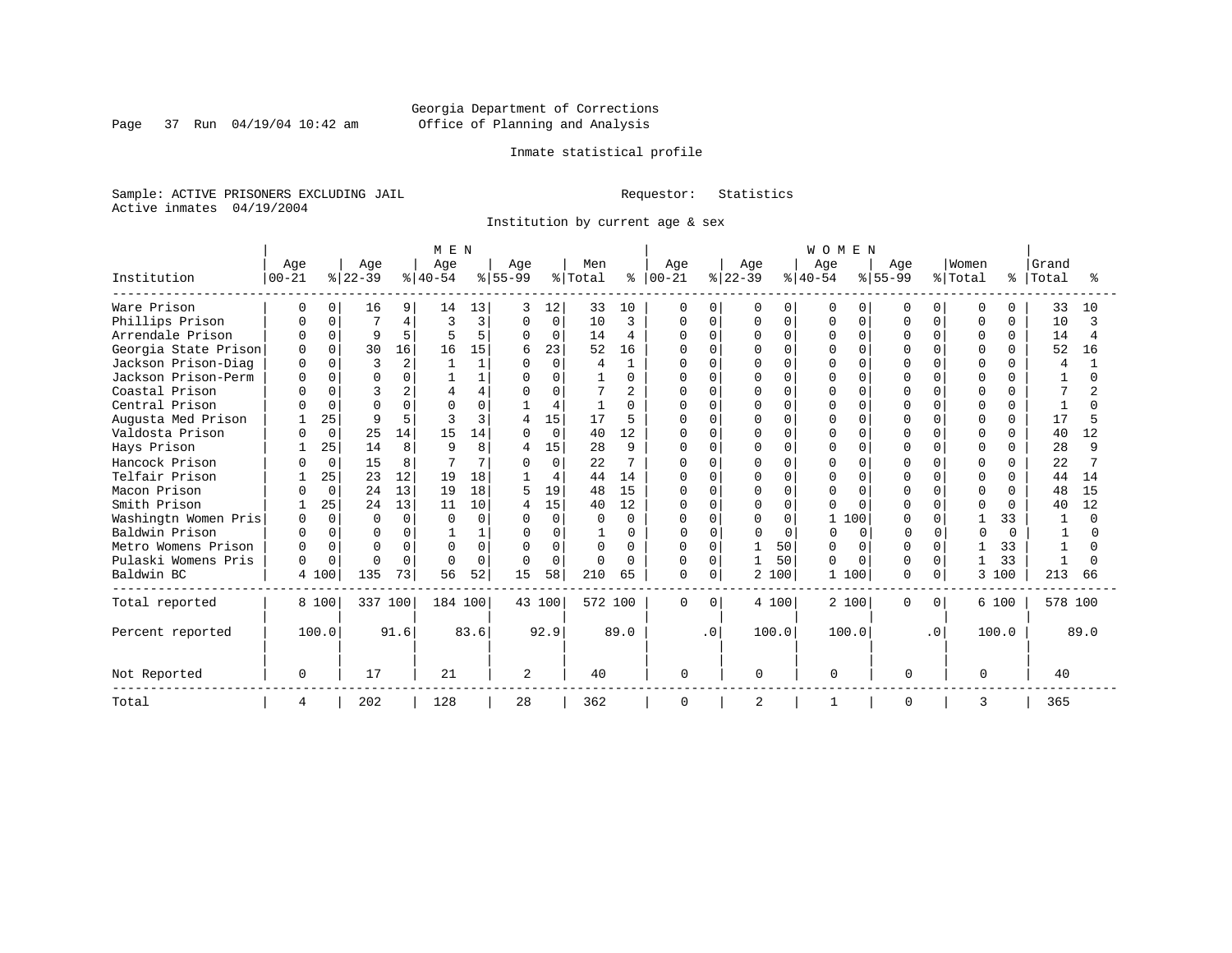Page 38 Run  $04/19/04$  10:42 am

### Inmate statistical profile

Sample: ACTIVE PRISONERS EXCLUDING JAIL Requestor: Statistics Active inmates 04/19/2004

Misdemeanors And Felonies by current age & sex

| Crime Type            | Age<br>$ 00-21$         | Age<br>$ 22-39 $                      | M E N<br>Age<br>$8 40-54$                 | Age<br>% Total<br>$ 55-99 $                | Men<br>៖          | Aqe<br>$ 00 - 21 $   | Age<br>$8 22-39$                        | <b>WOMEN</b><br>Age<br>Age<br>$8 40-54$<br>$8155 - 99$ | Women<br>% Total<br>- န ၂                                               | Grand<br>Total<br>°≈   |
|-----------------------|-------------------------|---------------------------------------|-------------------------------------------|--------------------------------------------|-------------------|----------------------|-----------------------------------------|--------------------------------------------------------|-------------------------------------------------------------------------|------------------------|
| MISDEMEANOR<br>FELONY | $\overline{0}$<br>4 100 | $\Omega$<br>0 <sup>1</sup><br>202 100 | $\mathbf{0}$<br>$\overline{0}$<br>128 100 | $\overline{0}$<br>0 <sup>1</sup><br>28 100 | 0<br>0<br>362 100 | 0<br> 0 <br> 0 <br>0 | $\overline{0}$<br>$\mathbf{0}$<br>2 100 | 0<br>0<br>0 <sup>1</sup><br>1 100<br>$\mathbf 0$       | $\overline{0}$<br>0 <sup>1</sup><br>$\Omega$<br>$\overline{0}$<br>3 100 | $0 \quad 0$<br>365 100 |
| Total reported        | 4 100                   | 202 100                               | 100<br>128                                | 28 100                                     | 362 100           | 0<br>$\mathbf 0$     | 2 100                                   | 1 100<br>0                                             | 3 100<br>$\mathbf{0}$                                                   | 365 100                |
| Percent reported      | 100.0                   | 100.0                                 | 100.0                                     | 100.0                                      | 100.0             | $\cdot$ 0            | 100.0                                   | 100.0                                                  | 100.0<br>.0 <sup>1</sup>                                                | 100.0                  |
| NOT REPORTED          | $\mathbf 0$             | $\mathbf 0$                           | $\mathbf 0$                               | $\mathbf 0$                                | $\mathbf{0}$      | $\mathbf 0$          | $\mathbf 0$                             | $\mathbf 0$<br>$\Omega$                                | $\mathbf 0$                                                             |                        |
| Total                 | 4                       | 202                                   | 128                                       | 28                                         | 362               | 0                    | $\bigcap$<br>∠                          | $\mathbf 0$                                            |                                                                         | 365                    |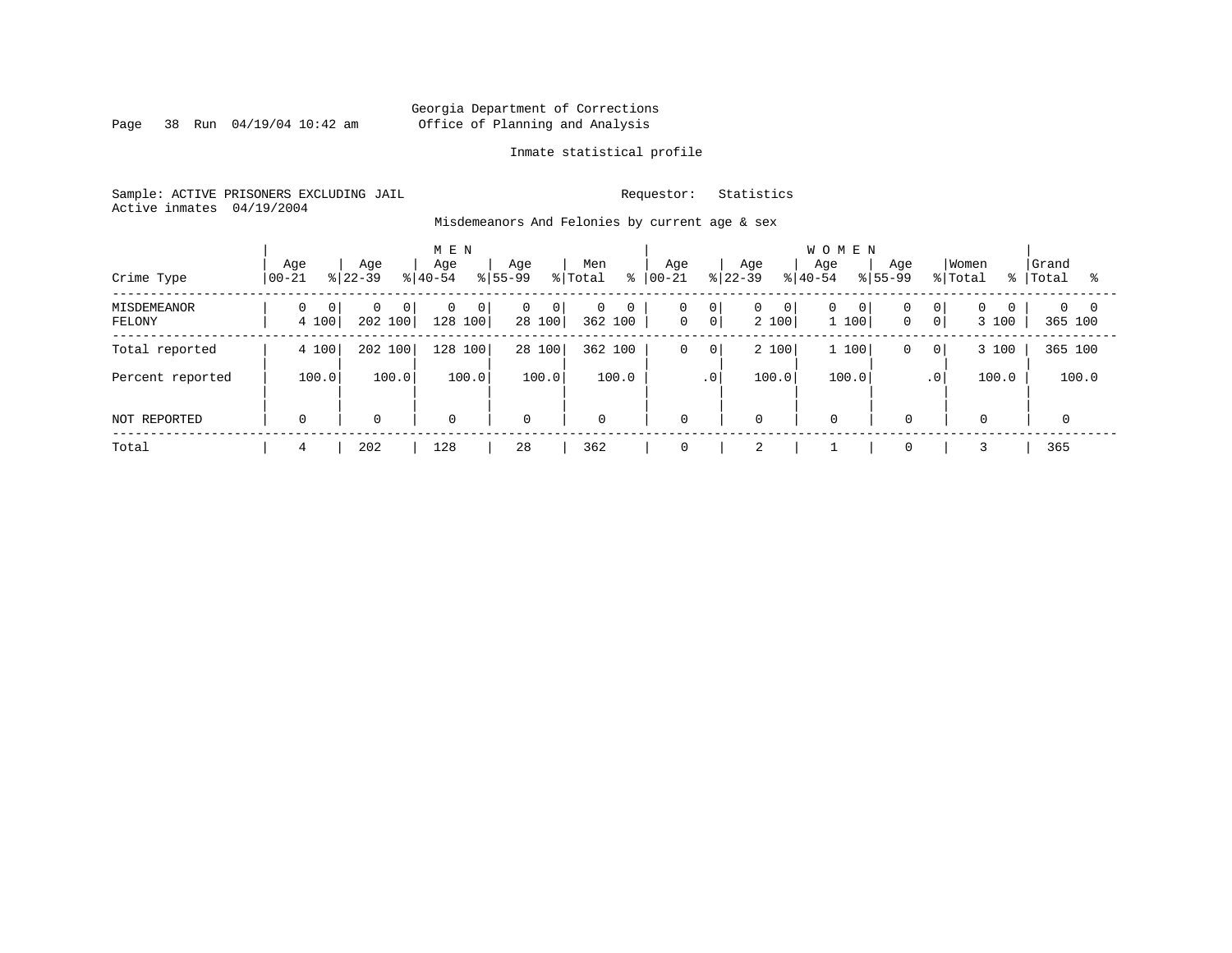Page 39 Run  $04/19/04$  10:42 am

### Inmate statistical profile

Sample: ACTIVE PRISONERS EXCLUDING JAIL Requestor: Statistics Active inmates 04/19/2004

Crimes By Group by current age & sex

|                      |           |             |              |          | MEN      |              |                |          |          | <b>WOMEN</b>   |             |             |          |             |           |             |           |           |          |              |          |          |
|----------------------|-----------|-------------|--------------|----------|----------|--------------|----------------|----------|----------|----------------|-------------|-------------|----------|-------------|-----------|-------------|-----------|-----------|----------|--------------|----------|----------|
|                      | Age       |             | Age          |          | Age      |              | Age            |          | Men      |                | Age         |             | Age      |             | Age       |             | Age       |           | Women    |              | Grand    |          |
| Crimes By Group      | $00 - 21$ |             | $ 22-39$     |          | $ 40-54$ |              | $8 55-99$      |          | % Total  | ႜ              | $ 00 - 21$  |             | $ 22-39$ |             | $8 40-54$ |             | $8 55-99$ |           | % Total  | °            | Total    | °        |
| HOMICIDE             |           | 4 100       | 135          | 67       | 56       | 44           | 15             | 54       | 210      | 58             | 0           | 0           |          | 2 100       | 1 100     |             | 0         | 0         | 3        | 100          | 213      | 58       |
| ABORTION             | 0         | $\mathbf 0$ | 0            | 0        | 0        | $\mathbf 0$  | 0              | 0        | $\Omega$ | $\mathbf 0$    | 0           | $\mathbf 0$ | 0        | 0           | 0         | 0           | $\Omega$  | 0         | $\Omega$ | 0            | 0        | $\Omega$ |
| BODILY INJRY&REL OFF | U         | 0           | 17           | 8        | 21       | 16           | $\overline{2}$ | 7        | 40       | 11             | 0           | $\mathbf 0$ | 0        | $\mathbf 0$ | 0         | 0           | 0         | 0         | $\Omega$ | 0            | 40       | 11       |
| ARSON & REL OFF      |           | 0           | 0            | 0        | 0        | $\mathbf 0$  | 0              | 0        | 0        | $\mathbf 0$    | 0           | $\mathbf 0$ | 0        | $\mathbf 0$ | $\Omega$  | 0           | $\Omega$  | O         | $\Omega$ | 0            | 0        | $\cap$   |
| DAMAGE OF PROPERTY   |           | $\Omega$    | <sup>0</sup> | $\Omega$ |          | $\Omega$     | $\Omega$       | 0        |          | $\Omega$       | O           | $\Omega$    | U        | $\Omega$    | O         | $\Omega$    | $\Omega$  | U         | $\Omega$ | O            | $\Omega$ |          |
| BURGLARY & REL OFF   |           | $\Omega$    | $\Omega$     | 0        | ı        | $\mathbf{1}$ | 0              | 0        |          | $\Omega$       | 0           | $\mathbf 0$ | 0        | $\Omega$    | 0         | $\Omega$    | $\Omega$  | 0         | $\Omega$ | $\Omega$     | 1        |          |
| FORGERY & REL OFF    |           | $\Omega$    | C            | 0        |          | $\mathbf 0$  | 0              | 0        | $\Omega$ | $\Omega$       | 0           | $\mathbf 0$ | C        | $\Omega$    | 0         | $\mathbf 0$ | $\Omega$  | 0         | $\Omega$ | $\Omega$     | $\Omega$ |          |
| <b>THEFT</b>         |           | $\Omega$    | $\Omega$     | $\Omega$ | $\Omega$ | $\Omega$     | $\Omega$       | $\Omega$ | $\Omega$ | $\Omega$       | Ω           | $\mathbf 0$ | 0        | $\Omega$    | 0         | $\Omega$    | $\Omega$  | 0         | $\Omega$ | O            | $\Omega$ | $\cap$   |
| <b>ROBBERY</b>       |           | $\Omega$    | 25           | 12       | 23       | 18           | 8              | 29       | 56       | 15             | 0           | 0           | Ω        | $\Omega$    | $\Omega$  | 0           | $\Omega$  | O         | $\Omega$ | $\Omega$     | 56       | 15       |
| SEXUAL OFFENSES      |           | $\Omega$    | 21           | 10       | 22       | 17           | 3              | 11       | 46       | 13             | 0           | $\mathbf 0$ | 0        | $\Omega$    | 0         | $\Omega$    | $\Omega$  | O         | $\Omega$ | $\Omega$     | 46       | 13       |
| OBSCENITY CRIMES     |           | $\Omega$    | $\Omega$     | 0        | $\Omega$ | $\mathbf 0$  | O              | 0        | $\Omega$ | $\Omega$       | Ω           | $\mathbf 0$ | U        | $\Omega$    | $\Omega$  | $\Omega$    | $\Omega$  | 0         | $\Omega$ | <sup>0</sup> | $\Omega$ | $\cap$   |
| TREASON & REL OFF    |           | $\Omega$    | 0            | 0        | O        | 0            | 0              | 0        | O        | $\Omega$       | 0           | 0           | 0        | $\Omega$    | O         | 0           | O         | 0         | 0        | U            | ∩        |          |
| CRIMES INVOLVNG GOVT |           | 0           | 0            | 0        |          | 0            | 0              | 0        |          | 0              | Ω           | $\mathbf 0$ | 0        | 0           | $\Omega$  | 0           | 0         | 0         | $\Omega$ | O            | $\Omega$ |          |
| FALSIFICATIONS       |           | $\Omega$    | $\Omega$     | 0        | O        | 0            | $\Omega$       | 0        | $\Omega$ | 0              | Ω           | 0           | 0        | 0           | O         | 0           | $\Omega$  | 0         | $\Omega$ | $\Omega$     | $\Omega$ |          |
| OBSTRUCT LAW ENFORCE | C         | $\Omega$    | 0            | 0        | O        | 0            | $\Omega$       | 0        | 0        | $\Omega$       | 0           | 0           | Ω        | $\Omega$    | 0         | $\Omega$    | $\Omega$  | O         | $\Omega$ | $\Omega$     | $\Omega$ |          |
| DISORDERLY CONDUCT   |           | $\Omega$    | $\bigcap$    | 0        | O        | 0            | $\Omega$       | 0        |          | 0              | Ω           | 0           | C        | $\Omega$    | O         | $\Omega$    | $\Omega$  | U         | $\Omega$ | $\Omega$     | C        |          |
| GAMBLING & REL OFF   |           | $\Omega$    | $\Omega$     | 0        | O        | 0            | O              | 0        | $\Omega$ | 0              | Ω           | 0           | 0        | $\Omega$    | 0         | $\Omega$    | $\Omega$  | 0         | $\Omega$ | U            | ∩        |          |
| CRUELTY TO CHILDREN  |           | 0           | $\Omega$     | 0        | O        | 0            | $\Omega$       | 0        | 0        | $\mathbf 0$    | Ω           | $\mathbf 0$ | 0        | 0           | 0         | $\Omega$    | $\Omega$  | 0         | $\Omega$ | $\Omega$     | $\Omega$ |          |
| CRIMES WITH GUNS     |           | $\Omega$    | C            | 0        |          | 0            | $\Omega$       | 0        |          | $\Omega$       | Ω           | 0           | 0        | $\Omega$    | 0         | 0           | $\Omega$  | O         | $\Omega$ | $\Omega$     | $\Omega$ |          |
| INVASION PRIVACY     |           | 0           | C            | 0        | O        | 0            | $\Omega$       | 0        | $\Omega$ | 0              | Ω           | 0           | 0        | $\Omega$    | 0         | $\Omega$    | $\Omega$  | 0         | $\Omega$ | O            | $\Omega$ |          |
| <b>RACKETEERING</b>  |           | 0           | $\bigcap$    | 0        | O        | 0            | 0              | 0        | 0        | $\mathbf 0$    | Ω           | $\mathbf 0$ | C        | $\Omega$    | 0         | $\Omega$    | $\Omega$  | O         | $\Omega$ | O            | C        |          |
| DRUG ABUSE OFFENSES  |           | $\Omega$    | 3            | 1        | 5        | 4            | $\Omega$       | 0        | 8        | $\overline{2}$ | Ω           | $\mathbf 0$ | 0        | $\Omega$    | 0         | 0           | $\Omega$  | 0         | $\Omega$ | $\cap$       | 8        |          |
| DRUG TRAFFICKING     |           | $\Omega$    | $\mathbf{1}$ | 0        | O        | $\Omega$     | $\Omega$       | 0        |          | $\Omega$       | 0           | $\mathbf 0$ | 0        | $\Omega$    | 0         | $\Omega$    | $\Omega$  | 0         | $\Omega$ | $\Omega$     | 1        |          |
| AUTO CRIMES          |           | $\Omega$    | $\Omega$     | 0        | O        | 0            | O              | 0        | 0        | $\Omega$       | 0           | $\mathbf 0$ | 0        | $\Omega$    | 0         | 0           | 0         | 0         | $\Omega$ | U            | $\Omega$ |          |
| REVENUE & CONTRABAND |           | 0           | $\Omega$     | 0        | O        | 0            | 0              | 0        | 0        | $\Omega$       | 0           | $\mathbf 0$ | 0        | 0           | 0         | 0           | $\Omega$  | 0         | $\Omega$ | $\Omega$     | $\Omega$ |          |
| CRIMES OF OTH STATES | U         | 0           | 0            | 0        | O        | 0            | 0              | 0        | $\Omega$ | 0              | Ω           | 0           | 0        | 0           | 0         | 0           | O         | 0         | 0        | $\Omega$     | $\Omega$ |          |
| MISC. FELONIES       | U         | 0           | 0            | 0        | 0        | 0            | 0              | 0        | 0        | 0              | 0           | 0           | 0        | 0           | 0         | 0           | $\Omega$  | O         | $\Omega$ | 0            | $\Omega$ |          |
| MISDEMEANORS         | 0         | 0           | C            | 0        | 0        | 0            | 0              | 0        | $\Omega$ | 0              | 0           | 0           | 0        | 0           | 0         | $\Omega$    | $\Omega$  | 0         | $\Omega$ | O            | $\Omega$ |          |
| Total reported       |           | 4 100       | 202 100      |          | 128 100  |              |                | 28 100   | 362 100  |                | 0           | 0           |          | 2 100       | 1 100     |             | 0         | 0         |          | 3 100        | 365 100  |          |
| Percent reported     |           | 100.0       |              | 100.0    |          | 100.0        |                | 100.0    |          | 100.0          |             | $\cdot$ 0   |          | 100.0       | 100.0     |             |           | $\cdot$ 0 |          | 100.0        |          | 100.0    |
| NOT REPORTED         | 0         |             | 0            |          | 0        |              | 0              |          | 0        |                | 0           |             | 0        |             | 0         |             | 0         |           | 0        |              | 0        |          |
| Total                | 4         |             | 202          |          | 128      |              | 28             |          | 362      |                | $\mathbf 0$ |             | 2        |             | 1         |             | 0         |           | 3        |              | 365      |          |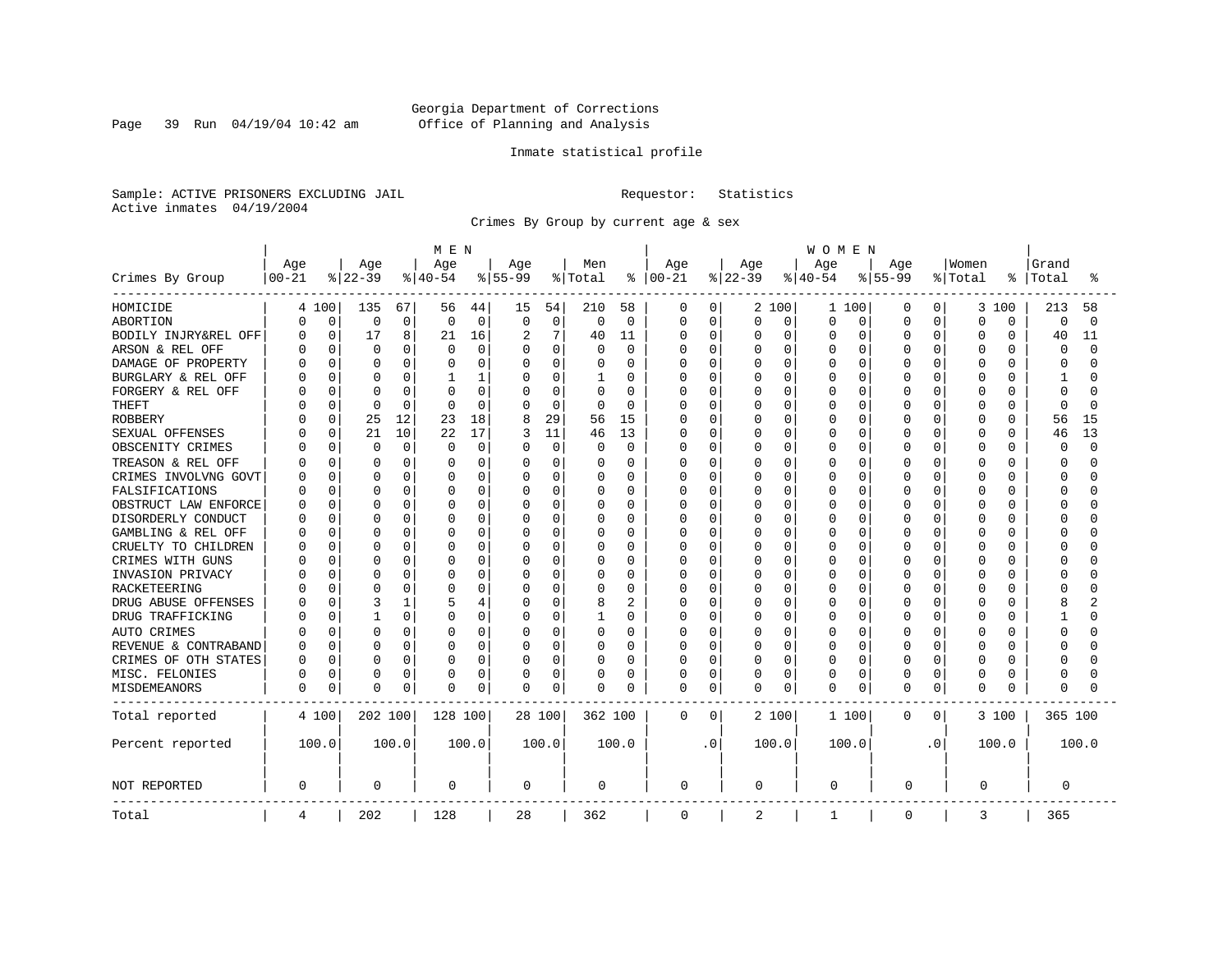Page 40 Run  $04/19/04$  10:42 am

### Inmate statistical profile

Sample: ACTIVE PRISONERS EXCLUDING JAIL Requestor: Statistics Active inmates 04/19/2004

Most Serious Offense by current age & sex

| Most Serious Offense 00-21                                                                                                                                                                                                                                          | Age |       | Age<br>$ 22-39 $                       |                              | MEN<br>Age<br>$ 40-54 $ |                                  | Age<br>$ 55-99 $ |                                                | Men<br>% Total        |                                     | Age<br>$8   00 - 21$ |   | Age<br>$ 22-39 $ |       | <b>WOMEN</b><br>Age<br>$8 40-54$ | Age<br>$8155 - 99$ | Women<br>% Total |       | Grand<br>%   Total    |          |
|---------------------------------------------------------------------------------------------------------------------------------------------------------------------------------------------------------------------------------------------------------------------|-----|-------|----------------------------------------|------------------------------|-------------------------|----------------------------------|------------------|------------------------------------------------|-----------------------|-------------------------------------|----------------------|---|------------------|-------|----------------------------------|--------------------|------------------|-------|-----------------------|----------|
| In the table below, misdemeanors come first, and are in lower-case letters. AFTER THAT COME FELONIES, IN UPPER-CASE LETTERS.<br>NOTE:                                                                                                                               |     |       |                                        |                              |                         |                                  |                  |                                                |                       |                                     |                      |   |                  |       |                                  |                    |                  |       |                       |          |
| <b>MURDER</b><br>VOLUNTARY MANSLAUGHT<br>KIDNAPPING<br><b>BURGLARY</b><br>ARMED ROBBERY<br>HIJACKING MOTOR VEHI<br><b>RAPE</b><br>AGGRAV SODOMY<br>AGGRAV SEXUAL BATTER<br>CHILD MOLESTATION<br>AGGRAV CHILD MOLESTA<br>VIOL GA CNTRL SBST A<br>S/D CONT SUB SCHOOL |     | 4 100 | 135<br>0<br>17<br>$\Omega$<br>24<br>16 | 67<br>0<br>8<br>12<br>O<br>8 | 55<br>21<br>23<br>17    | 43<br>16<br>18<br>$\Omega$<br>13 | 15<br>0          | 54<br>0<br>7<br>0<br>29<br>$\Omega$<br>11<br>O | 209<br>40<br>55<br>36 | 58<br>O<br>11<br>O<br>15<br>U<br>10 | 0<br>O               | O |                  | 2 100 | 1 100                            |                    |                  | 3 100 | 212<br>40<br>55<br>36 | 58<br>10 |
| S/D COCAINE<br>POSS OF COCAINE<br>ATT/CONSPRCY COMMT C                                                                                                                                                                                                              |     |       |                                        |                              |                         |                                  |                  |                                                |                       |                                     | 0                    |   |                  |       | O                                |                    |                  |       |                       |          |
| Total                                                                                                                                                                                                                                                               |     |       | 202                                    |                              | 128                     |                                  | 28               |                                                | 362                   |                                     | O                    |   |                  |       |                                  |                    |                  |       | 365                   |          |